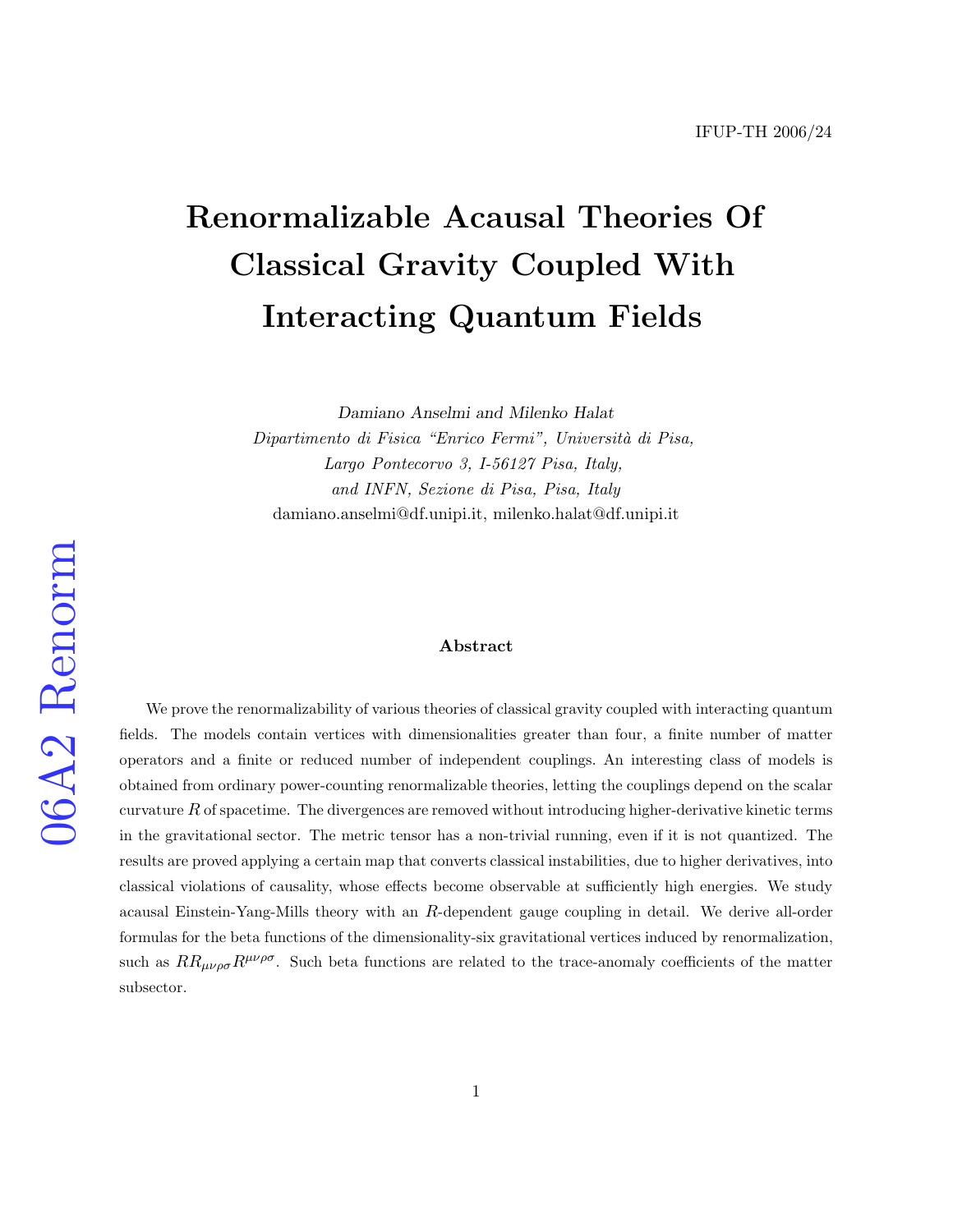## 1 Introduction

The renormalization of quantum field theory in curved space has been widely studied [\[1\]](#page-33-0). Treating the metric tensor as a c-number and neglecting its quantum fluctuations, classical gravity coupled with quantized fields can be used as a low-energy effective field theory, to include the radiative corrections to the Einstein field equations generated by the matter fields circulating in the loops. Moveover, it provides an interesting arena and a laboratory to test ideas about renormalizability beyond power counting. Although there exist persuasive reasons to believe that gravity must be quantized, definitive theoretical arguments and experimental proofs are still missing [\[2,](#page-33-1) [3,](#page-33-2) [4,](#page-33-3) [5,](#page-33-4) [6\]](#page-33-5). Thus it is meaningful to study the physical consequences of the assumption that classical gravity coupled with quantized fields is a fundamental theory, valid at arbitrarily high energies, instead of just an effective one.

When matter is embedded in a curved background, renormalization generates the gravitational counterterms  $R_{\mu\nu}R^{\mu\nu}$  and  $R^2$  [\[7\]](#page-34-0). Such counterterms can be renormalized in two ways. One possibility is to add the same terms to the lagrangian, if they are not already present, multiplied by independent couplings, and reabsorb the divergences into those couplings. The resulting theory is higher-derivative. Expanding the metric tensor around flat space, the lagrangian contains higher-derivative kinetic terms, which are responsible for instabilities at the classical level and violations of unitarity at the quantum level. In particular, higher-derivative quantum gravity is renormalizable, but not unitary [\[8\]](#page-34-1): the propagator falls off sufficiently rapidly at high energies to ensure power-counting renormalizability, but propagates ghosts. An alternative way to remove counterterms, that applies only when they have an appropriate form, is to use field redefinitions. Applied to  $R_{\mu\nu}R^{\mu\nu}$  and  $R^2$ , field redefinitions can convert the undesirable higher-derivative kinetic terms into new types of vertices that couple gravity to matter.

In a recent paper [\[9\]](#page-34-2) it was shown that in classical gravity coupled with quantum matter the second method of subtraction can be consistently implemented to all orders in the perturbative expansion, redefining the metric tensor by means of a certain map M. Since the terms  $R_{\mu\nu}R^{\mu\nu}$ and  $R^2$  are proportional to the vacuum field equations, a metric redefinition  $g'_{\mu\nu} = g_{\mu\nu} + \delta g_{\mu\nu}$ can obviously reabsorb them into the Einstein term to the first order in  $\delta g_{\mu\nu}$ . In the presence of matter the redefinition generates vertices that couple the matter stress-tensor to the Ricci tensor. The map  $M$  promotes such a field redefinition to all orders. This is possible because  $R_{\mu\nu}R^{\mu\nu}$  and  $R^2$  are not only proportional, but also *quadratically* proportional to the Einstein vacuum field equations. If gravity is classical, the map  $\mathcal M$  preserves the renormalizability of the theory. However, while the map  $\mathcal M$  eliminates the higher-derivative kinetic terms, and therefore the instabilities, in general it produces classical violations of causality, detectable in principle at high energies.

In this paper we prove the renormalizability of new types of acausal theories of classical grav-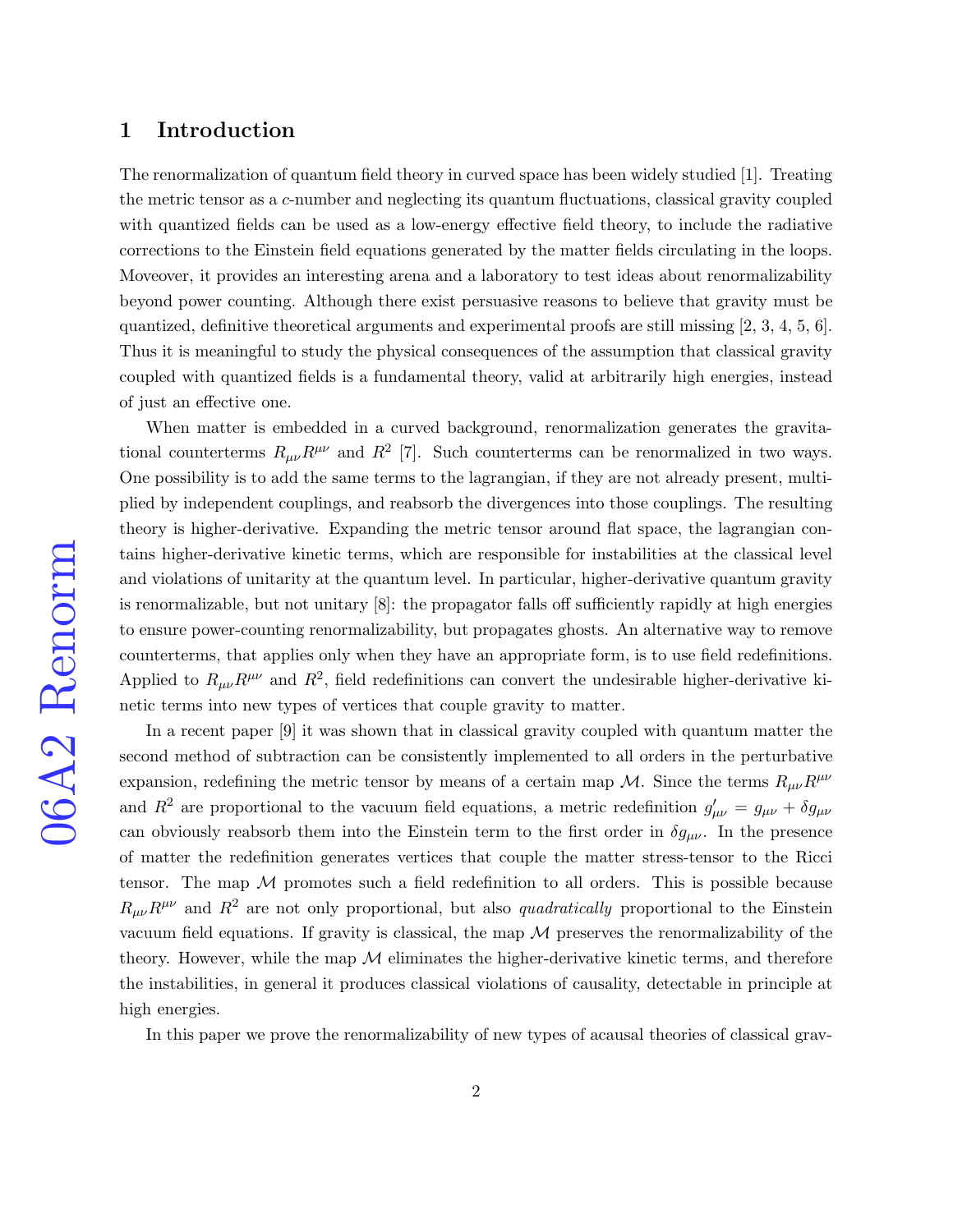ity coupled with quantized fields. In a class of theories the matter sector contains all composite operators that have dimensionalities smaller than or equal to four and the gravitational sector contains arbitrary functions of the metric, therefore an infinite number of independent couplings. The arbitrariness of such theories can be reduced, preserving the renormalizability, by appropriate reductions of couplings. Specifically, we prove the renormalizability of the models that are obtained from ordinary power-counting renormalizable theories embedded in curved space, when the couplings are allowed to depend on the scalar curvature  $R$  of spacetime. In these models the arbitrariness is reduced to a few functions of R. Every models has a higher-derivative version and an acausal version, and we can switch between the two using the map  $\mathcal{M}$ .

In particular, we study acausal Einstein-Yang-Mills theory with an R-dependent gauge coupling. Renormalization induces new pure gravitational vertices, such as  $RR_{\mu\nu\rho\sigma}R^{\mu\nu\rho\sigma}$ . We work out exact formulas for the beta functions of the dimensionality-six gravitational vertices, which are related to the trace-anomaly coefficients of the matter subsector.

Our arguments, in particular the map  $\mathcal{M}$ , do not extend to quantum gravity. Nevertheless, our techniques and results might have some impact also on the task of quantizing gravity.

The paper is organized as follows. In section 2 we recall the results of [\[9\]](#page-34-2) that are used here. In section 3 we apply them to describe acausal Einstein-Yang-Mills theory explicitly. In section 4 we prove a first generalization of the results of [\[9\]](#page-34-2), proving the renormalizability of a more general class of theories, but with essentially the same types of vertices as in [\[9\]](#page-34-2). In section 5 we prove the renormalizability of more general acausal theories, where the matter sector contains all composite operators that have dimensionalities smaller than or equal to four. We prove the existence of consistent reductions of couplings and the renormalizability of the models obtained giving an Rdependence to the couplings of power-counting renormalizable theories. In particular, we study acausal Einstein-Yang-Mills theory with an R-dependent gauge coupling. Section 6 contains the conclusions. In appendices A, B and C we show how to work out the map  $\mathcal M$  without using bitensors, write the map  $\mathcal M$  for gravity to the second order in arbitrary spacetime dimension and perform a detailed analysis of the renormalizability of Einstein-Yang-Mills theory with an R-dependent gauge coupling using the Batalin-Vilkovisky formalism [\[10,](#page-34-3) [11\]](#page-34-4).

## 2 The map  $M$  and its usage

In this section we set the notation and recall the results of ref. [\[9\]](#page-34-2) that are used or generalized in this paper.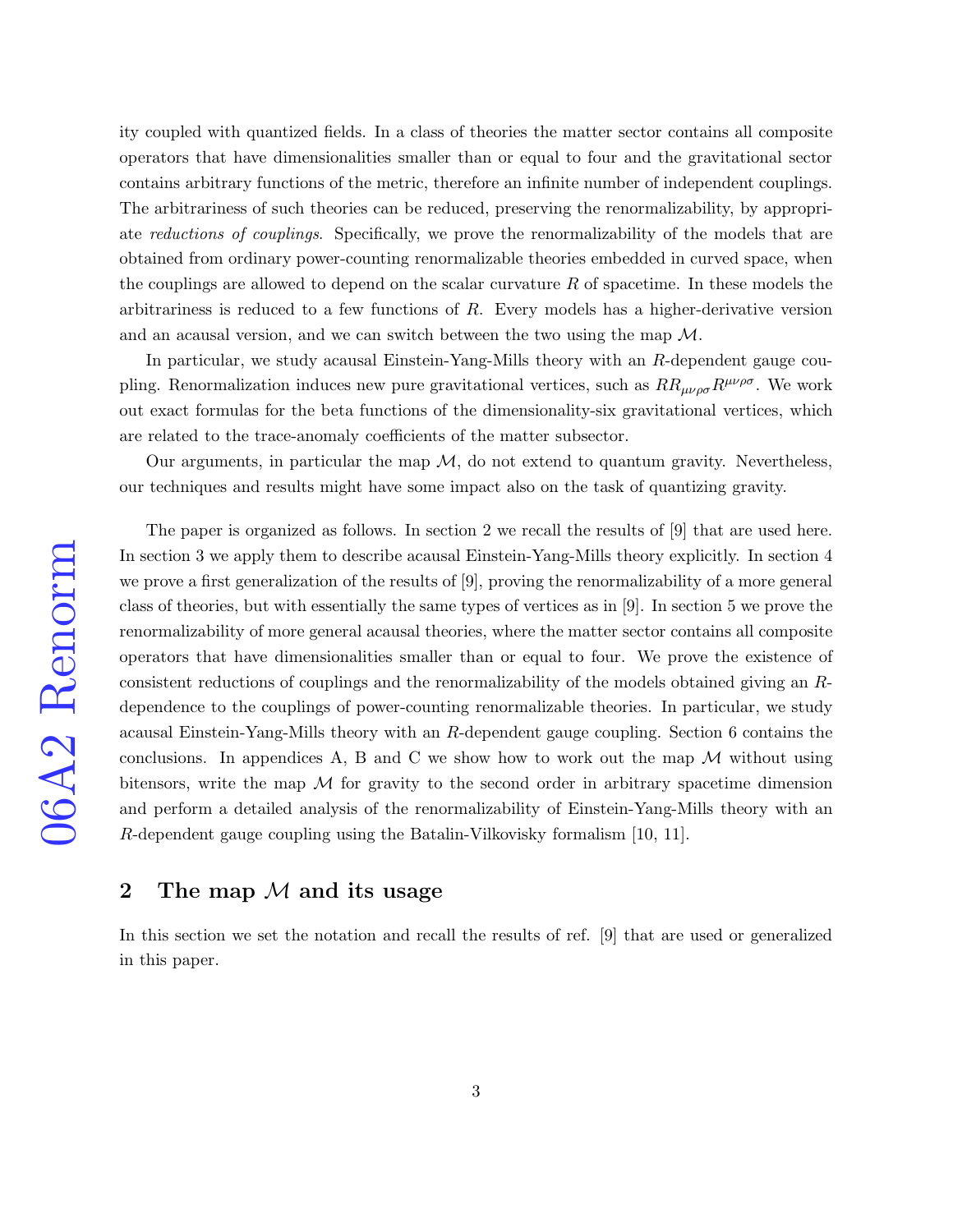## 2.1 Action and field equations for partially quantum, partially classical theories

We consider partially quantum, partially classical field theories. Let  $\varphi_c$  denote the classical fields, with action  $S_c[\varphi_c]$ , and  $\varphi$  the quantized fields, with classical action  $S[\varphi, \varphi_c]$ , embedded in the external  $\varphi_c$ -background. Call  $\Gamma[\Phi, \varphi_c]$  the generating functional of one-particle irreducible diagrams obtained quantizing the fields  $\varphi$  in the  $\varphi_c$ -background, where  $\Phi = \langle \varphi \rangle$ . Then the total action  $S_{\text{tot}}[\varphi_c, \varphi_q]$  of the partially classical, partially quantum theory is defined as

<span id="page-3-1"></span>
$$
S_{\text{tot}}[\varphi_c, \varphi_q] = S_c[\varphi_c] + \text{Re}\,\Gamma[\Phi, \varphi_c],\tag{2.1}
$$

where  $\varphi_q = \Phi$  and  $\Phi$  is real if the fields  $\varphi$  are real bosonic, while  $\Phi$  is the conjugate of  $\overline{\Phi} = \langle \overline{\varphi} \rangle$ if the fields  $\varphi$  are complex or fermionic. For example, for classical gravity coupled with quantum matter,  $\varphi_c$  is the metric tensor  $g_{\mu\nu}$  and  $S_c$  is the Einstein action, so

$$
S_{\text{tot}}[g,\varphi_q] = \frac{1}{2\kappa^2} \int d^4x \sqrt{-g} \left[ R(g) - 2\Lambda \right] + \text{Re}\,\Gamma[\varphi_q, g].\tag{2.2}
$$

The field equations are obtained functionally variating the action with respect to  $g_{\mu\nu}$  and  $\varphi_q$ . For example, a simple way to solve the matter field equations is to set  $\varphi_q = 0$  (or  $\varphi_q$  equal to its expectation value, if there is a spontaneous symmetry breaking). Then the gravitational field equations  $\delta S_{\text{tot}}[g,0]/\delta g_{\mu\nu} = 0$ , i.e.

<span id="page-3-0"></span>
$$
R_{\mu\nu} - \frac{1}{2}g_{\mu\nu}R + g_{\mu\nu}\Lambda = -\kappa^2 \operatorname{Re}\left\langle T_{\mu\nu} \right\rangle, \qquad \langle T_{\mu\nu} \rangle = \frac{2}{\sqrt{-g}} \frac{\delta \Gamma[\varphi_q, g]}{\delta g^{\mu\nu}} \tag{2.3}
$$

describe how the spacetime geometry is affected by the quantized matter fields circulating in the loops.

Another approach to the semi-classical theory, due to Schwinger and Keldysh [\[12\]](#page-34-5), is to replace Re  $\langle T_{\mu\nu} \rangle$  in [\(2.3\)](#page-3-0) with the "in-in" expectation value of the stress tensor, which is both real and causal. Functional methods for the calculation of in-in expectation values have been developed [\[13,](#page-34-6) [14\]](#page-34-7). It is important to observe that the renormalization structure of the theory does not depend on the interpretation of the right-hand side of the Einstein equations in [\(2.3\)](#page-3-0). In particular, the counterterms  $R_{\mu\nu}R^{\mu\nu}$  and  $R^2$  are identical in the Schwinger-Kleydish approach [\[14\]](#page-34-7). The high-energy causality violations discussed here are an effect due to the renormalization of  $R_{\mu\nu}R^{\mu\nu}$  and  $R^2$  by means of field redefinitions of the metric tensor, so they are independent of the generalization of [\(2.3\)](#page-3-0) to quantum field theory.

## 2.2 The map  $\mathcal M$

Consider an action S depending on the fields  $\phi$  and modify it into

<span id="page-3-2"></span>
$$
S'[\phi] = S[\phi] + S_i F_{ij} S_j,
$$
\n
$$
(2.4)
$$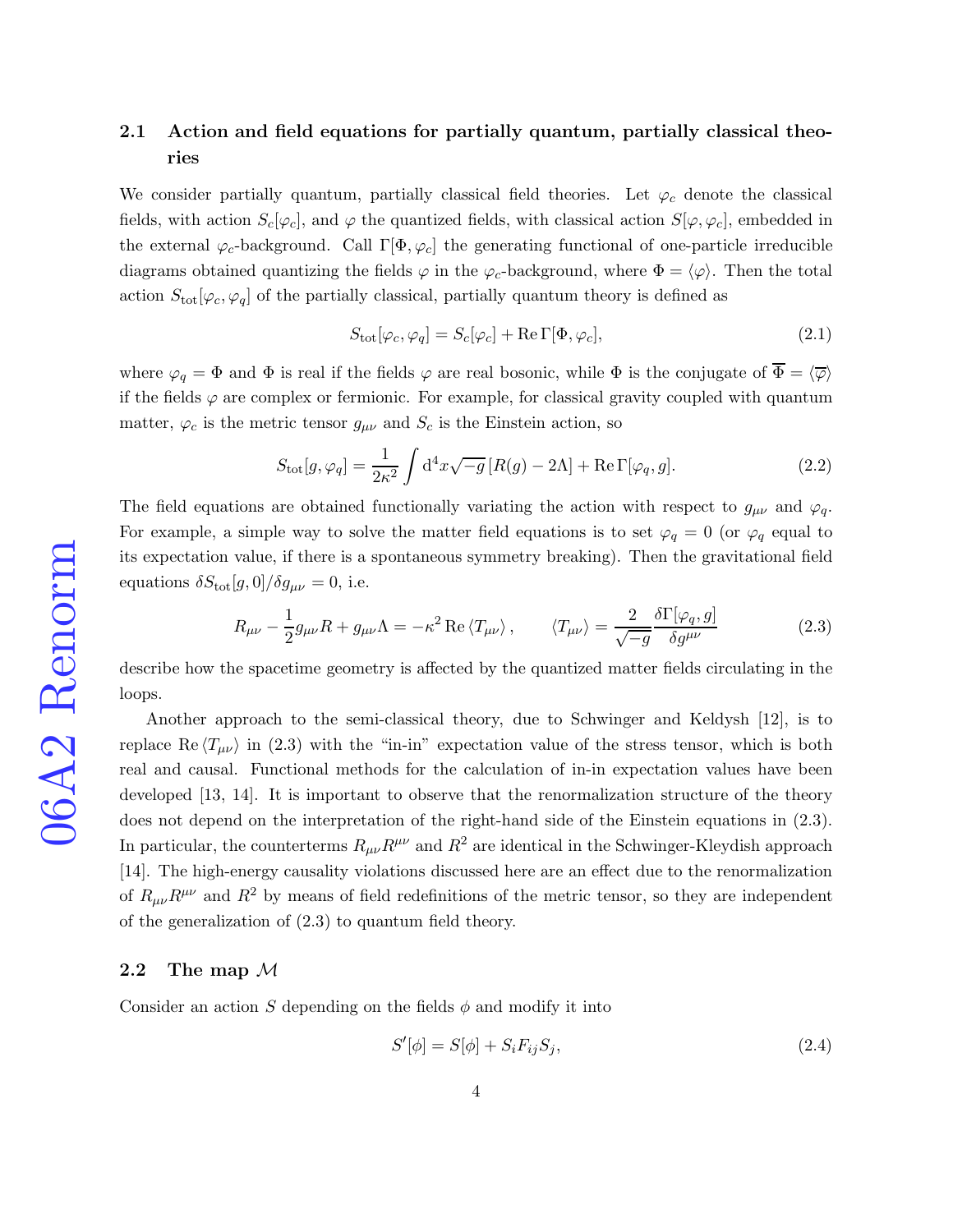where  $F_{ij}$  is symmetric and can contain derivative operators,  $S_i \equiv \delta S/\delta \phi_i$  are the S-field equations, the index i stands also for the spacetime point and summation over repeated indices, including the integration over spacetime points, is understood. There exists a field redefinition

$$
\phi_i' = \phi_i + \Delta_{ij} S_j,\tag{2.5}
$$

with  $\Delta_{ij}$  symmetric, such that, perturbatively in F and to all orders in powers of F,

<span id="page-4-1"></span>
$$
S'[\phi] = S[\phi']. \tag{2.6}
$$

Indeed, after a Taylor expansion, it is immediate to see that this equality is verified if

<span id="page-4-0"></span>
$$
\Delta_{ij} = F_{ij} - \Delta_{k_1 i} \Delta_{k_2 j} \sum_{n=2}^{\infty} \frac{1}{n!} S_{k_1 k_2 k_3 \cdots k_n} \prod_{l=3}^n (\Delta_{k_l m_l} S_{m_l}). \tag{2.7}
$$

where  $S_{k_1\cdots k_n} \equiv \delta^n S/(\delta \phi_{k_1}\cdots \delta \phi_{k_n})$  and for  $n=2$  the product is meant to be unity. Equation [\(2.7\)](#page-4-0) can be solved recursively for  $\Delta$  in powers of F. The first terms of the solution are

$$
\Delta_{ij} = F_{ij} - \frac{1}{2} F_{ik_1} S_{k_1 k_2} F_{k_2 j} + \frac{1}{2} F_{ik_1} S_{k_1 k_2} F_{k_2 k_3} S_{k_3 k_4} F_{k_4 j}
$$

$$
- \frac{1}{3!} F_{ik_1} S_{k_1 k_2 k_3} F_{k_3 k_4} S_{k_4} F_{k_2 j} + \mathcal{O}(F^4).
$$

For example, take an ordinary free field theory

$$
S[\phi] = \frac{1}{2} \phi_i S_{ij} \phi_j.
$$

Then  $S_{k_1\cdots k_n} = 0$  for every  $n > 2$ , while  $S_{k_1k_2}$  is field-independent and quadratic in the derivatives. The modified action

$$
S'[\phi] = \frac{1}{2}\phi_i \left( S_{ij} + 2S_{ik}F_{km}S_{mj} \right) \phi_j
$$

describes a higher-derivative theory. Equation [\(2.7\)](#page-4-0) simplifies to

$$
\Delta_{ij} = F_{ij} - \frac{1}{2} \Delta_{k_1 i} \Delta_{k_2 j} S_{k_1 k_2}.
$$

Its solution reads, in matrix and vector form,

$$
\Delta = \left(\sqrt{1+2FS} - 1\right)S^{-1}, \qquad \phi' = \sqrt{1+2FS}\phi.
$$

The map is not just a change of variables, since it changes the degrees of freedom of the theory.

In the interacting case, we use the free-field limit results to write

$$
\Delta = \left(\sqrt{1+2FS} - 1\right)S^{-1} + \mathcal{O}(\phi), \qquad \phi' = \sqrt{1+2FS}\phi + \mathcal{O}(\phi^2),\tag{2.8}
$$

where F and S are the matrices  $F_{ij}$  and  $S_{ij}$  calculated at  $\phi = 0$ . Thus in the acausal theory every  $\phi'$ -leg gets multiplied by  $1/\sqrt{1+2FS}$ .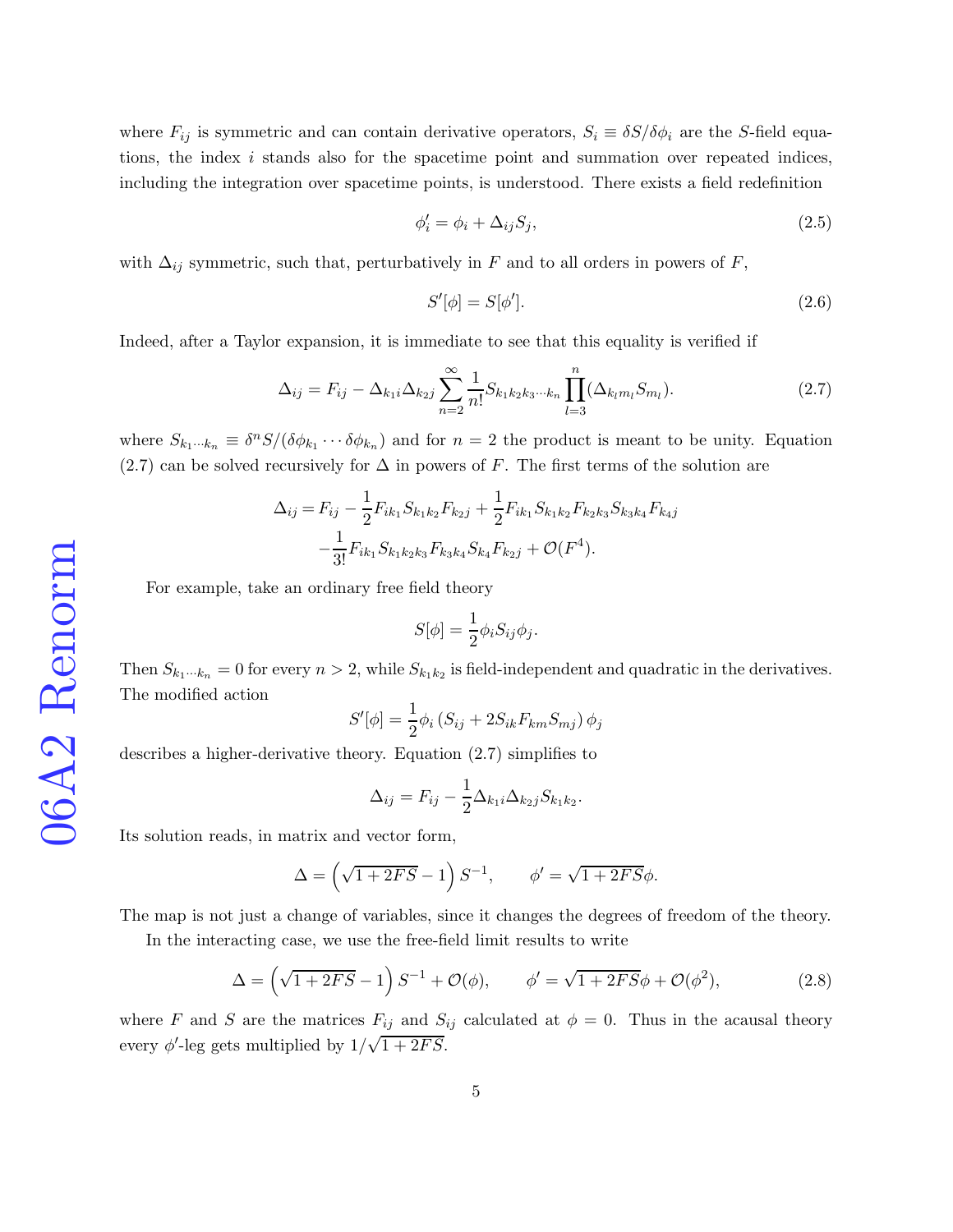With a source term the map gives

$$
S_{\rm HD}[\phi, J] \equiv S'[\phi] + \phi_k J_k = S[\phi'] + \phi'_k J'_k(J) \equiv S_{\rm AC}[\phi', J],
$$

where

<span id="page-5-2"></span>
$$
J'(J) = \frac{1}{\sqrt{1 + 2FS}} J.
$$
\n(2.9)

The action  $S_{HD}[\phi, J]$  describes a higher-derivative theory, while the action  $S_{AC}[\phi', J]$  describes, in general, an acausal theory. To see this more clearly, take for example  $F_{ij} = \alpha^2 \delta_{ij}/2$ ,  $S_{ij} = -\Box \delta_{ij}$ then

$$
J'(x) = \frac{1}{\sqrt{1 - \alpha^2 \square}} J = \int d^n x' \ C_n(x - x') J(x'), \qquad (2.10)
$$

where  $n$  is the spacetime dimension and

<span id="page-5-0"></span>
$$
\mathcal{C}_n(x) = \int \frac{\mathrm{d}^n p}{(2\pi)^n} \frac{\mathrm{e}^{-ip \cdot x}}{\sqrt{1 + \alpha^2 p^2}}.
$$
\n(2.11)

The Fourier transform [\(2.11\)](#page-5-0) has to be defined with an appropriate prescription. The degrees of freedom that are responsible for the instabilities in the higher-derivative model are suppressed demanding that the prescription be regular in the limit  $\alpha \to 0$ . For example,

<span id="page-5-1"></span>
$$
\mathcal{C}_n^{\mathcal{F}}(x) = \int \frac{d^n p}{(2\pi)^n} \frac{e^{-ip \cdot x}}{\sqrt{1 + \alpha^2 p^2 + i\varepsilon}}.
$$
\n(2.12)

Observe that  $C_n^{\mathbb{F}}(x)$  is complex, but the definition [\(2.1\)](#page-3-1) of the action takes care of this.

Although the map is perturbative in  $F$ , formula  $(2.12)$  allows us to study some effects of the resummation of derivatives. The function  $\mathcal{C}_n^{\mathcal{F}}(x)$  does not vanish outside the past light cone, so causality is violated. In some cases causal prescriptions for  $C_n(x)$  exist, but when the radiative corrections are taken into account,  $\alpha^2$  runs and its logarithmic dependence in general spoils the causal prescriptions. The violation of causality is the price paid for the elimination of instabilities.

The function  $C_n^{\text{F}}(x)$  tends to zero or rapidly oscillates for  $|x^2| \gg |\alpha^2|$ , so the causality violations can be experimentally tested only at distances of the order of

$$
\Delta x \sim |\alpha| \tag{2.13}
$$

and become physically unobservable at distances much larger than this bound.

The functional derivatives  $S_{ijk\cdots}$  are bi-, tri-tensor densities, etc., and involve several Dirac delta functions. It can be cumbersome to preserve manifest general covariance using these objects. Fortunately, it is not really necessary to work with them, because they appear only in the intermediate formulas. In the appendix we show how to work without them, using only tensors and tensor densities.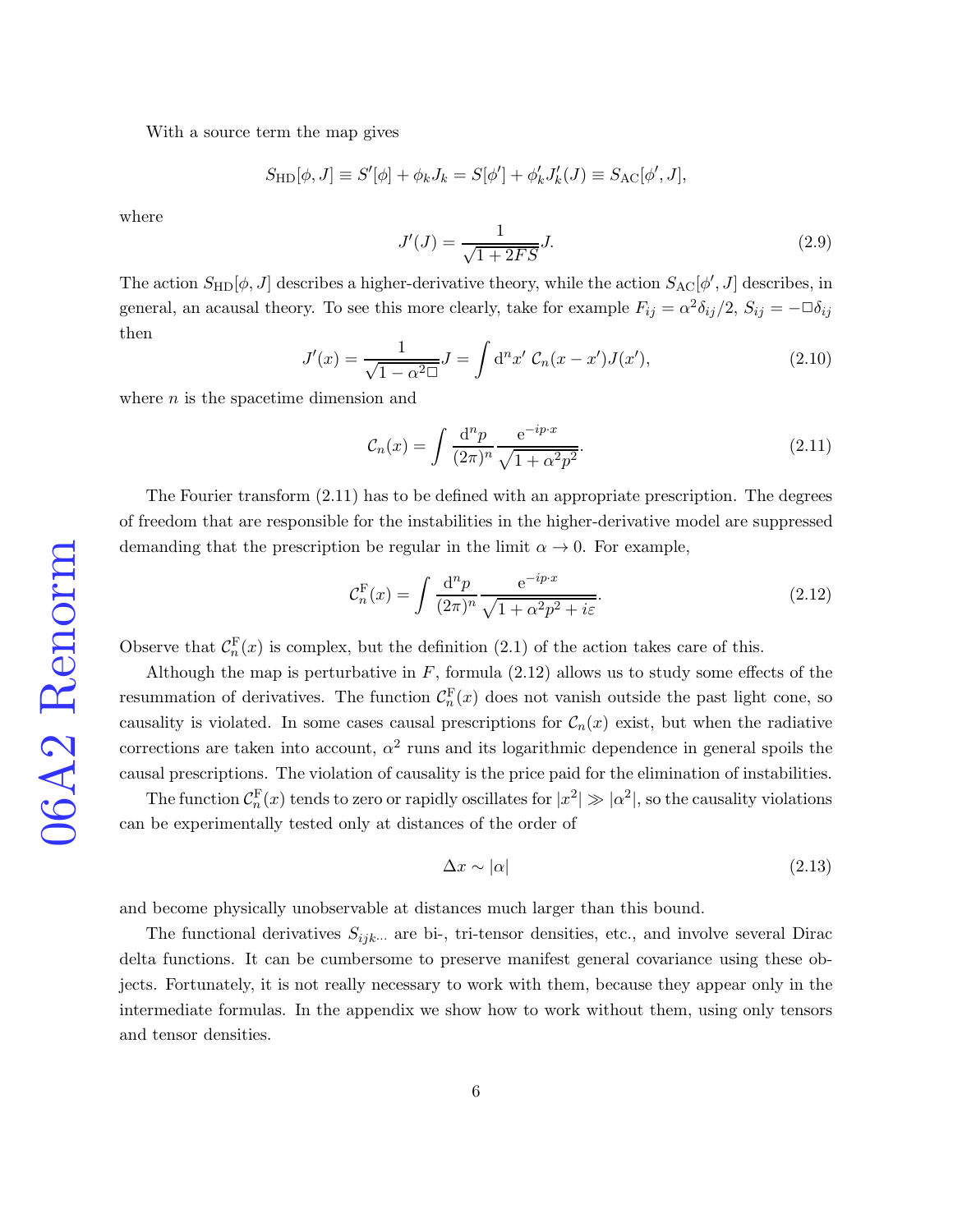Another approach to remove instabilities is known in the literature as the regular reduction of the order of the differential equation. It mimics a manipulation usually learnt in connection with the Abraham-Lorentz force in classical electrodynamics [\[15\]](#page-34-8) and extends it to the case of gravity [\[16,](#page-34-9) [17\]](#page-34-10). The regular reduction is not a field redefinition, but a manipulation of the field equations, which leaves the metric tensor unchanged. The map  $M$ , on the other hand, is designed to work efficiently in combination with renormalization.

## 2.3 Usage of the map  $M$

The map  $\mathcal M$  can be used to convert a higher-derivative theory of classical gravity coupled with quantum matter into an acausal theory, preserving the renormalizability. Consider the higherderivative theory

<span id="page-6-0"></span>
$$
S_{\rm HD}[\overline{g}, \varphi, \lambda, a, b, \kappa] = \frac{1}{2\kappa^2} \int d^4x \sqrt{-\overline{g}} \left( \overline{R} + a \overline{R}_{\mu\nu} \overline{R}^{\mu\nu} + b \overline{R}^2 \right) + S_m[\varphi, \overline{g}, \lambda],\tag{2.14}
$$

where  $\overline{R}_{\mu\nu}$ ,  $\overline{R}$  are the Ricci tensor and scalar curvature of the metric  $\overline{g}$ . Here  $S_m$  is the powercounting renormalizable matter action embedded in curved background. For simplicity assume that  $S_m$  does not contain masses and super-renormalizable parameters and use the dimensionalregularization technique. Then no cosmological constant is generated by renormalization. The arguments below can be generalized straightforwardly to include these parameters, together with the cosmological constant.

Obviously  $S_{HD}$  is renormalizable, but physically unsatisfactory due to the higher-derivative kinetic terms in the gravitational sector. However, the theorem just proved ensures that there exists a map  $\overline{g} = \overline{G}(g, a, b)$  such that

$$
\int d^4x \sqrt{-\overline{g}} \left[ \overline{R}(\overline{g}) + a \overline{R}_{\mu\nu} \overline{R}^{\mu\nu}(\overline{g}) + b \overline{R}^2(\overline{g}) \right] = \int d^4x \sqrt{-g}R(g)
$$

and reabsorbs the higher-derivative gravitational kinetic terms into the Einstein term. Applied to [\(2.14\)](#page-6-0), the map generates new vertices that couple matter with gravity, and defines a new action  $S_{\text{AC}}$  such that

<span id="page-6-1"></span>
$$
S_{\rm HD}[\overline{G}(g, a, b), \varphi, \lambda, a, b, \kappa] = S_{\rm AC}[g, \varphi, \lambda, a, b, \kappa]. \tag{2.15}
$$

The action  $S_{\text{AC}}$  has the form

$$
S_{\rm AC}[g,\varphi,\lambda,\lambda',\kappa] = \frac{1}{2\kappa^2} \int d^4x \sqrt{-g}R + S_m[\varphi,g,\lambda] + \Delta S_m[\varphi,g,\lambda,\lambda'],\tag{2.16}
$$

where

<span id="page-6-2"></span>
$$
\Delta S_m = \int d^4x \sqrt{-g} \left[ -\frac{a}{2} T_m^{\mu\nu} R_{\mu\nu} + \frac{1}{4} (a + 2b) R T_m \right] + \mathcal{O}(a^2, b^2, ab), \tag{2.17}
$$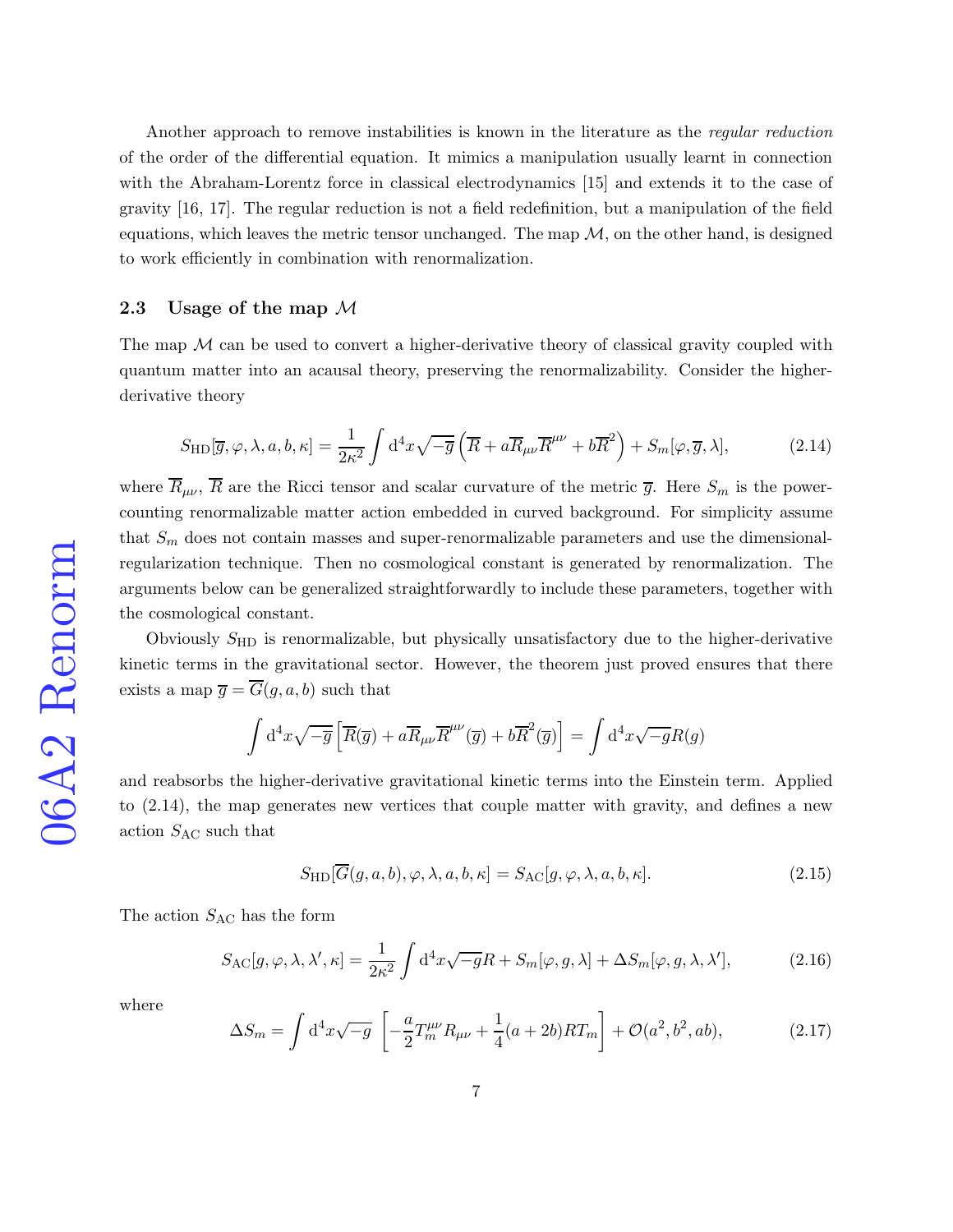where  $T_m^{\mu\nu} = -(2/\sqrt{-g})(\delta S_m/\delta g_{\mu\nu})$  is the stress-tensor of the uncorrected matter sector and  $T_m$  denotes its trace. Precisely,  $\Delta S_m$  does not contain any kinetic contributions and is made of vertices that are either proportional to  $T_m^{\mu\nu}$  and (covariant derivatives of) the Ricci tensor, or quadratically proportional to (covariant derivatives of) the Ricci tensor. More details are given in the appendix.

Formula [\(2.15\)](#page-6-1) is the relation between the classical actions. Analogous relations hold for the bare and renormalized actions, when the matter fields are quantized, and the generating functionals Γ:

$$
\Gamma_{\rm AC}[g,\Phi,\lambda,a,b,\kappa] = \Gamma_{\rm HD}[\overline{G}(g,a,b),\Phi,\lambda,a,b,\kappa]. \tag{2.18}
$$

The total actions  $S_{\text{tot AC}}$  and  $S_{\text{tot HD}}$  of [\(2.1\)](#page-3-1) follow from their definitions. Observe that the resummed map  $\overline{g} = \overline{G}(g, a, b)$  is complex, in general, due to the prescription [\(2.12\)](#page-5-1). The acausal action  $S_{\text{tot AC}}$  is defined taking the real part of  $\Gamma_{\text{AC}}$  with g and  $\Phi$  real, after applying the map M to  $\Gamma_{\text{HD}}$ , which is not the same as applying the map M to  $S_{\text{tot HD}}$ .

The map M preserves the renormalizability of the theory. Indeed, the function  $\overline{g} = \overline{G}(g, a, b)$ is finite and does not depend on the quantum fields, so  $\Gamma_{AC}$  is convergent because  $\Gamma_{HD}$  is.

Finally, the map is not just a change of variables, but changes the physics, since it eliminates the unwanted degrees of freedom at the price of introducing violations of causality at small distances. In the expansion around flat space,  $g_{\mu\nu} = \eta_{\mu\nu} + 2\kappa \phi_{\mu\nu}$ ,  $\eta_{\mu\nu} = \text{diag}(1, -1, -1, -1)$ , the traceless part  $\phi_{\mu\nu}$  of  $\phi_{\mu\nu}$  is mapped as [\[9\]](#page-34-2)

$$
\widetilde{\phi}_{\mu\nu} = \frac{1}{\sqrt{1 - a^{\square}}} \widetilde{\phi}_{\mu\nu}^{\prime}.
$$
\n(2.19)

The other components of  $\phi_{\mu\nu}$  are multiplied by  $1/\sqrt{1-a\Box}$  or  $\sqrt{1-b'\Box}$ , where  $b' = -2(a+3b)$ (see [\[9\]](#page-34-2) for other explicit formulas). Thus, the causality violations due to the map  $\mathcal M$  become detectable at distances of the order of  $\sqrt{|a|}$ ,  $\sqrt{|b'|}$  or smaller.

## 3 Acausal Einstein-Yang-Mills theory

For definiteness, in this section and in other sections of the paper, we consider an explicit model, non-Abelian Yang-Mills theory coupled with classical gravity. However, most of the properties that we uncover are valid, with minor modifications, in every power-counting renormalizable theory coupled with classical gravity. We recall a number of results from the literature [\[18,](#page-34-11) [19,](#page-34-12) [20\]](#page-34-13) that will be useful in section 5, where we let the gauge coupling depend on the scalar curvature R of spacetime. We apply the map  $\mathcal M$  and describe the acausal Einstein-Yang-Mills theory in detail, in particular its renormalization. The metric tensor has a non-trivial running although it is not quantized. The runnings of  $a$  and  $b'$  are related with the coefficients of the trace anomaly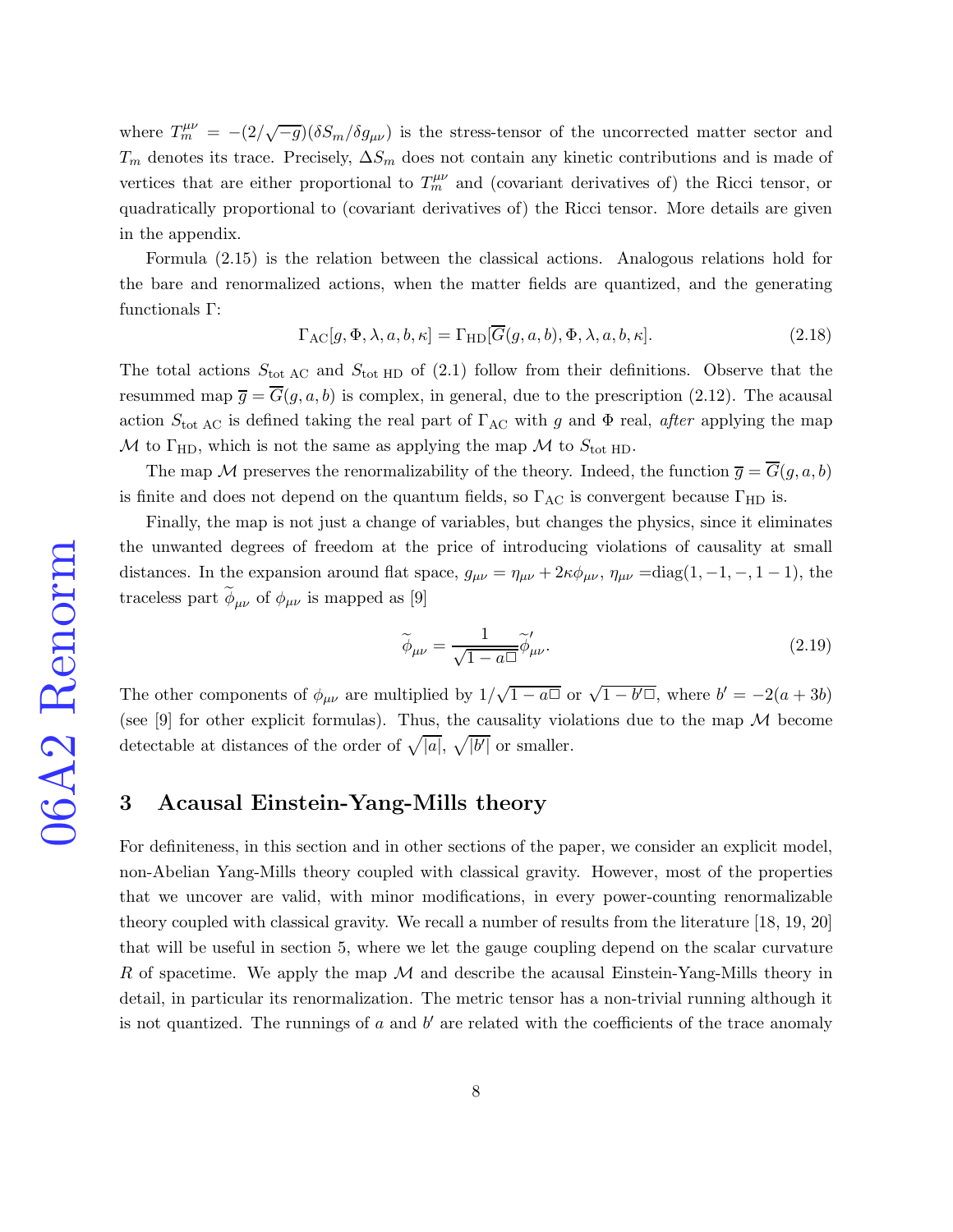of Yang-Mills theory in external gravity and can be studied exactly in a large class of models, those that interpolate between UV and IR conformal fixed points.

The lagrangian of the higher-derivative renormalizable theory is

<span id="page-8-2"></span>
$$
\frac{\mathcal{L}_{HD}}{\sqrt{-\overline{g}}} = \frac{\overline{R}}{2\kappa^2} + \xi \overline{W}^2 + \zeta \overline{G}_B + \frac{\eta}{(n-1)^2} \overline{R}^2 - \frac{1}{4\alpha} F^a_{\mu\nu} F^{a\mu\nu} , \qquad (3.1)
$$

where  $F_{\mu\nu}^a$  is the Yang-Mills field strength,  $\alpha$  is the squared gauge coupling, indices are raised and lowered with the metric  $\overline{g}_{\mu\nu}$ ,  $\overline{W}^2$  is the square of the Weyl tensor and  $\overline{G}_B$  is the Gauss-Bonnet density,

$$
\overline{W}^2 = \overline{R}_{\mu\nu\rho\sigma} \overline{R}^{\mu\nu\rho\sigma} - \frac{4}{n-2} \overline{R}_{\mu\nu} \overline{R}^{\mu\nu} + \frac{2}{(n-1)(n-2)} \overline{R}^2, \qquad \overline{G}_B = \overline{R}_{\mu\nu\rho\sigma} \overline{R}^{\mu\nu\rho\sigma} - 4 \overline{R}_{\mu\nu} \overline{R}^{\mu\nu} + \overline{R}^2. \tag{3.2}
$$

We use the dimensional-regularization technique,  $n = 4 - \varepsilon$  being the continued spacetime dimension, and the minimal subtraction scheme. Since  $\sqrt{-g}G_B$  is a total derivative in four dimensions, assuming that the metric tends to flat space at infinity with an appropriate velocity, the integral

<span id="page-8-0"></span>
$$
\int d^n x \sqrt{-g} \; \overline{G}_B \tag{3.3}
$$

is "evanescent" [\[21\]](#page-34-14). This means that a counterterm proportional to [\(3.3\)](#page-8-0), for example  $1/\varepsilon$  times [\(3.3\)](#page-8-0), is not a true divergence, but amounts to a finite local correction to the quantum action, that is to say a scheme redefinition. Thus the parameter  $\zeta$  does not affect the physical quantities and should not be considered as a new physical coupling. Moreover, keeping n arbitrary and expanding the metric around flat space, the integral [\(3.3\)](#page-8-0) does not contain kinetic contributions [\[22\]](#page-35-0). Writing  $\overline{W}^2$  as a linear combination of  $\overline{G}_B$ ,  $\overline{R}_{\mu\nu}\overline{R}^{\mu\nu}$  and  $\overline{R}^2$ , the relations with the couplings a and b used in the previous section read

<span id="page-8-3"></span>
$$
\frac{a}{2\kappa^2} = \frac{4(n-3)}{n-2}\xi, \qquad \frac{b}{2\kappa^2} = \frac{\eta}{(n-1)^2} - \frac{n(n-3)}{(n-1)(n-2)}\xi.
$$
 (3.4)

Renormalization in curved background is achieved by means of the usual renormalization constants, plus additional renormalization constants for  $\xi$ ,  $\zeta$  and  $\eta$ . The metric  $\overline{g}_{\mu\nu}$  and the Newton constant  $\kappa$  are not renormalized. In the minimal subtraction scheme,  $\alpha$  has beta function

$$
\mu \frac{d\alpha}{d\mu} = \widehat{\beta}(\alpha) = -\varepsilon \alpha + \beta(\alpha), \qquad \beta(\alpha) = -\frac{22}{3} \frac{\alpha^2 C(G)}{(4\pi)^2} + \mathcal{O}(\alpha^3).
$$

The bare coupling  $\xi_B$  is related with the renormalized coupling  $\xi$  by the formula

<span id="page-8-1"></span>
$$
\xi_{\rm B} = \mu^{-\varepsilon} \left( \xi + L_{\xi} \right), \qquad L_{\xi} = \sum_{i=1}^{\infty} \frac{\xi_i(\alpha)}{\varepsilon^i}.
$$
\n(3.5)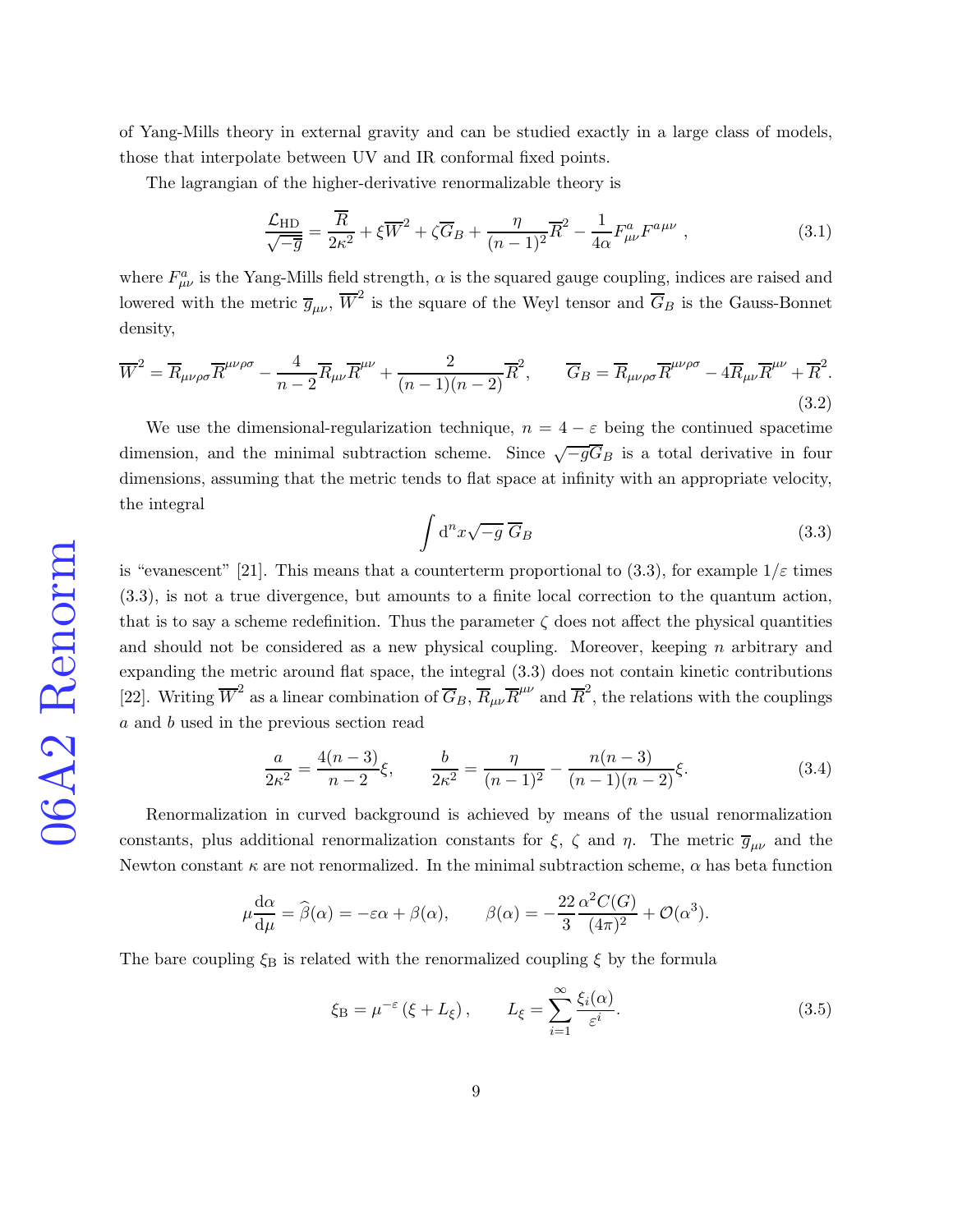Standard RG relations implied with the finiteness of the beta function  $\beta_{\xi}$  give, in the minimal subtraction scheme,

<span id="page-9-1"></span>
$$
\mu \frac{\mathrm{d}\xi}{\mathrm{d}\mu} = \hat{\beta}_{\xi} = \varepsilon \xi + \beta_{\xi}, \qquad \beta_{\xi} = \varepsilon L_{\xi} - \mu \frac{\mathrm{d}L_{\xi}}{\mathrm{d}\mu} = \frac{\mathrm{d}}{\mathrm{d}\alpha} \left( \alpha \xi_{1}(\alpha) \right) \tag{3.6}
$$

and recursively relate the functions  $\xi_i(\alpha)$  by

<span id="page-9-0"></span>
$$
\frac{\mathrm{d}}{\mathrm{d}\alpha} \left( \alpha \xi_{k+1}(\alpha) \right) = \beta(\alpha) \frac{\mathrm{d}\xi_k(\alpha)}{\mathrm{d}\alpha}.\tag{3.7}
$$

Formulas similar to [\(3.5\)](#page-8-1), [\(3.7\)](#page-9-0) and [\(3.6\)](#page-9-1) hold for the couplings  $\zeta$  and  $\eta$  and define beta functions  $\beta_{\zeta}, \beta_{\eta}$ , which are, as well as  $\beta_{\xi}$ , just functions of  $\alpha$ . The lowest-order results [\[20\]](#page-34-13) are

<span id="page-9-2"></span>
$$
\beta_{\xi} = \frac{\dim G}{(4\pi)^2} \left( -\frac{1}{10} + \frac{2}{9} \frac{\alpha C(G)}{(4\pi)^2} \right) + \mathcal{O}(\alpha^2),
$$
  
\n
$$
\beta_{\zeta} = -\frac{\dim G}{(4\pi)^2} \left( \frac{31}{180} + \frac{17}{12} \frac{\alpha^2 C^2(G)}{(4\pi)^4} \right) + \mathcal{O}(\alpha^3),
$$
  
\n
$$
\beta_{\eta} = \frac{\dim G}{(4\pi)^2} \frac{187}{54} \frac{\alpha^3 C^3(G)}{(4\pi)^6} + \mathcal{O}(\alpha^4).
$$
\n(3.8)

Formulas for the beta functions of a and b can be written using the relations  $(3.5)$  and  $(3.6)$ , e.g.

$$
_{\rm e.g.}
$$

06A2 Renorm

$$
\beta_a = \frac{8(n-3)}{n-2} \kappa^2 \beta_{\xi}(\alpha),
$$

and are valid in every power-counting renormalizable theory coupled with classical gravity.

In flat space there are many examples of quantum field theories whose renormalization-group flow interpolates between ultraviolet and infrared conformal field theories. Conformal field theories are characterized, among the other things, by certain quantities, called "central charges" (for definitions and properties, see for example [\[23\]](#page-35-1)). Popular models interpolating between UV and IR conformal fixed points are provided by supersymmetric gauge theories in the "conformal window", where the values of the central charges can be calculated exactly also at the interacting fixed points [\[23\]](#page-35-1). Massless QCD can be considered a model with analogous features, because it interpolates between a free UV theory of quarks and gluons and a free IR theory of massless pions. When these models are coupled with classical gravity, the running of a can be studied throughout the RG flow. Indeed, the function  $\beta_{\xi}(\alpha)$  is well-behaved and interpolates between (minus) the UV and IR values of the central charge  $c$ ,

$$
\lim_{\text{UV (IR)}} \beta_{\xi}(\alpha) = -c_{\text{UV (IR)}}.
$$

In massless free field theories the quantity  $c$  is equal to

$$
c = \frac{12n_v + 6n_f + n_s}{120(4\pi)^2},
$$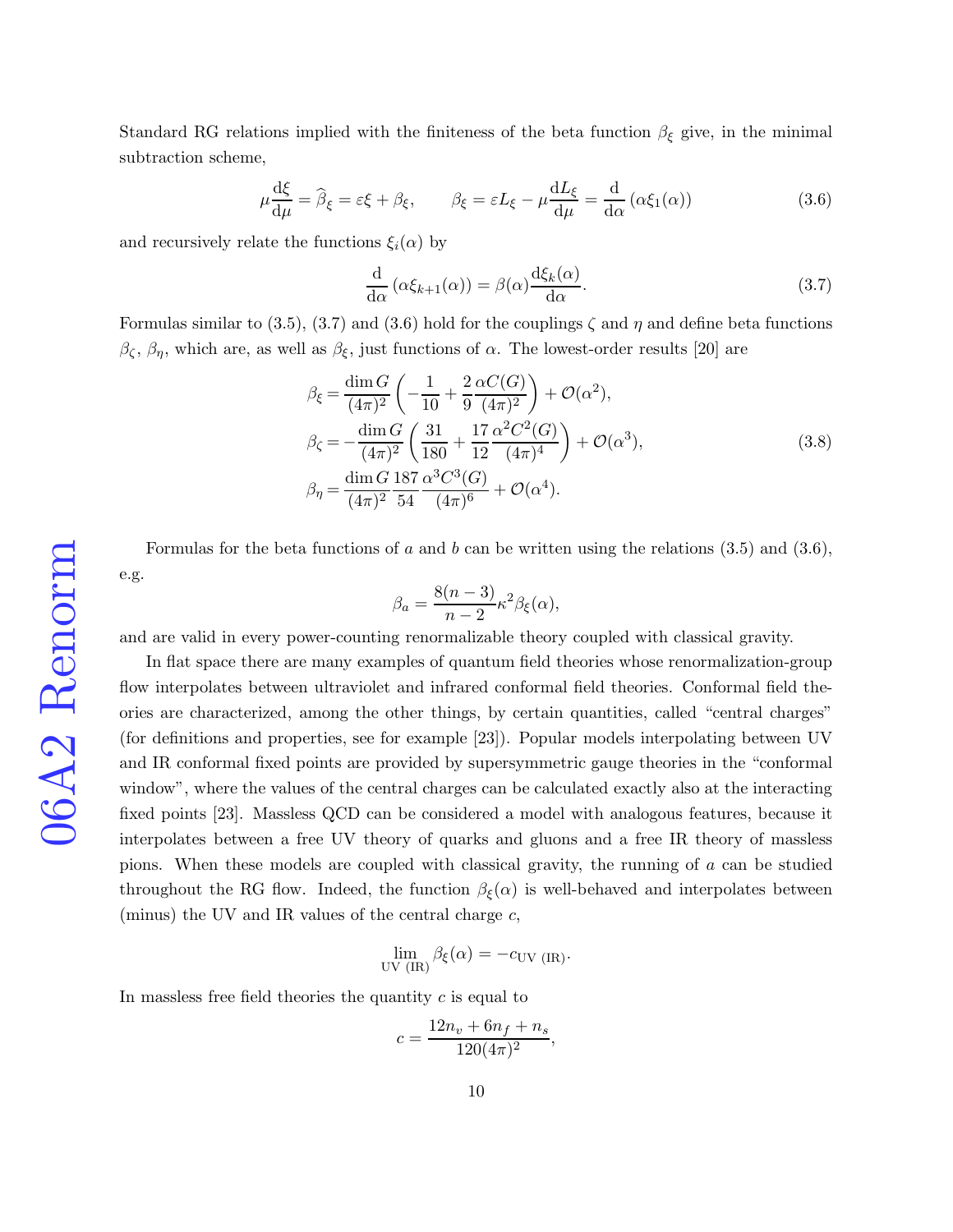where  $n_{v,f,s}$  are the numbers of vectors, fermions and scalars. At a conformal fixed point the a-running is just

$$
a(-p^2) = \overline{a} - 2c\kappa^2 \ln \frac{-p^2}{\mu^2},
$$

where  $\overline{a} = a(\mu^2)$ , so [\(2.11\)](#page-5-0) (with  $\alpha^2 \to a$ ) is renormalization-group improved to

$$
C_n(x) = \int \frac{d^n p}{(2\pi)^n} \frac{e^{-ip \cdot x}}{\sqrt{1 + a(-p^2)p^2}}.
$$

Since the radiative corrections to a are just logarithmic, the large-distance behavior of  $C_n(x)$  is still causal. The violations of causality can be appreciated at energies E such that

$$
a(E^2)E^2 \sim 1.
$$

Now we apply the map  $\mathcal M$  to the higher-derivative model [\(3.1\)](#page-8-2) and describe the acausal theory that we obtain. For the reasons explained above, we can keep  $n = 4$  without loosing information. From appendix B, we have

<span id="page-10-0"></span>
$$
\overline{g}_{\mu\nu} = g_{\mu\nu} + aR_{\mu\nu} - \frac{a+2b}{2}g_{\mu\nu}R + \frac{3a^2}{4}\Box R_{\mu\nu} - \frac{3a(a+2b)}{4}\nabla_{\mu}\nabla_{\nu}R - abRR_{\mu\nu} + \frac{1}{2}a^2R_{\mu}^{\lambda}R_{\lambda\nu} \n- \frac{3}{2}a^2R_{\mu\alpha\nu\beta}R^{\alpha\beta} + \frac{1}{8}g_{\mu\nu}\left\{3(a+2b)(a+6b)\Box R + 2a(3a+4b)R_{\alpha\beta}R^{\alpha\beta} - a^2R^2\right\} \n+ \mathcal{O}(a^3, a^2b, ab^2).
$$
\n(3.9)

The acausal Einstein-Yang-Mills lagrangian has the form

<span id="page-10-2"></span>
$$
\mathcal{L}_{\text{EYM-AC}} = \frac{1}{2\kappa^2} \sqrt{-g} R - \frac{1}{4\alpha} \sqrt{-g} \left\{ F_{\mu\nu}^a F^{a\mu\nu} H(g) + T_{\mu\nu} K^{\mu\nu}(g) + \Upsilon_{\mu\nu\rho\sigma} L^{\mu\nu\rho\sigma}(g) \right\}, \tag{3.10}
$$

where  $T_{\mu\nu}$  is the unperturbed stress tensor and  $\Upsilon_{\mu\nu\rho\sigma}$  is the traceless operator  $F_{\mu\nu}F_{\rho\sigma}$ ,

<span id="page-10-1"></span>
$$
T_{\mu\nu} = -F_{\mu\alpha}^a F_{\nu}^a{}^\alpha + \frac{1}{4} g_{\mu\nu} F^2,\tag{3.11}
$$

$$
\Upsilon_{\mu\nu\rho\sigma} = F_{\mu\nu}^a F_{\rho\sigma}^a + \frac{1}{2} \left( g_{\mu\rho} T_{\nu\sigma} - g_{\mu\sigma} T_{\nu\rho} - g_{\nu\rho} T_{\mu\sigma} + g_{\nu\sigma} T_{\mu\rho} \right) - \frac{1}{12} \left( g_{\mu\rho} g_{\nu\sigma} - g_{\mu\sigma} g_{\nu\rho} \right) F^2. (3.12)
$$

where  $F^2 \equiv F^a_{\alpha\beta}F^{a\alpha\beta}$ . The coefficients  $H(g)$ ,  $K^{\mu\nu}(g)$  and  $L^{\mu\nu\rho\sigma}(g)$  are non-polynomial tensorial functions of the metric tensor. Moreover,  $K^{\mu\nu}(g)$  is proportional to the Ricci tensor or its covariant derivatives, while  $L^{\mu\nu\rho\sigma}(g)$  and  $H(g) - 1$  are squarely proportional to the Ricci tensor or its covariant derivatives.

Thus, the acausal Einstein-Yang-Mills theory is just Yang-Mills theory with two composite operators besides  $F^2$ , which are coupled with suitable metric-dependent external sources. To the second order, using the results of appendix B we find

<span id="page-10-3"></span>
$$
H(g) = 1 + \frac{1}{6}a^2 R_{\alpha\beta} R^{\alpha\beta} - \frac{1}{24}a^2 R^2, \qquad L^{\mu\nu\rho\sigma} = a^2 R^{\mu\rho} R^{\nu\sigma}, \tag{3.13}
$$

$$
K^{\mu\nu}(g) = 2aR^{\mu\nu} + \frac{3}{2}a^2 \Box R^{\mu\nu} + a^2RR^{\mu\nu} - 3a^2R^{\mu\alpha\nu\beta}R_{\alpha\beta} - \frac{3a(a+2b)}{2}\nabla^{\mu}\nabla^{\nu}R.
$$
 (3.14)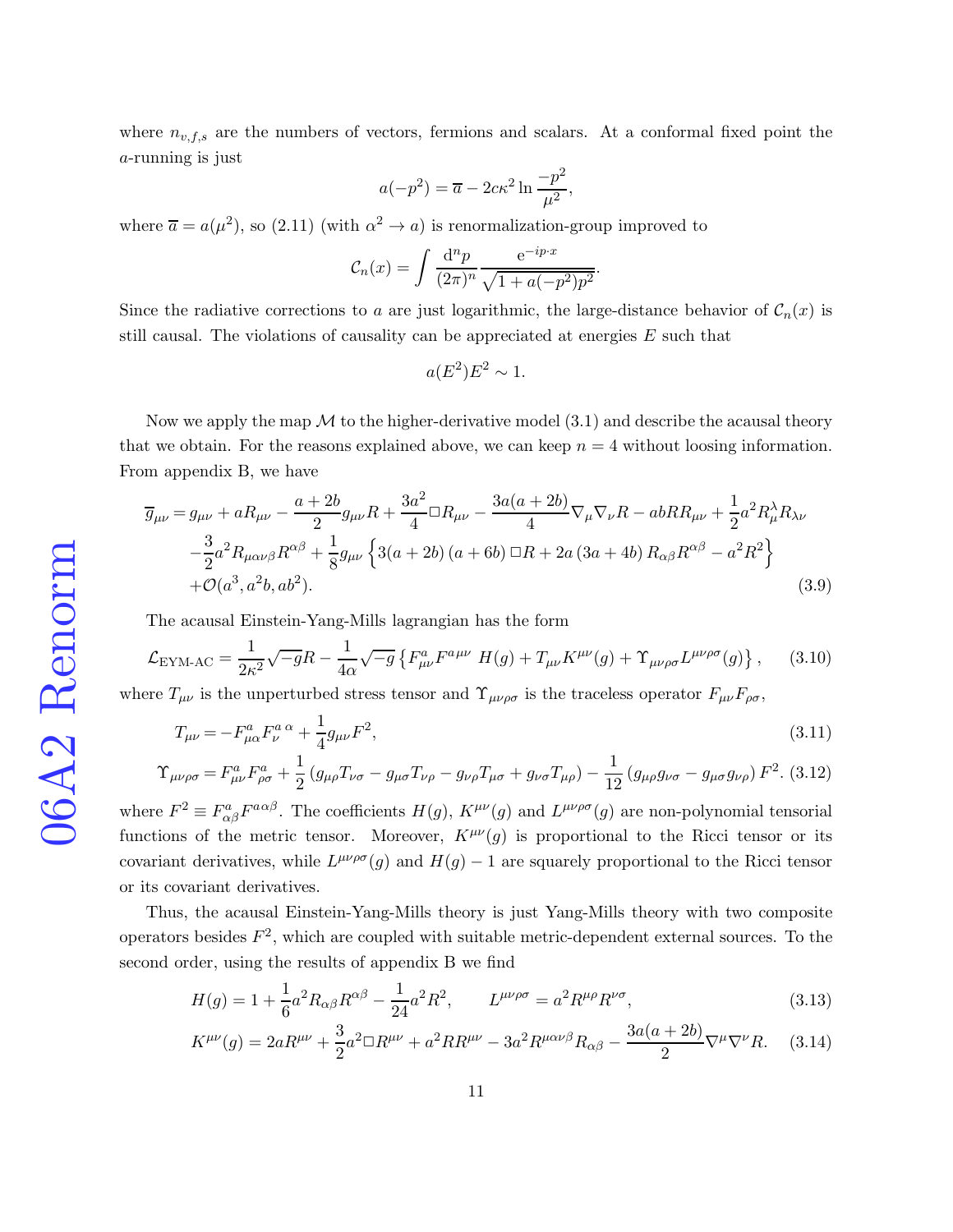The renormalization of the acausal theory works as follows: the couplings  $a$  and  $b$  renormalize according to the formulas [\(3.4\)](#page-8-3) and [\(3.8\)](#page-9-2). Moreover, the metric tensor  $g_{\mu\nu}$ , although it is not quantized, has a non-trivial running, induced by the a- and b- runnings, which can be determined using the non-renormalization of  $\overline{g}_{\mu\nu}$  in [\(3.9\)](#page-10-0). Thus,

$$
\mu \frac{\mathrm{d}\overline{g}_{\rho\sigma}}{\mathrm{d}\mu} = 0 \qquad \Longrightarrow \qquad \mu \frac{\mathrm{d}g_{\rho\sigma}}{\mathrm{d}\mu} = -\beta_a R_{\rho\sigma} + \frac{1}{2}(\beta_a + 2\beta_b)g_{\mu\nu}R + \mathcal{O}(a\kappa^2, b\kappa^2).
$$

The Gauss-Bonnet term is sent into itself by the map  $\mathcal M$ . The *n*-dependence of the map  $\mathcal M$  away from  $n = 4$  generates a number of new evanescent terms in the acausal theory (see appendix B).

# 4 First generalization of renormalizable theories

In the rest of the paper we study more general renormalizable theories of classical gravity coupled with quantized fields. The divergences are subtracted with a finite or reduced set of independent couplings. The acausal models can still be obtained from higher-derivative models using the map M. We generalize the constructions of the previous sections in two main ways. In the present section we focus on theories whose non-renormalizable perturbation has a head of the form [\(2.17\)](#page-6-2), namely proportional to the Ricci tensor and the energy-momentum tensor of the unperturbed matter sector. In section 5 we study non-renormalizable deformations whose heads contain more general matter operators, let the couplings depend on the scalar curvature of spacetime, and so on.

We consider theories of the form

<span id="page-11-1"></span>
$$
S_{\rm AC} = \frac{1}{2\kappa^2} \int d^4x \sqrt{-g}R + S_m(\varphi, g, \lambda) + \Delta S_m(\varphi, g, \lambda'). \tag{4.1}
$$

Here  $S_m(\varphi, g, \lambda)$  denotes the power-counting renormalizable matter action embedded in external gravity, with couplings  $\lambda$ . It includes the non-minimal terms of dimensionality equal to four. For the moment, we set the masses and other super-renormalizable parameters to zero. Instead,  $\Delta S_m(\varphi, g, \lambda')$  denotes the vertices of dimensionalities greater than four, multiplied by couplings  $\lambda'$ . Neither  $S_m$  nor  $\Delta S_m$  include purely gravitational terms.

Assume that  $\Delta S_m$  contains only a finite number of matter operators, all those that have dimensionality four or smaller than four, are gauge invariant, covariant under diffeomorphisms, invariant under the global symmetries of the theory, not necessarily scalar, and can be contracted with tensors constructed with the metric in a non-trivial way. For example, in the case of Yang-Mills theory, the operators are just  $F^2$ , plus  $T^{\mu\nu}$  (from now on called  $T^{\mu\nu}_m$ ) and  $\Upsilon^{\mu\nu\rho\sigma}$ , formulas [\(3.11\)](#page-10-1) and [\(3.12\)](#page-10-1). They can be contracted with a variety of tensors constructed with the metric, giving e.g.

<span id="page-11-0"></span>
$$
RF^2, \qquad R_{\mu\nu}T_m^{\mu\nu}, \qquad R_{\mu\nu\rho\sigma}\Upsilon^{\mu\nu\rho\sigma}, \qquad R_{\mu\rho}R_{\nu\sigma}\Upsilon^{\mu\nu\rho\sigma}, \qquad \nabla_{\nu}\nabla_{\sigma}R_{\mu\rho}\Upsilon^{\mu\nu\rho\sigma}, \qquad (4.2)
$$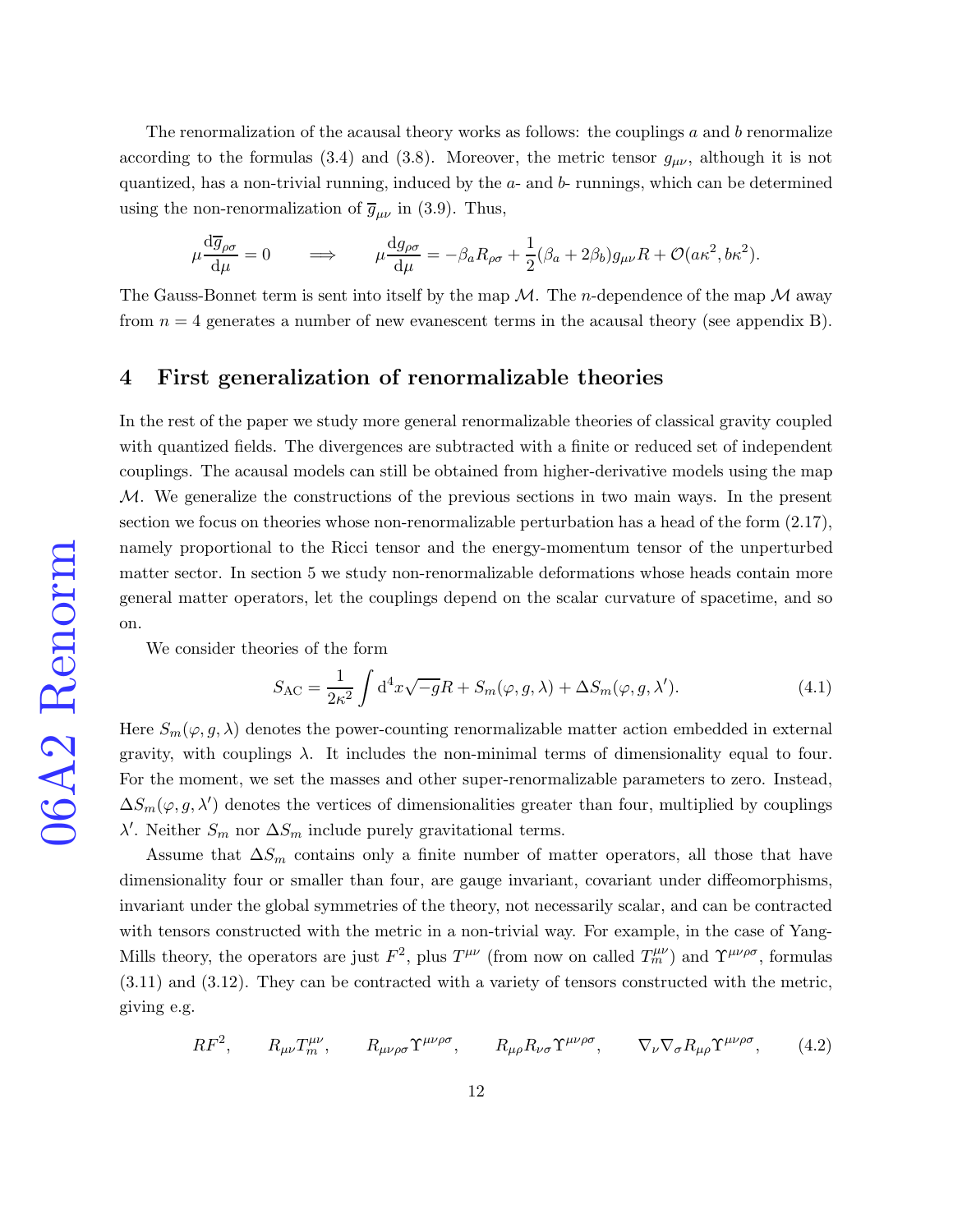etc. Moreover, assume that  $\Delta S_m$  is proportional to the Ricci tensor or its covariant derivatives and the vertices that depend linearly on the Ricci tensor are also proportional to the stress tensor  $T_m^{\mu\nu}$  of the unperturbed action. Collecting these assumptions into explicit formulas,  $\Delta S_m$  has the structure

<span id="page-12-1"></span>
$$
\Delta S_m = \Delta_1 S_m + \Delta_2 S_m, \qquad \Delta_1 S_m = \int \mathrm{d}^4 x \sqrt{-g} f_{\mu\nu} (g_{\rho\sigma}) T_m^{\mu\nu},
$$
\n
$$
\Delta_2 S_m = \mathcal{O}(R_{\mu\nu}^2, \varphi), \qquad T_m^{\mu\nu} = -\frac{2}{\sqrt{-g}} \frac{\delta S_m}{\delta g_{\mu\nu}(x)},
$$
\n(4.3)

where  $f_{\mu\nu}(g_{\rho\sigma})$  is a tensor depending on the metric, proportional to the Ricci tensor (or its covariant derivatives), of the form

$$
f_{\mu\nu}(g_{\rho\sigma}) = \lambda'_1 R_{\mu\nu} + \lambda'_2 R g_{\mu\nu} + \mathcal{O}(\nabla^2 R_{\rho\sigma}).
$$

and  $\Delta_2 S_m$  contains the prescribed set of matter operators. Thus for example, the second term of [\(4.2\)](#page-11-0) belongs to  $\Delta_1 S_m$  while the forth belongs to  $\Delta_2 S_m$ . Instead, the first, third and fifth term of [\(4.2\)](#page-11-0) do not belong to  $\Delta S_m$ , unless they are multiplied by at least 1, 2 and 1 extra powers of the Ricci tensor, respectively.

A simple example is a generalization of acausal Einstein-Yang-Mills theory, described by a lagrangian of the form [\(3.10\)](#page-10-2), where however  $H(g)$ ,  $K^{\mu\nu}(g)$  and  $L^{\mu\nu\rho\sigma}(g)$  do not have necessarily the expressions [\(3.13\)](#page-10-3) and [\(3.14\)](#page-10-3), inherited applying the map  $\mathcal M$  to [\(3.1\)](#page-8-2), but are arbitrary functions of the metric, subject only to the restrictions that  $K^{\mu\nu}(g)$  be proportional to the Ricci tensor or its covariant derivatives, and  $L^{\mu\nu\rho\sigma}(g)$  and  $H(g) - 1$  be squarely proportional to the Ricci tensor or its covariant derivatives.

We wish to prove that the action  $(4.1)$  is renormalizable in the form  $(4.1)$ . We first prove that this result follows from the renormalizability of the theory

<span id="page-12-0"></span>
$$
S_{\rm HD} = \frac{1}{2\kappa^2} \int d^4x \sqrt{-g}R + \int d^4x \sqrt{-g}R_{\mu\nu} \mathcal{T}^{\mu\nu\rho\sigma}(\lambda')R_{\rho\sigma} + S_m(\varphi, g, \lambda) + \Delta S_m(\varphi, g, \lambda, \lambda'). \tag{4.4}
$$

Here  $\Delta S_m$  is not the same as in [\(4.1\)](#page-11-1), but it is subject to the same restrictions as the  $\Delta S_m$  of [\(4.1\)](#page-11-1). We use the same notation, since no confusion can arise, because what is important here is just the structure of  $\Delta S_m$ , not its precise value. The tensor  $\mathcal{T}^{\mu\nu\rho\sigma}$  is a (possibly differential) operator that depends only on the metric and can contain covariant derivatives acting on the Ricci tensors to its left and to its right. It can contain other couplings  $\lambda'$ .

Later we prove the renormalizability of [\(4.4\)](#page-12-0). First we prove that the renormalizability of  $(4.4)$  implies the renormalizability of  $(4.1)$ , applying the map M.

The theorem of section 2 ensures that there exists a map  $g'_{\mu\nu} = g'_{\mu\nu}(g) = g_{\mu\nu} + \Delta g_{\mu\nu}(g)$ , with  $\Delta g_{\mu\nu}$  proportional to the Ricci tensor and its covariant derivatives, that reabsorbs the pure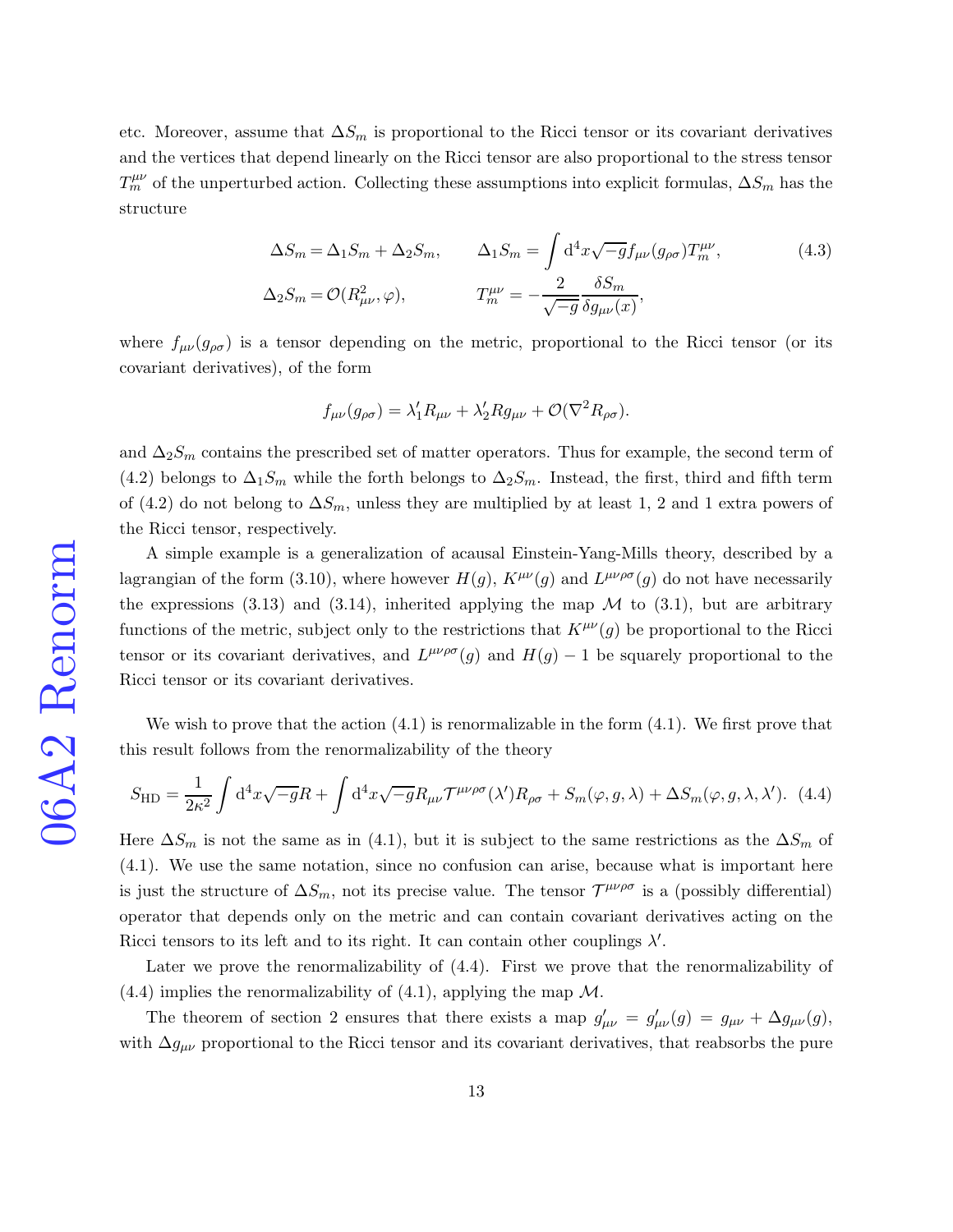gravitational part of [\(4.4\)](#page-12-0) inside the Einstein term, namely such that

<span id="page-13-2"></span>
$$
\frac{1}{2\kappa^2} \int d^4x \sqrt{-g}R + \int d^4x \sqrt{-g}R_{\mu\nu} \mathcal{T}^{\mu\nu\rho\sigma} R_{\rho\sigma} = \frac{1}{2\kappa^2} \int d^4x \sqrt{-g'}R(g'). \tag{4.5}
$$

On the other hand, acting on  $S_m + \Delta S_m$  the redefinition produces terms that fall again in the classes  $S_m$ ,  $\Delta_1 S_m$  and  $\Delta_2 S_m$ , as we now prove.

First, the matter operators generated by this process can have at most dimensionality four, since  $S_m$  and  $\Delta S_m$  contain only, and all, such operators. Second, to the second and higher orders in  $\Delta g_{\mu\nu}$  the terms generated by the field redefinition are certainly quadratic in the Ricci tensor or its covariant derivatives, so they fall in the class  $\Delta_2S_m$ . Finally, to the first order in  $\Delta g_{\mu\nu}$ ,

i) the terms generated varying  $S_m$  are certainly proportional to the energy-momentum tensor  $T_m^{\mu\nu}$  of the unperturbed action  $S_m$  and proportional to the Ricci tensor, so they fall in the class  $\Delta_1S_m;$ 

ii) the terms generated varying  $\Delta_1 S_m$  can be of two types:

a) those obtained varying the metric outside  $T_m^{\mu\nu}$  are still proportional to  $T_m^{\mu\nu}$  and at least linearly proportional to the Ricci tensor, so they fall either in the class  $\Delta_1S_m$ , or in the class  $\Delta_2S_m;$ 

b) those obtained varying the metric inside  $T_m^{\mu\nu}$  are not necessarily proportional to  $T_m^{\mu\nu}$ , but they are at least squarely proportional to the Ricci tensor, so they fall in the class  $\Delta_2 S_m$ ; iii) the terms generated varying  $\Delta_2 S_m$  fall necessarily in the class  $\Delta_2 S_m$ .

Thus, it is sufficient to prove the renormalizability of [\(4.4\)](#page-12-0). We first describe how the renor-malization of the theory [\(2.14\)](#page-6-0) works, namely the particular case  $\Delta S_m = 0$ . We write

<span id="page-13-0"></span>
$$
S_{\rm HD}^{(0)}(\varphi, g, \lambda, a, b, \kappa) = \frac{1}{2\kappa^2} \int d^4x \sqrt{-g} \left( R + aR_{\mu\nu}R^{\mu\nu} + bR^2 \right) + S_m(\varphi, g, \lambda) \tag{4.6}
$$

and denote the quantities relative to this theory with the subscript 0. The counterterms generated by  $S_{\rm HD}^{(0)}$  are of the following types:

1) counterterms proportional to the vertices of  $S_m(\varphi, g, \lambda)$ . They are subtracted multiplying the matter fields and the couplings  $\lambda$  contained in  $S_m$  by appropriate renormalization constants. The wave-function renormalization constants coincide with the flat-space ones. The renormalization constant of a vertex that survives the flat-space limit coincides with the flat-space one. If the vertex vanishes in the flat-space limit, as the non-minimal term  $R\varphi^2$  for scalar fields  $\varphi$ , its renormalization constant has to be calculated anew.

2) BRST-exact terms, not included in [\(4.6\)](#page-13-0), which do not affect the physical sector of the theory; 3) purely gravitational counterterms, proportional to

<span id="page-13-1"></span>
$$
R_{\mu\nu}R^{\mu\nu}, \qquad R^2. \tag{4.7}
$$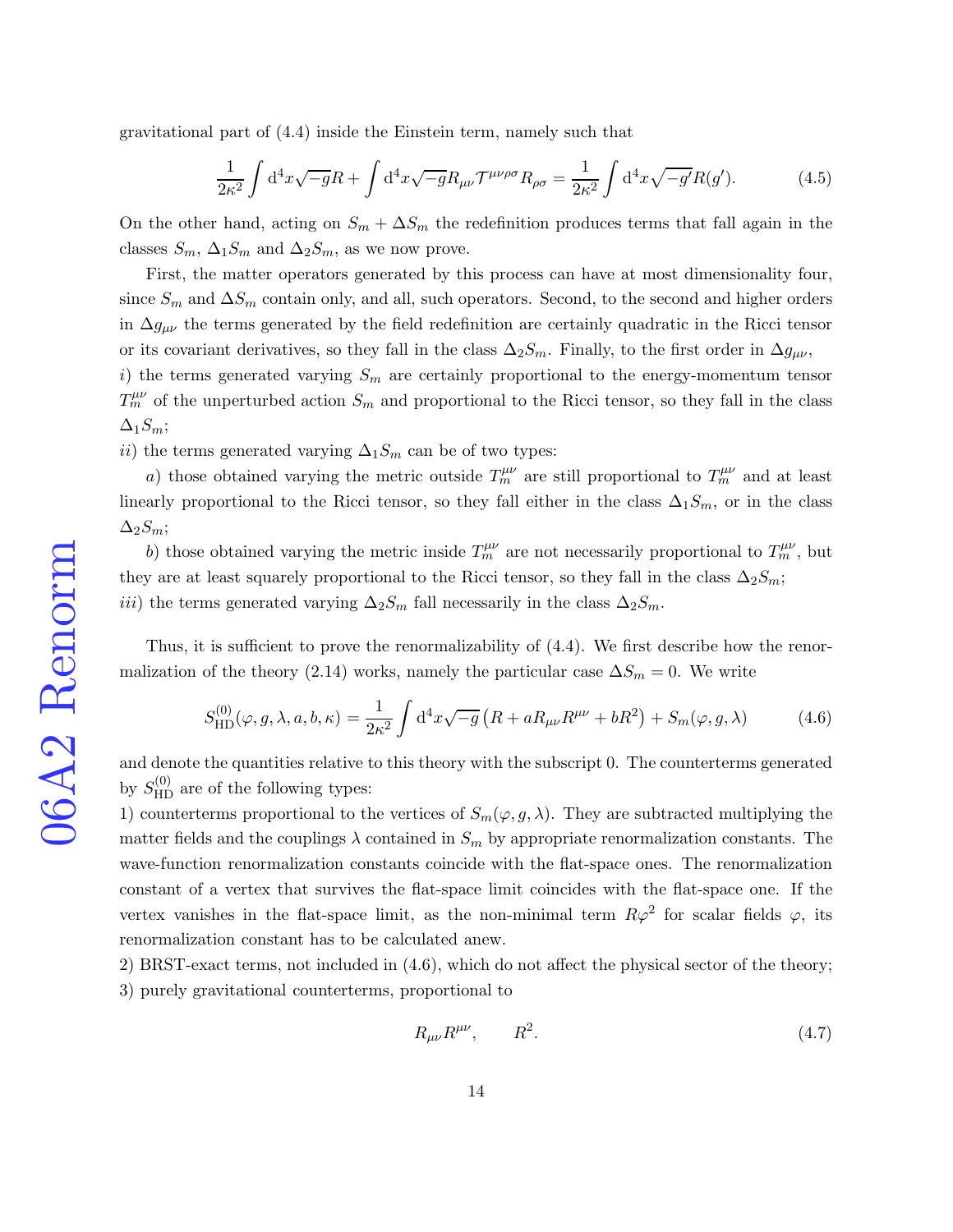As usual, the Gauss-Bonnet identity is used to convert  $R_{\mu\nu\rho\sigma}R^{\mu\nu\rho\sigma}$  into a linear combination of [\(4.7\)](#page-13-1). The counterterms [\(4.7\)](#page-13-1) obviously fall in the pure gravitational sector of [\(4.4\)](#page-12-0).

Proceeding inductively, denote with  $\Gamma_0^{(n)}$  the generating functional of one-particle irreducible diagrams of the theory  $S_{HD}^{(0)}$  renormalized up to n loops. Then its  $(n + 1)$ -loop divergent part  $\Gamma_{0\,\text{div}}^{(n)}$  is local and has the form

<span id="page-14-0"></span>
$$
\Gamma_{0\,\mathrm{div}}^{(n)} = \frac{\partial S_m}{\partial \lambda} \Delta_n \lambda + \varphi \frac{\delta S_m}{\delta \varphi} \Delta_n Z_\varphi + \frac{1}{2\kappa^2} \int \mathrm{d}^4 x \sqrt{-g} \left( \Delta_n a \, R_{\mu\nu} R^{\mu\nu} + \Delta_n b \, R^2 \right),\tag{4.8}
$$

plus BRST-exact terms, where  $\Delta_n \lambda$ ,  $\Delta_n Z_\varphi$ ,  $\Delta_n a$  and  $\Delta_n b$  are appropriate divergent constants. The divergences [\(4.8\)](#page-14-0) are subtracted by the redefinitions

<span id="page-14-1"></span>
$$
\varphi \to \varphi - \varphi \Delta_n Z_{\varphi}, \qquad \lambda \to \lambda - \Delta_n \lambda, \qquad a \to a - \Delta_n a, \qquad b \to b - \Delta_n b,\tag{4.9}
$$

and the counterterms are collected in

$$
S_{\rm HD}^{(0)}\left(\varphi - \varphi \Delta_n Z_\varphi, g, \lambda - \Delta_n \lambda, a - \Delta_n a, b - \Delta_n b, \kappa\right). \tag{4.10}
$$

Now consider the theory [\(4.4\)](#page-12-0). We prove that its divergences are renormalized with the same redefinitions [\(4.9\)](#page-14-1), plus redefinitions of the parameters contained in  $\Delta S_m$ . Consider first the diagrams that do not contain insertions of  $\Delta S_m$ . Their divergent parts have to be reabsorbed with the redefinitions [\(4.9\)](#page-14-1), but now those redefinitions have to be performed on the full action  $S_{\rm HD},$ 

$$
S_{\mathrm{HD}}\left(\varphi-\varphi\Delta_n Z_\varphi,g,\lambda-\Delta_n\lambda,a-\Delta_na,b-\Delta_nb,\kappa\right),\,
$$

which generates the additional counterterms

$$
\Delta S_m(\varphi-\varphi\Delta_n Z_\varphi,g,\lambda-\Delta_n\lambda,a-\Delta_na,b-\Delta_nb,\kappa).
$$

Writing again  $\Delta S_m = \Delta_1 S_m + \Delta_2 S_m$ , we study the effects of the redefinitions [\(4.9\)](#page-14-1) separately inside  $\Delta_1 S_m$  and  $\Delta_2 S_m$ . Inside  $\Delta_2 S_m$ , the redefinitions [\(4.9\)](#page-14-1) obviously generate terms of type  $\Delta_2 S_m$ , which can be removed renormalizing the couplings  $\lambda'$  contained in  $\Delta_2 S_m$ . Instead, inside  $\Delta_1 S_m$  the redefinitions [\(4.9\)](#page-14-1) generate

<span id="page-14-2"></span>
$$
-\Delta_n\lambda \frac{\partial \Delta_1 S_m}{\partial \lambda} - \varphi \Delta_n Z_\varphi \frac{\delta \Delta_1 S_m}{\delta \varphi} = -\int d^4x \sqrt{-g} f_{\mu\nu}(g_{\rho\sigma}) \left[ \Delta_n \lambda \frac{\partial T_m^{\mu\nu}}{\partial \lambda} + \varphi \Delta_n Z_\varphi \frac{\delta T_m^{\mu\nu}}{\delta \varphi} \right], \quad (4.11)
$$

which are not of type  $\Delta_1 S_m$ , in general. We keep the left-overs [\(4.11\)](#page-14-2) in mind and proceed.

Now, consider the Feynman diagrams that do contain insertions of  $\Delta S_m$ . The counterterms that contain at least two insertions of vertices of type  $\Delta_1S_m$  or one insertion of vertices of type  $\Delta_2 S_m$  fall in the classes  $\Delta_2 S_m$  or  $R_{\mu\nu} \mathcal{T}^{\mu\nu\rho\sigma} R_{\rho\sigma}$ . Indeed, they are certainly quadratic in the Ricci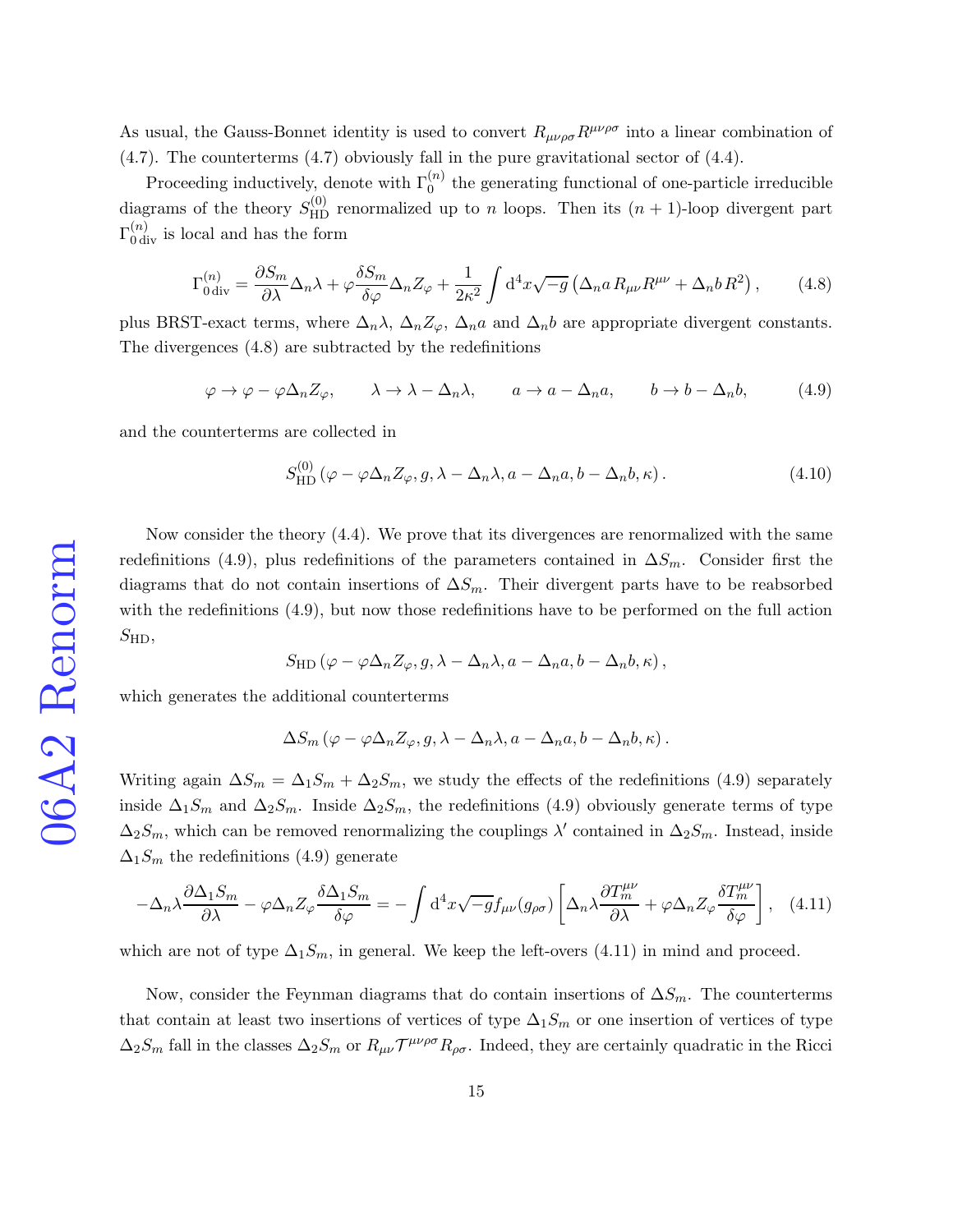tensor, since they carry at least two Ricci tensors on the external legs. Moreover, simple power counting shows that they are made of matter operators that have at most dimensionality four, since the matter operators contained in  $S_m + \Delta S_m$  have at most dimensionality four.

It remains to consider the Feynman diagrams that contain one vertex of type  $\Delta_1S_m$  and no vertex of type  $\Delta_2 S_m$ . Such diagrams are collected in the expression

<span id="page-15-0"></span>
$$
\int d^4x \sqrt{-g} f_{\mu\nu}(g_{\rho\sigma}) \langle T_m^{\mu\nu} \rangle_0, \qquad (4.12)
$$

where

<span id="page-15-1"></span>
$$
\langle T_m^{\mu\nu} \rangle_0 = -\frac{2}{\sqrt{-g}} \frac{\delta \Gamma_0[\Phi, g_{\mu\nu}]}{\delta g_{\mu\nu}(x)}.
$$
\n(4.13)

Proceeding again by induction, assume that the divergences have been renormalized up to the order n included. Then the  $(n + 1)$ -loop divergent part of [\(4.12\)](#page-15-0) is obtained replacing  $\Gamma_0$  in [\(4.13\)](#page-15-1) with  $\Gamma_{0 \text{ div}}^{(n)}$ , given by [\(4.8\)](#page-14-0). We thus see that the pure gravitational counterterms of [\(4.12\)](#page-15-0) are squarely proportional to the Ricci tensor or its covariant derivatives, namely they belong to the purely gravitational sector of [\(4.4\)](#page-12-0). On the other hand, the matter contributions to the  $(n + 1)$ -loop counterterms of  $(4.12)$  are

$$
-2\int\mathrm{d}^4x f_{\mu\nu}(g_{\rho\sigma})\left(\Delta_n\lambda\frac{\partial}{\partial\lambda}+\varphi\Delta_n Z_\varphi\frac{\delta}{\delta\varphi}\right)\frac{\delta S_m}{\delta g_{\mu\nu}}=\Delta_n\lambda\frac{\partial\Delta_1 S_m}{\partial\lambda}+\varphi\Delta_n Z_\varphi\frac{\delta\Delta_1 S_m}{\delta\varphi},
$$

which are cancelled by the left-overs [\(4.11\)](#page-14-2). Observe that the couplings  $\lambda'$  contained in  $\Delta_1 S_m$ are not renormalized. This is of course a consequence of the finiteness of the energy-momentum tensor.

We have therefore proved that the theory [\(4.1\)](#page-11-1) of classical gravity coupled with quantum matter is renormalizable in the form [\(4.1\)](#page-11-1). The matter action  $S_m + \Delta S_m$  is non-polynomial and  $\Delta S_m$  contains infinitely many independent couplings. The set of independent couplings, however, is considerably smaller than the set of independent couplings of quantum gravity, since  $\Delta S_m$  contains only lagrangian terms of the form [\(4.3\)](#page-12-1).

#### 4.1 Non-vanishing cosmological constant

When the theory contains masses and super-renormalizable parameters, the cosmological constant is turned on by renormalization. The results just proved generalize as follows. First, the nonrenormalizable perturbation  $\Delta_1 S_m$  should be linearly proportional to the tensor

<span id="page-15-2"></span>
$$
\widehat{R}_{\mu\nu} = R_{\mu\nu} - \Lambda g_{\mu\nu} \tag{4.14}
$$

or its covariant derivatives, instead of just the Ricci tensor. The hatted tensor vanishes on the solutions of the field equations of the Einstein action with a cosmological constant. Similarly,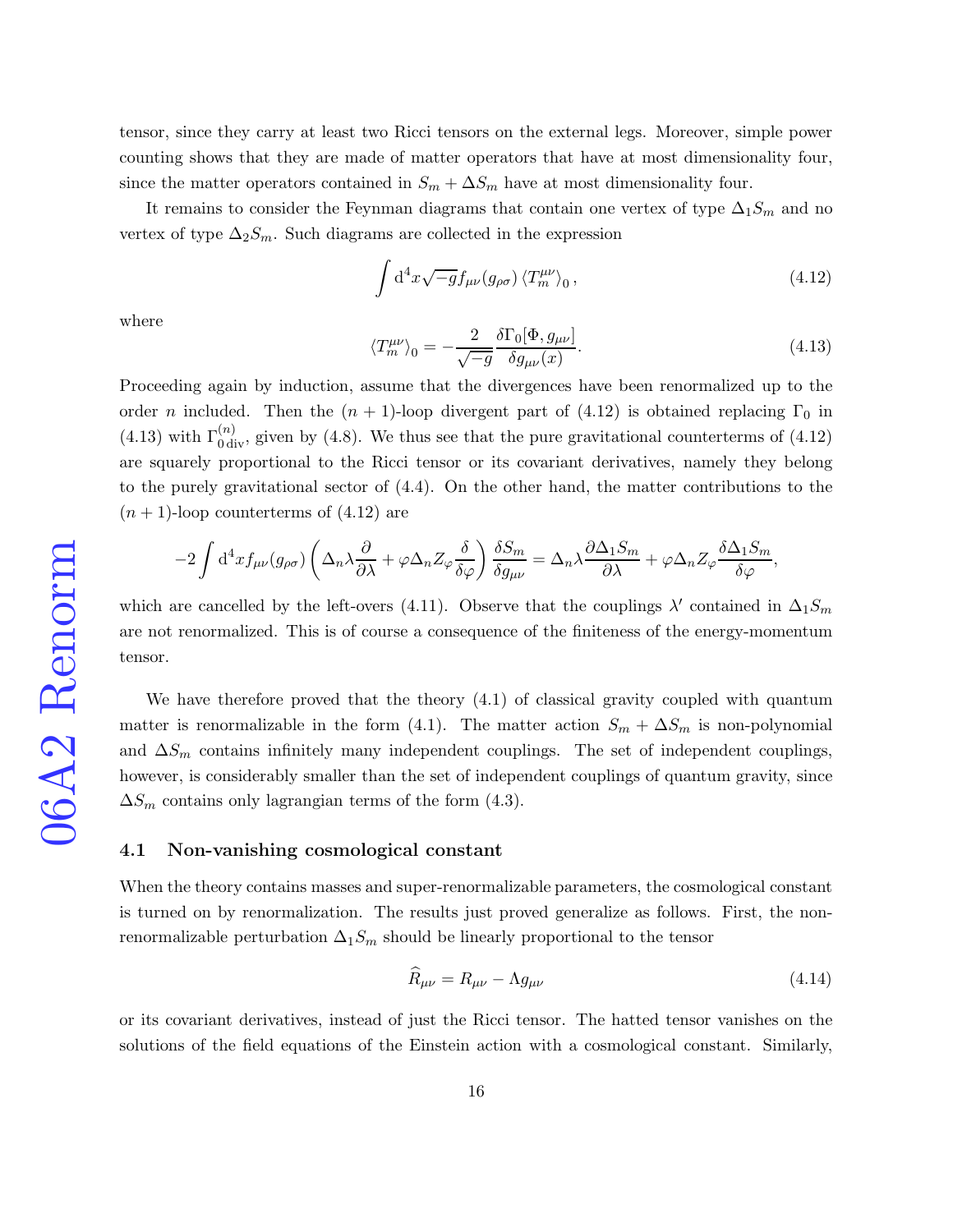the vertices of type  $\Delta_2 S_m$  should be squarely proportional to [\(4.14\)](#page-15-2) and its covariant derivatives. With these assumptions the perturbations will be written  $\Delta_1 S_m$  and  $\Delta_2 S_m$ , respectively, with  $\widehat{\Delta}S_m = \widehat{\Delta}_1 S_m + \widehat{\Delta}_2 S_m$ . Then the arguments of the previous subsection can be repeated to prove the renormalizability of the action

$$
S_{\rm HD}^{(\Lambda)} = \frac{1}{2\kappa^2} \int d^4x \sqrt{-g} \left( R - 2\Lambda \right) + \int d^4x \sqrt{-g} \hat{R}_{\mu\nu} \mathcal{T}^{\mu\nu\rho\sigma} \hat{R}_{\rho\sigma} + S_m(\varphi, g, \lambda) + \hat{\Delta} S_m(\varphi, g, \lambda, \lambda').
$$

The Newton constant  $\kappa$  and the cosmological constant  $\Lambda$  have non-trivial renormalizations. In replacement of [\(4.5\)](#page-13-2) the identity

<span id="page-16-0"></span>
$$
\frac{1}{2\kappa^2} \int d^4x \sqrt{-g} \left( R - 2\Lambda \right) + \int d^4x \sqrt{-g} \widehat{R}_{\mu\nu} \mathcal{T}^{\mu\nu\rho\sigma} \widehat{R}_{\rho\sigma} = \frac{1}{2\kappa^2} \int d^4x \sqrt{-g'} \left( R(g') - 2\Lambda \right). \tag{4.15}
$$

can be applied to [\(4.15\)](#page-16-0) to prove the renormalizability of the acausal theory

$$
S_{AC}^{(\Lambda)} = \frac{1}{2\kappa^2} \int d^4x \sqrt{-g} (R - 2\Lambda) + S_m(\varphi, g, \lambda) + \widehat{\Delta} S'_m(\varphi, g, \lambda').
$$

# 5 More general renormalizable theories of acausal classical gravity coupled with interacting quantum fields

The non-renormalizable perturbation  $\Delta_1S_m$  [\(4.3\)](#page-12-1) of the theories considered in the previous section has a special form. Precisely, it contains a unique matter operator, the energy-momentum tensor  $T_m^{\mu\nu}$  of the unperturbed matter action  $S_m$ . In this section we prove the renormalizability of more general theories.

In the higher-derivative models that we consider here, renormalization turns on pure gravitational counterterms that do not fall in the class  $(2.4)$ , so we need to study the map M for more general gravitational actions. The most general modified action has the form

<span id="page-16-1"></span>
$$
S'[\phi] = S[\phi] + S_i F_{ij} S_j + G_i S_i + H,
$$
\n(5.1)

where  $G_i$  and H are functions of the fields  $\phi$ , not necessarily proportional to the field equations. It is not possible, in general, to find a map that implements the equality [\(2.6\)](#page-4-1). We describe what it is convenient to do in this case.

Without loss of generality, we can assume that all kinetic terms are contained in  $S[\phi]$  and  $S_iF_{ij}S_j$ , while  $G_iS_i$  and H are vertices. In the general case, for fields of spin smaller than or equal to 2 in arbitrary dimension, this property follows for example from the results of [\[22\]](#page-35-0). Here we refresh the proof for four-dimensional gravity. For the purpose of studying the non-trivial counterterms induced by renormalization, it is sufficient to work strictly in four dimensions.

Assume first that the cosmological constant vanishes and  $S[\phi]$  is the Einstein action, so  $S_j$ is proportional to the Ricci tensor. We wish to prove that every scalar density that contains a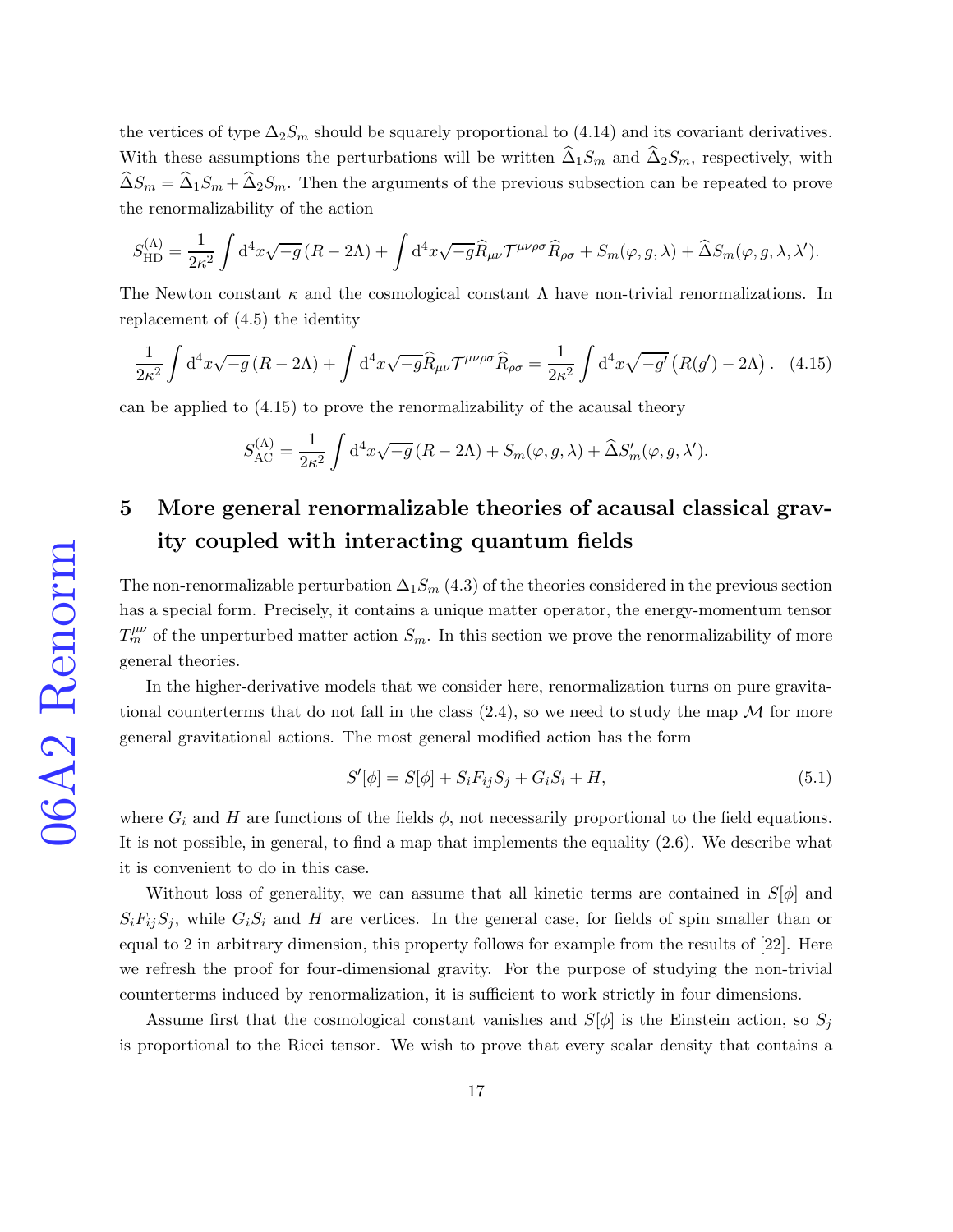non-trivial quadratic part (when the metric is expanded in around flat space) is quadratic in the Ricci tensor, up to vertex terms and total derivatives.

Every scalar density that contains a non-trivial quadratic part must necessarily be of the form

<span id="page-17-0"></span>
$$
\sqrt{-g}R_{\mu\nu\rho\sigma}\nabla_{\lambda_1}\cdots\nabla_{\lambda_{2n}}R_{\alpha\beta\gamma\delta},\tag{5.2}
$$

with indices contracted in some way by means of the metric tensor. We consider all possible contractions.

First consider the case in which some indices of one Riemann tensor are contracted with themselves. Then [\(5.2\)](#page-17-0) reduces to an expression of the form

<span id="page-17-2"></span>
$$
\sqrt{-g}R_{\mu\nu\rho\sigma}\nabla_{\lambda_1}\cdots\nabla_{\lambda_{2n}}R_{\alpha\beta}.\tag{5.3}
$$

If no  $\lambda$  is contracted with  $\mu$ ,  $\nu$ ,  $\rho$  or  $\sigma$ , then also the left Riemann tensor is actually a Ricci tensor or a curvature scalar. If some  $\lambda$  is contracted with an index of the Riemann tensor, say  $\mu$ , then adding total derivatives and commuting the covariant derivatives among themselves (which amounts to add vertex terms), it is possible to move the derivative  $\nabla^{\mu}$  till it acts directly on the Riemann tensor, obtaining

$$
\sqrt{-g}\nabla^{\mu}R_{\mu\nu\rho\sigma}\nabla_{\lambda_1}\cdots\nabla_{\lambda_{2n-1}}R_{\alpha\beta}.
$$
\n(5.4)

Then the Bianchi identity can be used to replace the Riemann tensor with a second Ricci tensor.

Assume now that the indices of no Riemann tensor are contracted with themselves. We can distinguish two cases: i) the case where at least one  $\lambda$  is contracted with an index of a Riemann tensor, and ii) the case where no  $\lambda$  is contracted with an index of a Riemann tensor. In case i) we can assume, eventually adding total derivatives, that the index  $\lambda$  is contracted with an index of the right Riemann tensor,

<span id="page-17-1"></span>
$$
\sqrt{-g}R_{\mu\nu\rho\sigma}\nabla_{\lambda_1}\cdots\nabla_{\lambda_{j-1}}\nabla^{\lambda}\nabla_{\lambda_j}\cdots\nabla_{\lambda_{2n-1}}R_{\lambda\beta\gamma\delta}.\tag{5.5}
$$

Then, adding vertex terms we can commute the covariant derivatives till  $\nabla^{\lambda}$  acts directly on the right Riemann tensor and use the Bianchi identity to reduce  $(5.5)$  to the form  $(5.3)$ . In case ii) we can write, eventually after adding total derivatives and commuting covariant derivatives,

$$
\sqrt{-g}R_{\mu\nu\rho\sigma}R^{\mu\nu\rho\sigma}, \qquad \sqrt{-g}R_{\mu\nu\rho\sigma}\Box^{2n-2}\nabla_{\alpha}\nabla^{\alpha}R^{\mu\nu\rho\sigma}, \qquad (5.6)
$$

for  $n = 0$  and  $n > 0$ , respectively. The  $n = 0$  case is dealt with using the Gauss-Bonnet identity, as usual. The  $n > 0$  case is treated using the Bianchi identity to write

$$
-\sqrt{-g}R_{\mu\nu\rho\sigma}\Box^{2n-2}\nabla_\alpha\left(\nabla^\sigma R^{\mu\nu\alpha\rho}+\nabla^\rho R^{\mu\nu\sigma\alpha}\right).
$$

Both terms have now the form [\(5.5\)](#page-17-1), so the arguments given above can be applied again.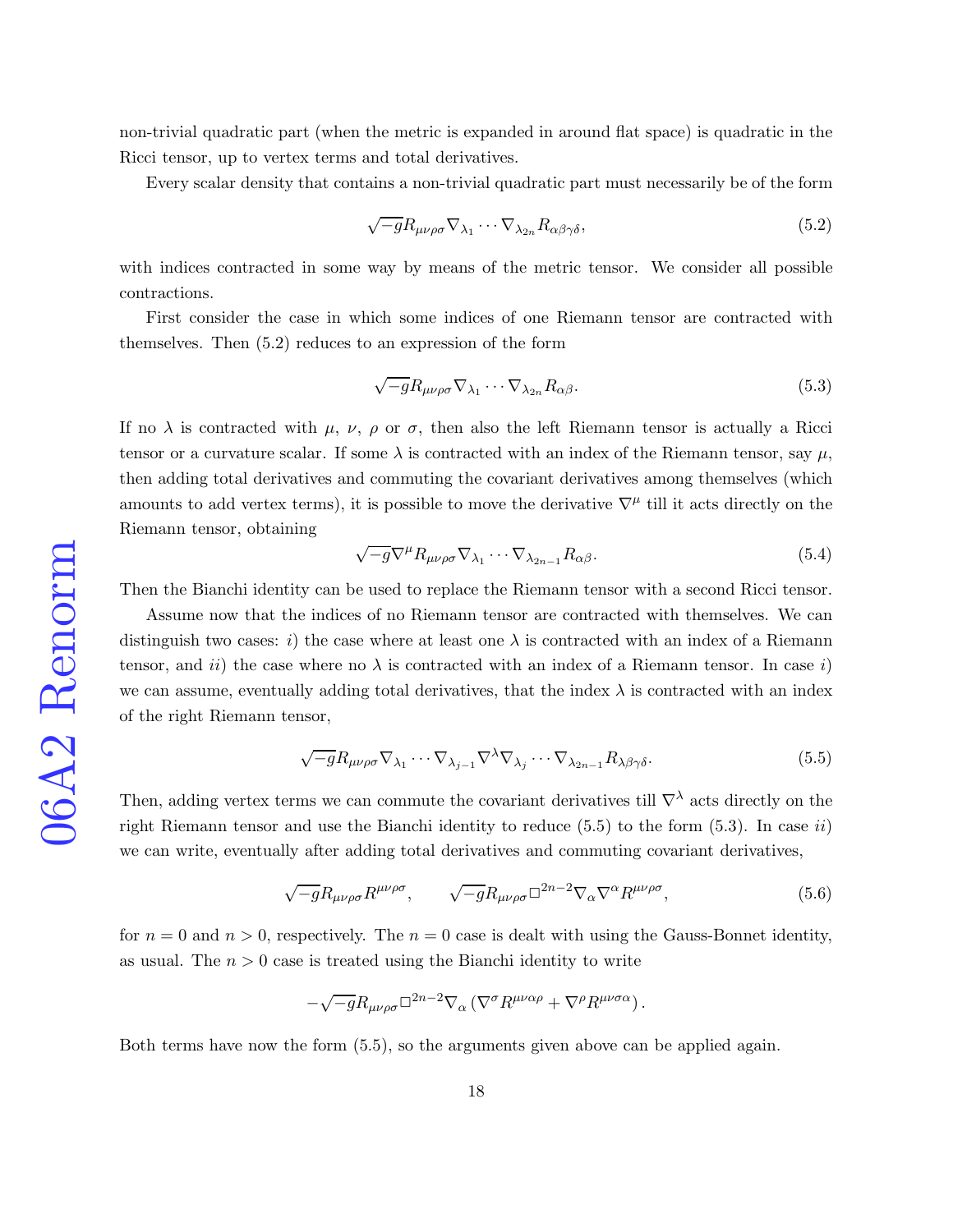We have just considered gravity without a cosmological constant. Now we generalize the result to the case in which  $S[\phi]$  is the Einstein action with a cosmological constant. As before, it is convenient to use hatted tensors

$$
\widehat{R}_{\mu\nu\rho\sigma} = R_{\mu\nu\rho\sigma} - \frac{\Lambda}{3} (g_{\mu\rho}g_{\nu\sigma} - g_{\mu\sigma}g_{\nu\rho})
$$

and expand the metric around maximally symmetric solutions [\[22\]](#page-35-0), which have  $\hat{R}_{\mu\nu\rho\sigma} = 0$ . The scalar densities contributing to the quadratic part in this expansion are classified studying all possible contractions of

<span id="page-18-0"></span>
$$
\sqrt{-g}\widehat{R}_{\mu\nu\rho\sigma}\nabla_{\lambda_1}\cdots\nabla_{\lambda_{2n}}\widehat{R}_{\alpha\beta\gamma\delta}.\tag{5.7}
$$

Each such scalar density is quadratically proportional to the hatted Ricci tensor  $R_{\mu\nu}$ , plus a linear combination of total derivatives, vertices,  $\sqrt{-g}R$  and  $\sqrt{-g}$ .

The proof follows the same arguments used above, replacing unhatted tensors with hatted tensors everywhere. The only caveat is that the commutation of two covariant derivatives generates the sum of a term containing an extra hatted Riemann tensor, which is a vertex  $\mathcal{O}(\tilde{R}^3)$ , plus a term of type [\(5.7\)](#page-18-0) with  $n \to n-1$ , multiplied by an extra power of  $\Lambda$ . For example, on a vector  $V_{\mu}$ 

$$
[\nabla_{\mu}, \nabla_{\nu}]V_{\rho} = -R_{\mu\nu\rho\sigma}V^{\sigma} = -\widehat{R}_{\mu\nu\rho\sigma}V^{\sigma} - \frac{\Lambda}{3}(g_{\mu\rho}V_{\nu} - g_{\nu\rho}V_{\mu}).
$$

The Λ-term lowers the number of curvature tensors, so the procedure just described stops after a finite number of steps. The case  $n = 0$  is treated using the identity

<span id="page-18-1"></span>
$$
\widehat{R}_{\mu\nu\rho\sigma}\widehat{R}^{\mu\nu\rho\sigma} = G_B + 4\widehat{R}_{\mu\nu}\widehat{R}^{\mu\nu} - \widehat{R}^2 - \frac{4}{3}\Lambda R + \frac{8}{3}\Lambda^2. \tag{5.8}
$$

The integral of  $\sqrt{-g}G_B$  is an irrelevant infinite additional constant. The second and third terms on the right-hand side of [\(5.8\)](#page-18-1) are quadratically proportional to the field equations of  $S[\phi]$ . The forth and fifth terms on the right-hand side of [\(5.8\)](#page-18-1) give counterterms that can be reabsorbed renormalizing the Newton constant and the cosmological constant, respectively.

Coming back to  $(5.1)$ , we can thus assume that  $G_iS_i$  and H in  $(5.1)$  are vertices and the kinetic terms are contained only in  $S[\phi] + S_i F_{ij} S_j$ . We also assume that, in a weak field approximation,  $S_i = \mathcal{O}(\phi)$ . If we apply the same map  $\phi'(\phi)$  of section 2.2, which is such that  $S[\phi] + S_i F_{ij} S_j =$  $S[\phi']$ , then  $G_iS_i$  and H are mapped into vertices and we can write

<span id="page-18-2"></span>
$$
S'[\phi] = S[\phi'] + G_i'[\phi']S_i[\phi'] + H'[\phi'] \tag{5.9}
$$

for suitable new functions  $G_i'$  and  $H'$ . The undesirable higher-derivative kinetic terms have been removed. The discussion about violations of causality is exactly the same as before, since the map  $\phi'(\phi)$  is the same.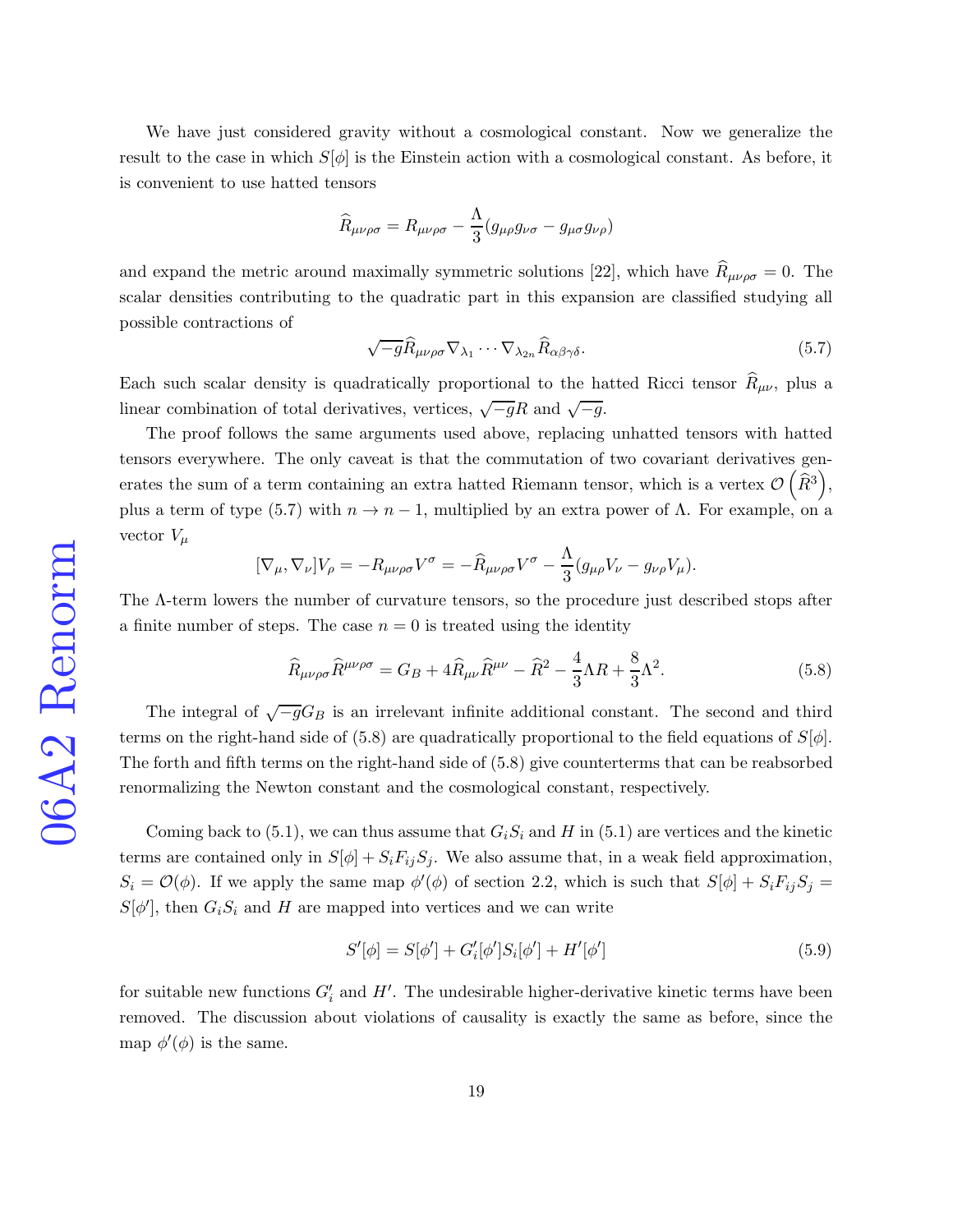Applying new maps  $M$  iteratively, we can eliminate every newly-generated term that is quadratically proportional to  $S_i$ . To isolate such new terms in the action [\(5.9\)](#page-18-2) rewrite it as

$$
S''[\phi'] \equiv S'[\phi[\phi']] = S[\phi'] + S_i'F_{ij}'[\phi']S_j' + \tilde{G}_i'[\phi']S_i' + \tilde{H}'[\phi'],
$$
\n(5.10)

where  $S_i' = S_i[\phi']$ . Since the new terms are certainly vertices, we have  $\tilde{F}_{ij}' = \mathcal{O}(\phi')$ . Applying a map M of the form  $\phi'' = \phi' + \mathcal{O}(\phi'^2)$  we can reabsorb also  $S_i' F'_{ij} S'_j$ *j* inside  $S[\phi']$ . In this way we end up with an  $F''_{ij}$  that is  $\mathcal{O}(\phi''^2)$ . Repeating the procedure indefinitely, we reach  $F^{\infty}_{ij} = 0$ , i.e. the complete elimination of the terms that are quadratic in  $S_i$ . The final action reads

<span id="page-19-1"></span>
$$
S^{\infty}[\phi^{\infty}] = S'[\phi[\phi^{\infty}]] = S[\phi^{\infty}] + G_i^{\infty}[\phi^{\infty}]S_i[\phi^{\infty}] + H^{\infty}[\phi^{\infty}]
$$
\n(5.11)

where  $G_i^{\infty}$  and  $H^{\infty}$  do not contain terms proportional to  $S_i[\phi^{\infty}]$ . Every  $\phi^{\infty}$ -leg in  $S^{\infty}[\phi^{\infty}]$  is multiplied by  $1/\sqrt{1+2FS}$ , because

$$
\phi^{\infty} = \sqrt{1 + 2FS}\phi + \mathcal{O}(\phi^2),
$$

where F and S are the matrices  $F_{ij}$  and  $S_{ij}$  calculated at  $\phi = 0$ .

We can now use the results just derived to prove the renormalizability of a more general class of acausal and higher-derivative theories. We assume again, for simplicity, that the theories do not contain masses, super-renormalizable couplings and the cosmological constant, because it is straightforward to include them. Consider the higher-derivative theory

<span id="page-19-0"></span>
$$
S_{\rm HD} = \int d^4x \sqrt{-g} \left[ \frac{R}{2\kappa^2} + \overline{V}(g) + R_{\mu\nu} \mathcal{T}^{\mu\nu\rho\sigma} R_{\rho\sigma} \right] + S_m(\varphi, g, \lambda) + \int d^4x \sqrt{-g} \sum_{I} O_I(\varphi, g) \overline{K}^I(g),
$$
\n(5.12)

where  $\overline{V}(g)$  is a vertex function of the metric, namely  $\overline{V}(g) = \mathcal{O}(\phi^3)$  when the metric is expanded around flat space,  $g_{\mu\nu} = \eta_{\mu\nu} + 2\kappa \phi_{\mu\nu}$ . Moreover,  $S_m$  is the power-counting renormalizable matter action embedded in curved space and  $O_I(\varphi, g)$  is a basis of covariant, gauge- (or BRST-) invariant local operators, not necessarily scalar, of dimensionality smaller than or equal to four. The sources  $\overline{K}^I(g)$  are arbitrary tensorial functions of the metric.

The renormalizability of [\(5.12\)](#page-19-0) is easily proved. First, according to the arguments of this section, the most general pure gravitational sector without a cosmological constant can be written in the form appearing in  $(5.12)$ . In the notation  $(5.1)$ , S is the Einstein action, while  $\sqrt{-g}R_{\mu\nu}\mathcal{T}^{\mu\nu\rho\sigma}R_{\rho\sigma} = S_iF_{ij}S_j$  and  $\sqrt{-g}\overline{V} = G_iS_i + H$ . Second, the most general matter sector with operators of dimensionality smaller than or equal to four, coupled with gravity in an arbitrary way, is precisely the one appearing in [\(5.12\)](#page-19-0). By power-counting, renormalization cannot generate matter operators with dimensionalities greater than four, therefore [\(5.12\)](#page-19-0) is renormalizable.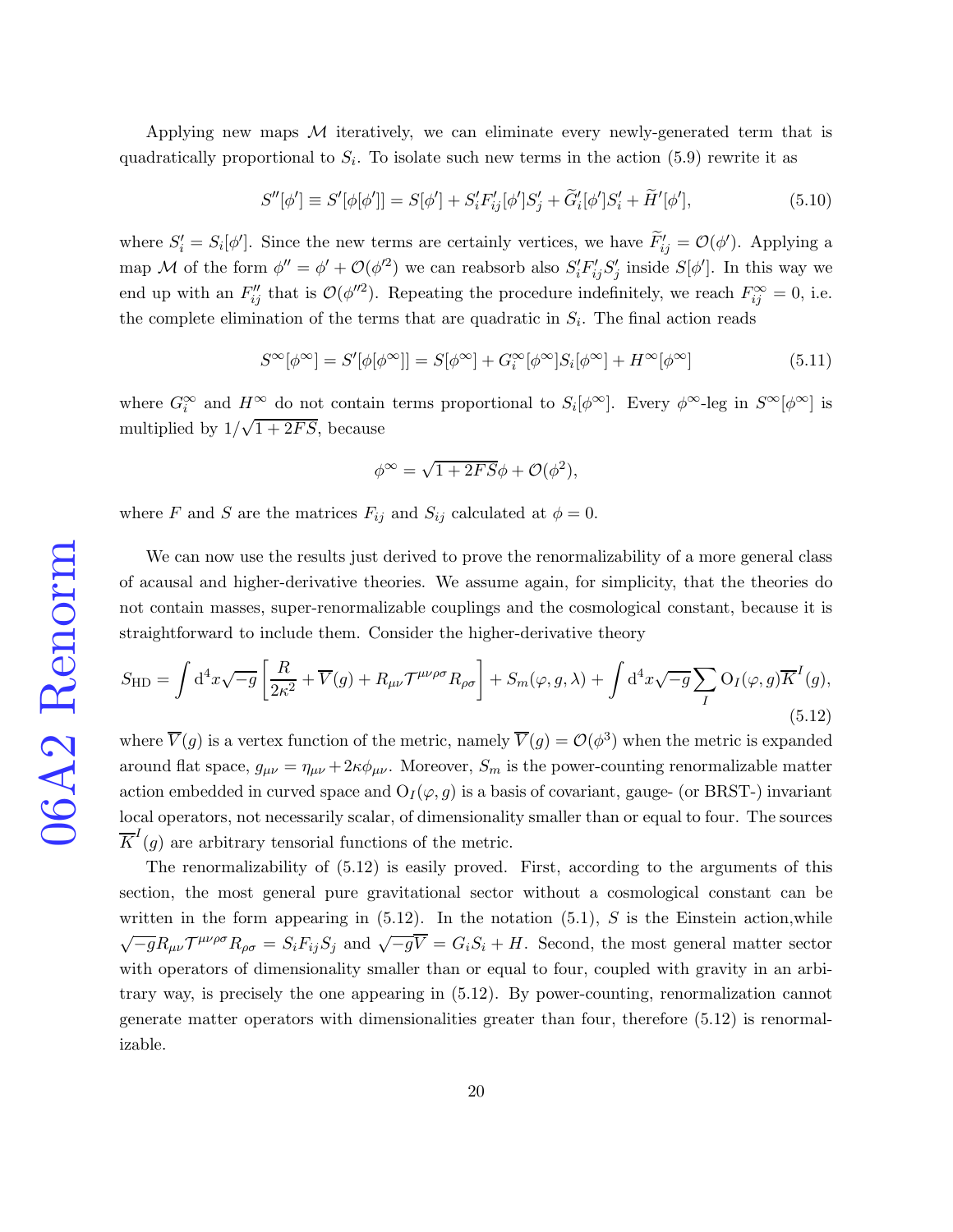Applying the map  $\mathcal M$  to [\(5.12\)](#page-19-0) we obtain the acausal theory

$$
S_{\rm AC} = \frac{1}{2\kappa^2} \int d^4x \sqrt{-g} \left[ R + V(g) \right] + S_m(\varphi, g, \lambda) + \int d^4x \sqrt{-g} \sum_I O_I(\varphi, g) K^I(g), \tag{5.13}
$$

where  $V(g)$  and  $K^I(g)$  are other functions of the metric, and  $V(g)$  is a vertex. With the map  $\mathcal M$ leading to  $(5.11)$ , we can assume that  $V(g)$  does not contain terms quadratically proportional to the Ricci tensor, or its covariant derivatives, but can contain terms that are linearly proportional to it.

A simple example that illustrates the more general class of theories just considered is the generalized acausal Einstein-Yang-Mills theory, which has lagrangian

<span id="page-20-0"></span>
$$
\frac{\mathcal{L}_{\text{EYM-AC}}}{\sqrt{-g}} = \frac{1}{2\kappa^2} R + V(g) - \frac{1}{4\alpha} \left\{ F^a_{\mu\nu} F^{a\mu\nu} H(g) + T_{\mu\nu} K^{\mu\nu}(g) + \Upsilon_{\mu\nu\rho\sigma} L^{\mu\nu\rho\sigma}(g) \right\},\tag{5.14}
$$

where now  $H(g)$ ,  $K^{\mu\nu}(g)$  and  $L^{\mu\nu\rho\sigma}(g)$  are unconstrained functions of the metric and V is a vertex function of the metric.

#### 5.1 Consistent reductions of couplings

The arbitrary functions contained in [\(5.14\)](#page-20-0) can be restricted in various ways, preserving renormalizability. A special class of theories are those obtained from ordinary power-counting renormalizable theories in curved space, once the couplings are allowed to depend on the spacetime scalar curvature  $R$ . Then the subtraction of divergences can be performed renormalizing the R-dependent couplings, and multiplying the fields with R-dependent wave-function renormalization constants, paying some attention to the position of covariant derivatives. The lagrangian is uniquely determined up to a few functions of  $R$ . The renormalization group, critical exponents and beta functions are of course R-dependent.

We illustrate these facts in an explicit model. Consider the perturbed higher-derivative Einstein-Yang-Mills theory

<span id="page-20-1"></span>
$$
S_{\text{EYM-HD}}^{(f)} = \int \mathrm{d}^n x \sqrt{-g} \left[ \frac{1}{2\kappa^2} R - \frac{1}{4\alpha} F_{\mu\nu}^a (L_A A) F^{a\mu\nu} (L_A A) (1 + \alpha R f(R)) + (\xi + \gamma R) W^2 + (\zeta + \rho R) G_B + \frac{\eta + \sigma R}{(n-1)^2} R^2 + \frac{\tau}{n-1} R \Box R + R_{\mu\nu} \mathcal{T}_4^{\mu\nu\rho\sigma} R_{\rho\sigma} \right],
$$
(5.15)

where  $f(R)$  and  $L_A$  are power series in R, while  $\gamma$ ,  $\rho$ ,  $\sigma$ ,  $\tau$  are new coupling constants and  $\mathcal{T}_4^{\mu\nu\rho\sigma}$ 4 is a (possibly differential) tensor operator such that  $R_{\mu\nu} \mathcal{T}_4^{\mu\nu\rho\sigma} R_{\rho\sigma}$  is a linear combination of the terms listed in appendix C, formula [\(C.22\)](#page-33-6), where  $Q_i$ ,  $i = 1, \ldots, 8$ , are arbitrary functions of the scalar curvature R with  $Q_j(R) = \mathcal{O}(R^2)$  for  $j = 1, 2, 3, 4$ . We prove that [\(5.15\)](#page-20-1) is renormalizable and describe the acausal theory that is obtained applying the map  $M$  to it. We also derive all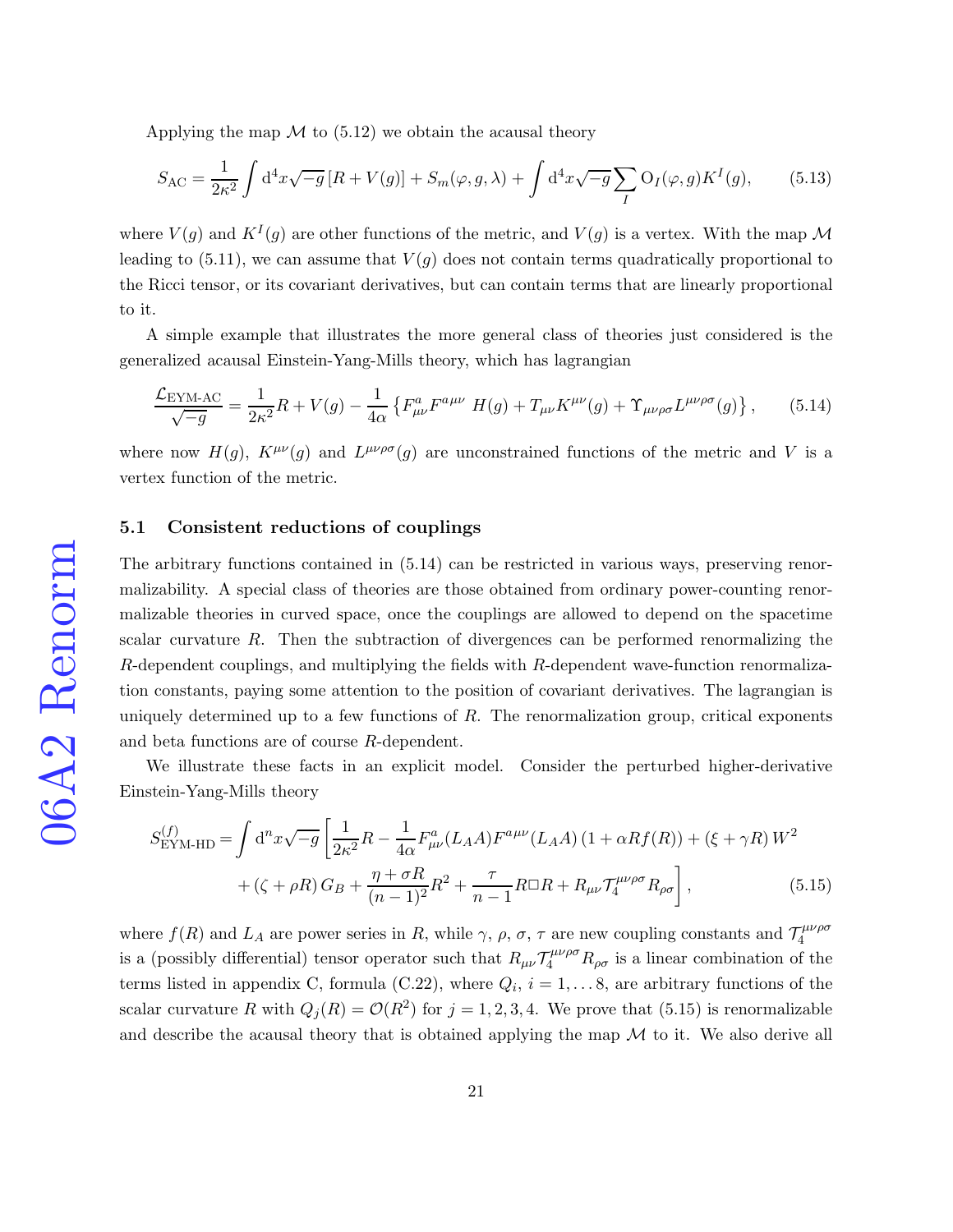order formulas for the beta functions of  $\gamma$ ,  $\rho$ ,  $\sigma$ ,  $\tau$  and  $f \equiv f(0)$ , which are related to the traceanomaly coefficients of Yang-Mills theory in curved space. Note that [\(5.15\)](#page-20-1) contains a single pure-gravitational term that is not quadratic in the Ricci tensor, that is to say  $RR^{\mu\nu\rho\sigma}R_{\mu\nu\rho\sigma}$ , multiplied by the coupling  $\gamma + \rho$ .

Clearly, the theory  $(5.15)$  is nothing but Yang-Mills theory with an R-dependent gauge coupling. It contains a unique matter operator,  $F^2$ , and is obtained perturbing the renormalizable higher-derivative Einstein-Yang-Mills theory [\(3.1\)](#page-8-2) with the vertex  $RF^2$ . The R-power series  $f(R)$ and  $L_A(R)$  and the pure gravitational vertices listed in  $(C.22)$  are induced by renormalization.

To prove the renormalizability of  $(5.15)$ , it is convenient to start from  $(3.1)$ , deform it with  $Rf(R)F<sup>2</sup>$  and work perturbatively in  $f(R)$ . To the first order in  $f(R)$  the Feynman diagrams coincide with those of  $(3.1)$  with one insertion of the composite operator  $F^2$ . The renormalization of  $F<sup>2</sup>$  in curved space has been studied by Hathrell in QED [\[19\]](#page-34-12). Hathrell's derivation can be extended to non-Abelian Yang-Mills theory in curved space using the Batalin-Vilkovisky formalism [\[10,](#page-34-3) [11\]](#page-34-4). First, the action [\(5.15\)](#page-20-1) is completed with a gauge-fixing term and sources for the BRST transformations of the fields. Then the BRST cohomology is extended to a  $\sigma$ -cohomology, defined by the antiparenthesis with the complete action. Appendix C contains the details and the complete proof of renormalizability, including the characterization of the pure gravitational terms.

Hathrell's strategy (which we do not review here) can be applied in complete analogy with the QED case. The result is formally identical to the one found by Hathrell (formula (3.26) of [\[19\]](#page-34-12)), apart from the  $\sigma$ -exact terms. Below we do not specify the  $\sigma$ -exact terms, which can be dealt with using the formalism of appendix C. We obtain the renormalized operator

<span id="page-21-0"></span>
$$
\frac{1}{4\alpha}[F^a_{\mu\nu}F^{a\mu\nu}] = -\frac{\varepsilon\alpha\mu^{\varepsilon}}{4\widehat{\beta}\alpha_B}F^a_{\text{B}\mu\nu}F^{a\mu\nu}_{\text{B}} + \frac{\alpha}{\widehat{\beta}}\left[ (\varepsilon L_{\xi} - \beta_{\xi})W^2 + (\varepsilon L_{\zeta} - \beta_{\zeta})G_B + (\varepsilon L_{\eta} - \beta_{\eta})\frac{R^2}{(n-1)^2} + \frac{4}{n-1}\left(L_{\eta} - \frac{\alpha\beta_{\eta}}{\beta}\right)\Box R\right] + \sigma X,\tag{5.16}
$$

where the subscript B denotes the bare quantities. We can immediately read the renormalization constant  $Z_{F^2}$  of the operator  $F^2$  in flat space,

$$
Z_{F^2}=Z_\alpha\left(1-\frac{\beta(\alpha)}{\varepsilon\alpha}\right)
$$

and the f-beta function

$$
f_{\rm B} = \mu^{-\varepsilon} f Z_{F^2}^{-1}, \qquad \frac{\mathrm{d}f}{\mathrm{d}\ln\mu} = \varepsilon f + \beta_f, \qquad \beta_f = f \frac{\mathrm{d}\ln Z_{F^2}}{\mathrm{d}\ln\mu} = f\left(\beta' - \frac{2\beta}{\alpha}\right),\tag{5.17}
$$

where the prime denotes differentiation with respect to the gauge coupling  $\alpha$ .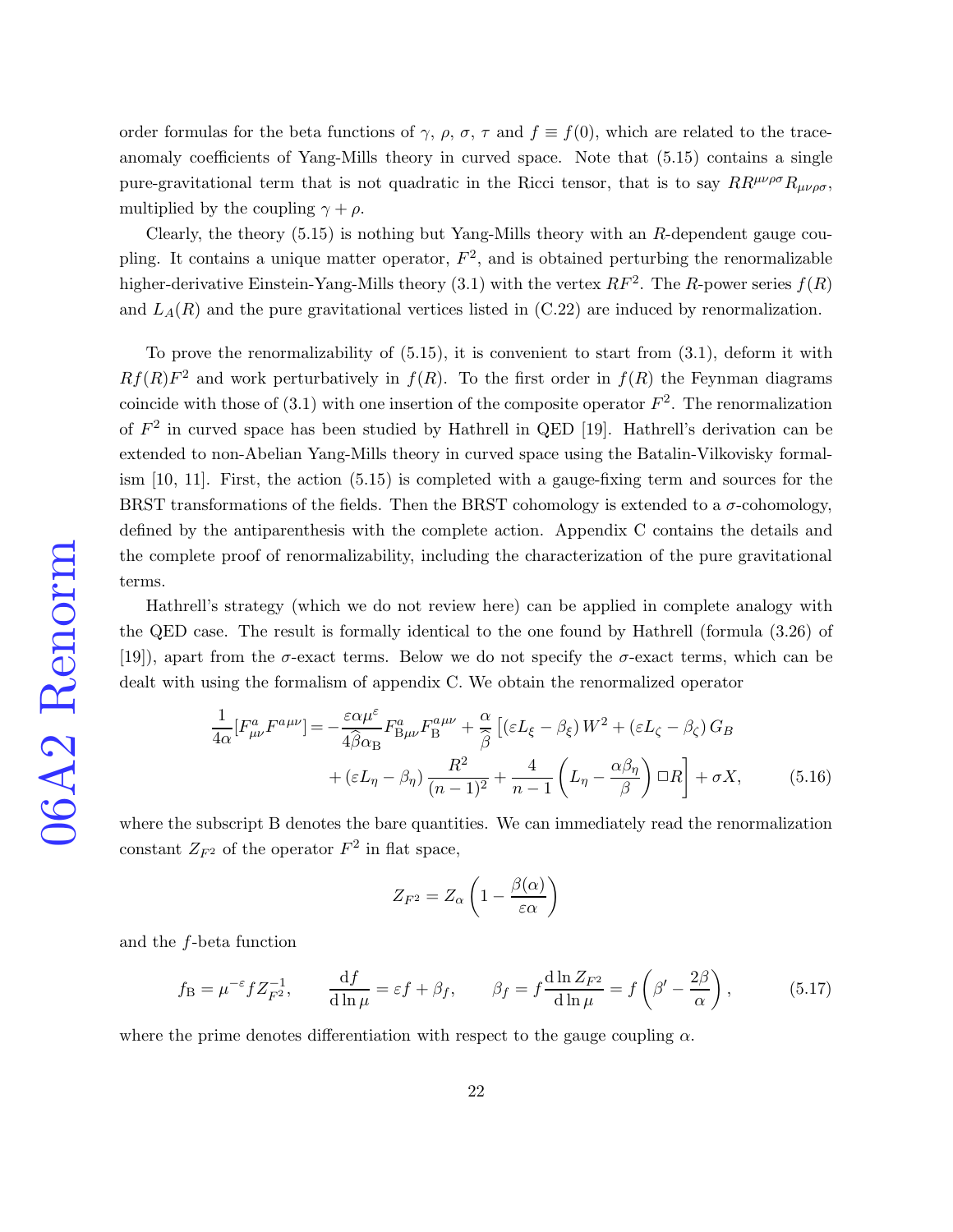Comparing the terms of dimensionality six in the bare and renormalized actions, we can derive the beta functions of  $\gamma$ ,  $\rho$ ,  $\sigma$  and  $\tau$ . Factorizing one power of R, we have

$$
- f_{\rm B} \frac{1}{4} F_{\rm B\mu\nu}^a F_{\rm B}^{a\mu\nu} + \gamma_{\rm B} W^2 + \rho_{\rm B} G_B + \frac{\sigma_{\rm B}}{(n-1)^2} R^2 + \frac{\tau_{\rm B}}{n-1} \Box R =
$$
  

$$
- f \frac{\mu^{-\varepsilon}}{4} [F_{\mu\nu}^a F^{a\mu\nu}] + \gamma \mu^{-\varepsilon} W^2 + \rho \mu^{-\varepsilon} G_B + \frac{\sigma \mu^{-\varepsilon}}{(n-1)^2} R^2 + \frac{\tau \mu^{-\varepsilon}}{n-1} \Box R,
$$

up to  $\sigma$ -exact terms. Using [\(5.16\)](#page-21-0) we find

$$
\gamma_{\rm B} = \gamma \mu^{-\varepsilon} + \mu^{-\varepsilon} f \frac{\alpha^2}{\hat{\beta}} (\beta_{\xi} - \varepsilon L_{\xi}), \qquad \rho_{\rm B} = \rho \mu^{-\varepsilon} + \mu^{-\varepsilon} f \frac{\alpha^2}{\hat{\beta}} (\beta_{\zeta} - \varepsilon L_{\zeta}),
$$
  

$$
\sigma_{\rm B} = \sigma \mu^{-\varepsilon} + \mu^{-\varepsilon} f \frac{\alpha^2}{\hat{\beta}} (\beta_{\eta} - \varepsilon L_{\eta}), \qquad \tau_{\rm B} = \tau \mu^{-\varepsilon} + \mu^{-\varepsilon} 4f \frac{\alpha^2}{\hat{\beta}} \left( \frac{\alpha \beta_{\eta}}{\beta} - L_{\eta} \right)
$$

.

Differentiating with respect to  $\ln \mu$  and simplifying by means of [\(3.6\)](#page-9-1), we immediately derive the beta functions

$$
\widehat{\beta}_{\gamma} = \frac{d\gamma}{d\ln\mu} = \varepsilon\gamma - f\alpha^2 \frac{d\beta_{\xi}}{d\alpha}, \qquad \widehat{\beta}_{\rho} = \varepsilon\rho - f\alpha^2 \frac{d\beta_{\zeta}}{d\alpha},
$$

$$
\widehat{\beta}_{\sigma} = \varepsilon\sigma - f\alpha^2 \frac{d\beta_{\eta}}{d\alpha}, \qquad \widehat{\beta}_{\tau} = \varepsilon\tau - 4f\alpha \frac{d}{d\alpha} \left(\frac{\alpha^2 \beta_{\eta}}{\beta}\right).
$$

Next, consider the Feynman diagrams of higher order in  $f$ , obtained with multiple insertions of  $RF^2$  and its BRST completion  $R\sigma X$ , where X is the unspecified functional appearing in [\(5.16\)](#page-21-0). Diagrams with no gauge fields, ghosts and BRST sources on the external legs contribute to the pure gravitational counterterms. Since every insertion of  $RF^2$  plus its completion carries a factor of  $R$ , the pure gravitational counterterms with multiple insertions are certainly squarely proportional to the Ricci tensor and can be renormalized redefining the couplings contained in  $\mathcal{T}_4^{\mu\nu\rho\sigma}$  $\frac{L\mu\nu\rho\sigma}{4}$  (whose form is so far unspecified). BRST invariance, parity invariance and power counting ensure that the divergent diagrams that carry gauge fields, ghost and BRST sources on the external legs can only give counterterms proportional to  $F^2$ , plus  $\sigma$ -exact contributions, and carry a power of R at least equal to the number of insertions. The  $\sigma$ -exact contributions contain also gauge-field redefinitions, that can only have the form  $A^a_\mu \to P(R)A^a_\mu$ , for a certain function  $P$ . These divergences can be subtracted renormalizing the parameters that are contained in the functions  $f(R)$  and  $L_A$  of [\(5.15\)](#page-20-1) and in the BRST-exact sector added to (5.15). The pure gravitational contributions are further restricted by the analysis of appendix C to a linear combination of eight independent terms, multiplied by arbitrary functions of the scalar curvature.

Finally, we can read the renormalizable acausal Einstein-Yang-Mills theory associated with  $(5.15)$  applying the map M in the form  $(5.11)$ . Such a map reabsorbs every term that is quadratically proportional to the Ricci tensor. There exists a function  $\overline{q}(q)$  such that if we replace g with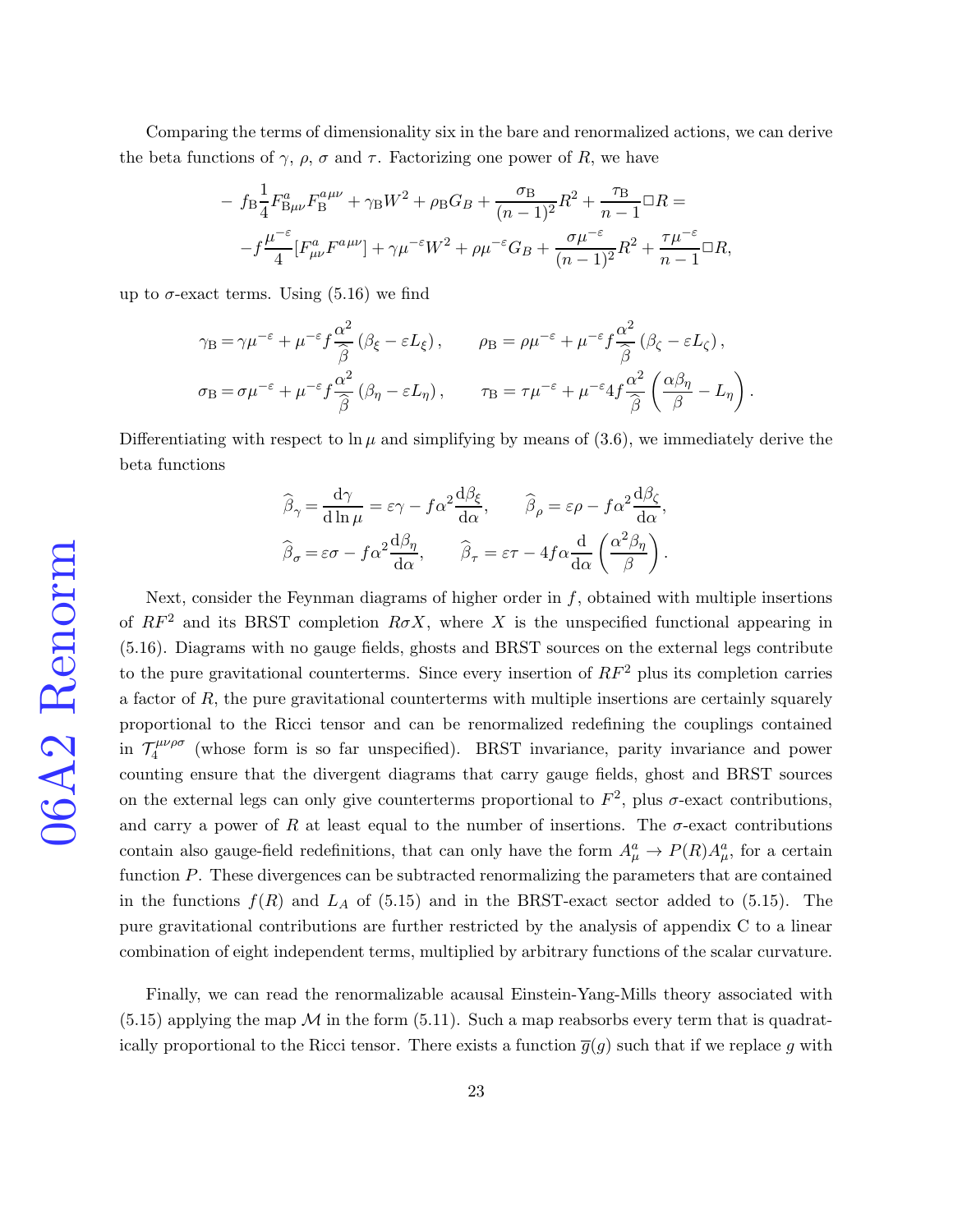$\overline{g}(g)$  in [\(5.15\)](#page-20-1) we obtain an acausal action of the form

<span id="page-23-0"></span>
$$
S_{\text{EYM-AC}}(g) = \int d^4x \sqrt{-g} \left[ \frac{R}{2\kappa^2} + (\gamma + \rho) \overline{RR_{\mu\nu\rho\sigma} R^{\mu\nu\rho\sigma}} \right]
$$
(5.18)  

$$
- \frac{1}{4\alpha} \int d^4x \sqrt{-\overline{g}} F^a_{\mu\nu} (L_A(\overline{g})A) F^a_{\rho\sigma} (L_A(\overline{g})A) \overline{g}^{\mu\rho} \overline{g}^{\nu\sigma} \left[ 1 + \alpha R(\overline{g}) f(R(\overline{g})) \right].
$$

Here  $\overline{g}$  should be understood as the given function  $\overline{g}(g)$  and  $\sqrt{-g}R_{\mu\nu\rho\sigma}R^{\mu\nu\rho\sigma}$  denotes the terms generated by the vertex  $\sqrt{-\overline{g}}R(\overline{g})R_{\mu\nu\rho\sigma}(\overline{g})R^{\mu\nu\rho\sigma}(\overline{g})$ , once every contribution quadratically proportional to the Ricci tensor is eliminated by the iterative procedure explained in the previous subsection. In the end, the surviving vertex has basically the same form as  $RR_{\mu\nu\rho\sigma}R^{\mu\nu\rho\sigma}$ , but every  $\phi$ -leg gets multiplied by the function  $1/\sqrt{1+2FS}$  of [\(2.9\)](#page-5-2) and [\(2.12\)](#page-5-1), which is responsible for the classical violations of causality.

The theory [\(5.18\)](#page-23-0) is more general than the ones considered in section 4, because the list  $\Delta S^{(HEAD)}$  of vertices that have dimensionality six does not contain just the stress tensor multiplied by the Ricci tensor, but also the vertex  $RF^2$  and the pure gravitational vertex  $RR^{\mu\nu\rho\sigma}R_{\mu\nu\rho\sigma}$ . Precisely,

$$
\Delta S^{\rm (HEAD)} = \int {\rm d}^4x \sqrt{-g} \left[ -\frac{f}{4} F^a_{\mu\nu} F^{a\mu\nu} R - \frac{a}{2} R_{\mu\nu} T^{\mu\nu} + (\gamma + \rho) R R^{\mu\nu\rho\sigma} R_{\mu\nu\rho\sigma} \right]. \label{eq:DeltaS}
$$

On the other hand, the theory is less general than [\(5.14\)](#page-20-0), because the arbitrariness contained in  $(5.14)$  is reduced in  $(5.18)$  to a few functions of R.

The arguments of this section can be easily applied to classical Einstein gravity coupled with quantum electrodynamics with an R-dependent electric charge, or any other power-counting renormalizable quantum field theory with R-dependent couplings.

# 6 Conclusions

In this paper we have studied new renormalizable acausal theories of classical gravity coupled with interacting quantum fields. Performing systematic field redefinitions of the metric tensor, the divergences are removed without introducing higher-derivative kinetic terms in the gravitational sector. Previous results are generalized and new theorems are proved. In particular, it is shown how to treat quantized fields which interact through R-dependent vertices.

We have studied Einstein-Yang-Mills theory with an R-dependent gauge coupling in detail. The perturbation  $RF^2$  induces extra gravitational terms, one of which,  $RR_{\mu\nu\rho\sigma}R^{\mu\nu\rho\sigma}$ , is not squarely proportional to the Ricci tensor. General formulas for the beta functions of the vertices with dimensionality six are derived. They are expressed in terms of the trace-anomaly coefficients of the matter sector embedded in curved background. The renormalization-group flow depends on the scalar curvature of spacetime.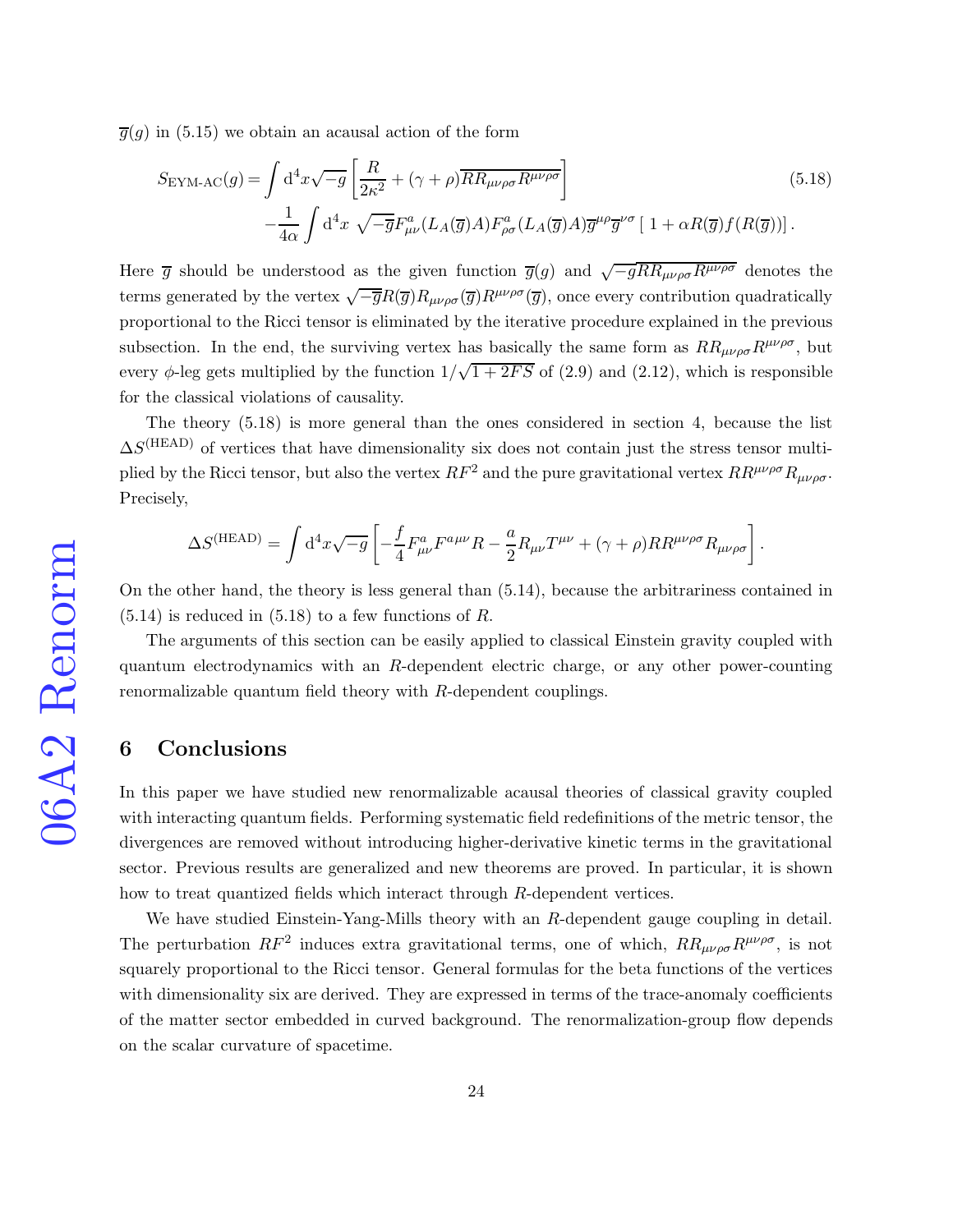Our results can be extended to all power-counting renormalizable quantum field theories with R-dependent coupling constants coupled with classical gravity. More general renormalizable theories contain all matter operators with dimensionalities smaller than or equal to four, multiplied by arbitrary tensorial functions of the metric. In complete generality, the pure gravitational counterterms that contain higher-derivative kinetic contributions can be removed using the map M, which trades the instabilities due to higher-derivatives for classical violations of causality.

The causality violations introduced by the map  $\mathcal M$  are governed by the parameters a and  $b'$ , and can be detected at high energies. The renormalization-group flow of a and  $b'$  can be studied exactly in a large class of models, for example those that interpolate between UV and IR conformal fixed points.

## Appendices

## A Working without bitensors

In the case of gravity the functional derivatives  $S_{ijk\cdots}$  are bi-, tri-tensor densities, and so on, and they involve several delta functions. It is unpleasant to work with these objects, but it is not strictly necessary for our purposes. Here we show how to use the map  $\mathcal M$  working only with tensors and tensor densities. Write

$$
S'[g_i] = S[g_i] + \int_{ij} \sqrt{-g} S_i F_{ij} S_j,
$$
\n(A.1)

where  $F_{ij}$  is symmetric and can contain derivative operators. The index i labels also the spacetime point, as usual. Now the summation-integration over repeated indices is not understood, but written explicitly on the integral sign as shown in [\(A.1\)](#page-27-0). Define the field-equation tensor

$$
S_i = \frac{\widetilde{\delta}S}{\widetilde{\delta}g_i}, \qquad \frac{\widetilde{\delta}}{\widetilde{\delta}g_i} \equiv \frac{1}{\sqrt{-\det g_i}} \frac{\delta}{\delta g_i}.
$$

Then, there exists a field redefinition

$$
g_i' = g_i + \int_j \Delta_{ij} S_j,\tag{A.2}
$$

such that, perturbatively in  $F$  and to all orders in powers of  $F$ ,

$$
S'[g_i] = S[g'_i].\tag{A.3}
$$

The condition [\(A.3\)](#page-28-0) can be written as

$$
S[g_i] + \int_{ij} \sqrt{-g} S_i F_{ij} S_j = S\left[g_i + \int_j \Delta_{ij} S_j\right] = S[g_i] + \sum_{n=1}^{\infty} \frac{1}{n!} \int_{\substack{k_1 \cdots k_n \\ m_1 \cdots m_n}} \widetilde{S}_{k_1 \cdots k_n} \prod_{l=1}^n (\Delta_{k_l m_l} S_{m_l}),
$$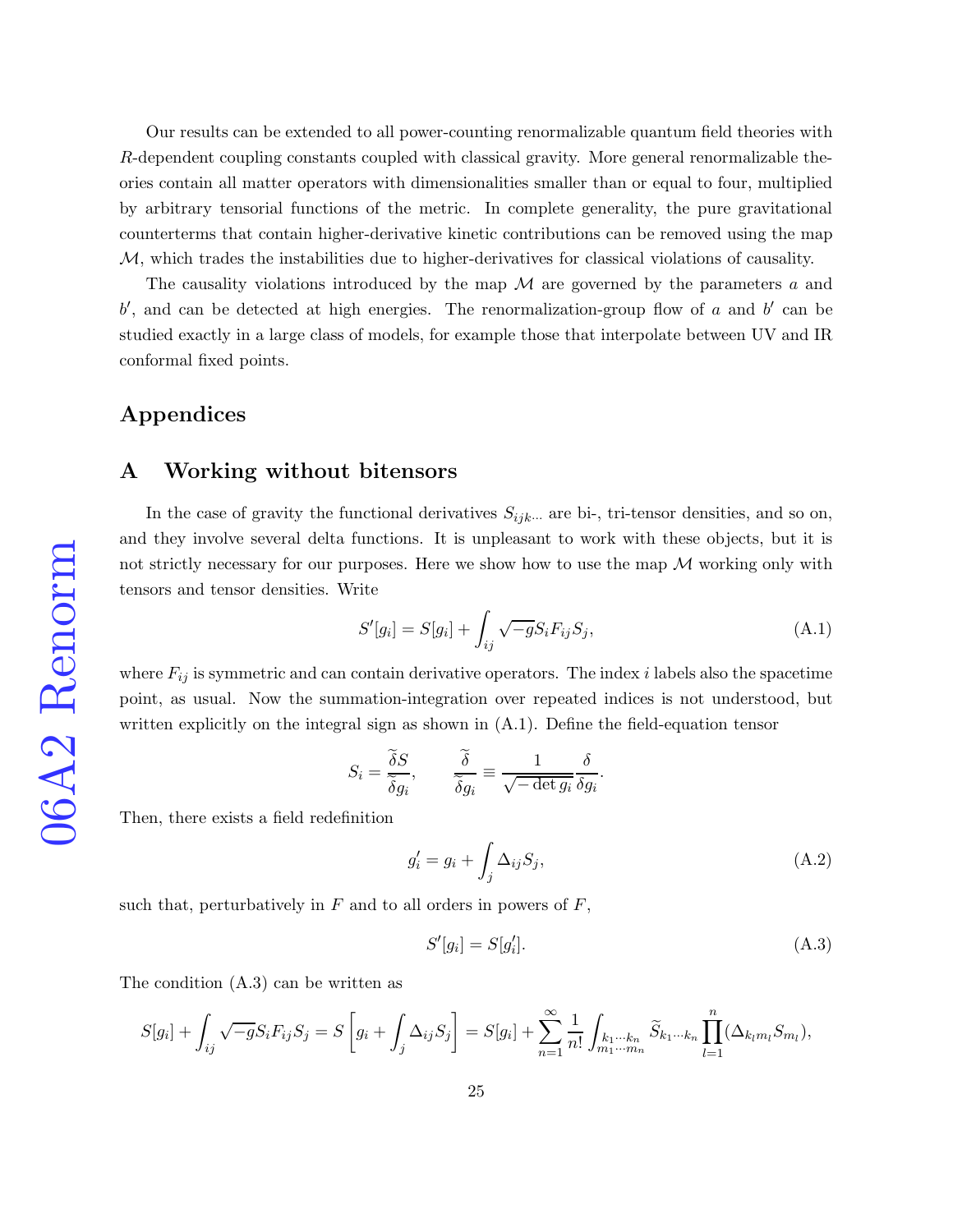after a Taylor expansion, where  $\tilde{S}_{k_1\cdots k_n} \equiv \delta^n S/(\delta g_{k_1}\cdots \delta g_{k_n})$  if an *n*-tensor density. The equality is verified if

$$
\Delta_{ij} = F_{ij} - \frac{1}{\sqrt{-\det g_i}} \int_{k_1 \cdots k_n} \Delta_{k_1 i} \Delta_{k_2 j} \sum_{n=2}^{\infty} \frac{1}{n!} \widetilde{S}_{k_1 k_2 k_3 \cdots k_n} \prod_{l=3}^n (\Delta_{k_l m_l} S_{m_l}), \tag{A.4}
$$

where the product is meant to be 1 for  $n = 2$ .

Let  $A_i$  be tensor and

$$
F = \frac{1}{2} \int_{ij} \sqrt{-g_i} A_i F_{ij} A_j
$$

the scalar quadratic form defined by  $F_{ij}$ . Then

$$
B_i \equiv \int_j F_{ij} A_j = \frac{\tilde{\delta} F}{\tilde{\delta} A_i} \tag{A.5}
$$

is a tensor. Moreover, the symmetry property of  $F_{ji}$  reads

$$
\frac{1}{\sqrt{-\det g_i}} F_{ji} = F_{ij} \frac{1}{\sqrt{-\det g_j}}.
$$
\n(A.6)

Observe that [\(A.4\)](#page-28-1) implies that  $\Delta_{ij}$  satisfies the same symmetry property:

$$
\frac{1}{\sqrt{-\det g_i}} \Delta_{ji} = \Delta_{ij} \frac{1}{\sqrt{-\det g_j}}.
$$
\n(A.7)

Although  $F_{ij}$ ,  $\Delta_{ij}$  and  $\widetilde{S}_{ij}$  are bitensors, we do not really need to use them explicitly. For example,

$$
C_{k_1} \equiv \frac{1}{\sqrt{-\det g_{k_1}}} \int_{k_2} \widetilde{S}_{k_1 k_2} B_{k_2}
$$
 (A.8)

is a tensor that can be calculated as

$$
C_{k_1} = \frac{1}{\sqrt{-\det g_{k_1}}} \int_{k_2} \frac{\delta \tilde{S}_{k_1}}{\delta g_{k_2}} B_{k_2} = \frac{1}{\sqrt{-\det g_{k_1}}} \delta \tilde{S}_{k_1}(\delta g) \Big|_{\delta g = B}, \tag{A.9}
$$

without working out the bi-tensor density  $S_{k_1k_2}$  explicitly. Since  $S_{k_1}$  is a tensor density, also  $\delta \widetilde{S}_{k_1}(\delta g) \Big|_{\delta \phi = B}$  is a tensor density, so  $C_{k_1}$  is a tensor.

Define the tensors

$$
E_i^{(n)} = \int_j F_{ij} D_j^{(n)} \qquad D_i^{(n)} = \frac{1}{\sqrt{-\det g_i}} \int_j \widetilde{S}_{ij} E_j^{(n-1)},
$$

recursively calculable from  $D_i^{(0)} \equiv S_i$ , with a chain of operations [\(A.9\)](#page-29-0) and [\(A.5\)](#page-28-2), and the tensor dentities

$$
\widetilde{D}_i^{(n)} = \sqrt{-\det g_i} D_i^{(n)}.
$$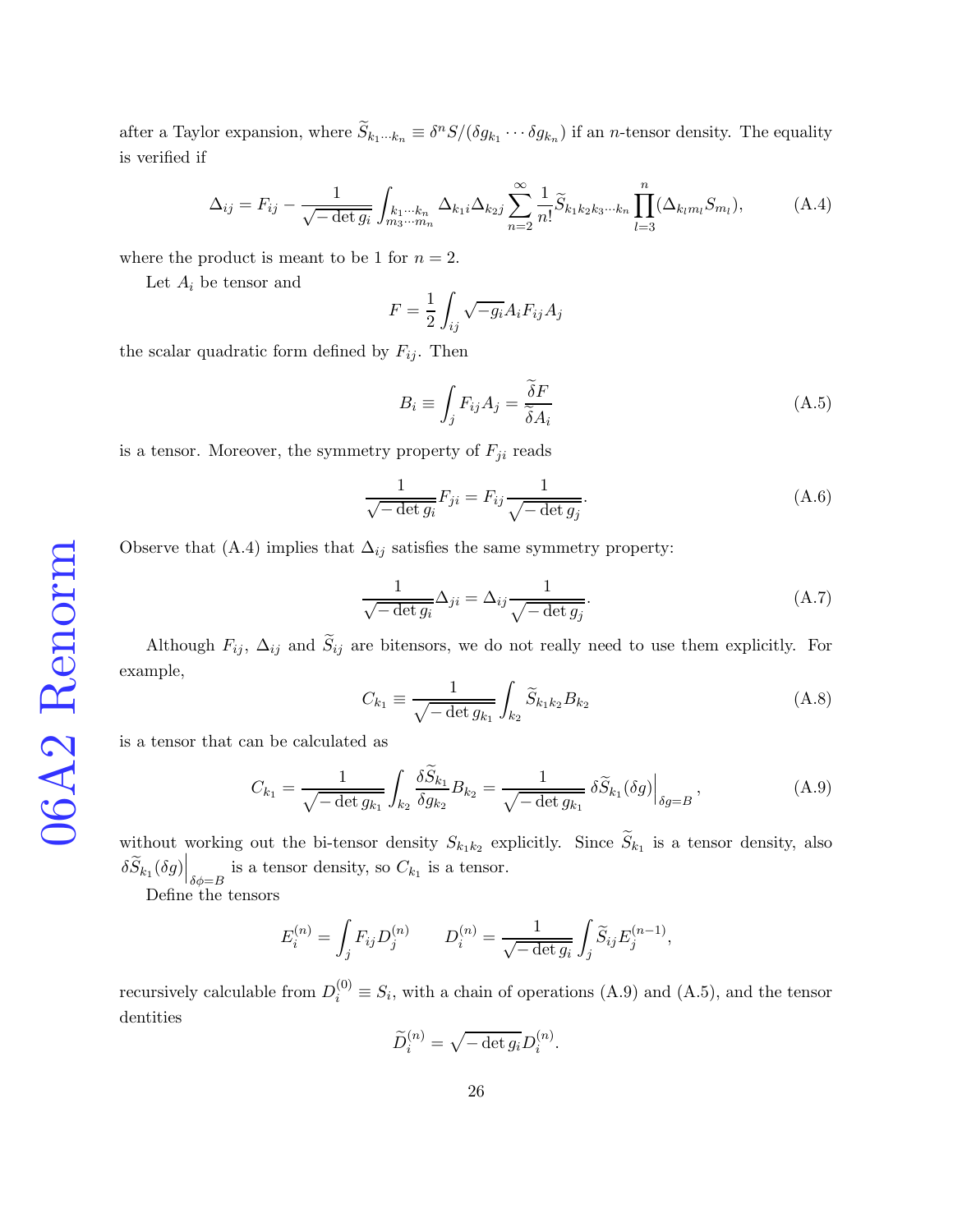$$
g_i' = g_i + \Delta_{ij} S_j = g_i + E_i^{(0)} - \frac{1}{2} E_i^{(1)} + \frac{1}{2} E_i^{(2)}
$$
  

$$
-\frac{1}{3!} \frac{1}{\sqrt{-\det g_i}} \int_{k_1, k_2, k_3} F_{k_1 i} \widetilde{S}_{k_1 k_2 k_3} E_{k_2}^{(0)} E_{k_3}^{(0)} + \mathcal{O}(F^4).
$$
 (A.10)

The first line is immediate to calculate, with the operations already given. The second line is less immediate. Write

$$
\int_{k_2,k_3} \widetilde{S}_{k_1k_2k_3} E_{k_2}^{(n)} E_{k_3}^{(m)} = \int_{k_3} \frac{\delta \widetilde{D}_{k_1}^{(n+1)}}{\delta g_{k_3}} E_{k_3}^{(m)} - \int_{k_2,k_3} \widetilde{S}_{k_1k_2} \frac{\delta E_{k_2}^{(n)}}{\delta g_{k_3}} E_{k_3}^{(m)} \tag{A.11}
$$

In this form, the second line of [\(A.10\)](#page-29-1) can be calculated straightforwardly, using the same procedure as for  $(A.9)$ . Clearly  $(A.11)$  a tensor density and the second line of  $(A.10)$  is a tensor.

At the fourth order, we find objects such as

$$
\int_{k_2,k_3} \widetilde{S}_{k_1k_2k_3} E_{k_2}^{(1)} E_{k_3}^{(0)}, \qquad \int_{k_2,k_3,k_4} \widetilde{S}_{k_1k_2k_3k_4} E_{k_2}^{(0)} E_{k_3}^{(0)} E_{k_4}^{(0)},
$$

etc. The first of these can be commuted using [\(A.11\)](#page-29-2). The second can be computed writing

$$
\int_{k_2,k_3,k_4} \widetilde{S}_{k_1k_2k_3k_4} E_{k_2}^{(0)} E_{k_3}^{(0)} E_{k_4}^{(0)} = \int_{k_2,k_3,k_4} \frac{\delta(\widetilde{S}_{k_1k_2k_3} E_{k_2}^{(0)} E_{k_3}^{(0)})}{\delta g_{k_4}} E_{k_4}^{(0)} - 2 \int_{k_2,k_3,k_4} \widetilde{S}_{k_1k_2k_3} E_{k_2}^{(0)} \frac{\delta E_{k_3}^{(0)}}{\delta g_{k_4}} E_{k_4}^{(0)},
$$

and so on. The procedure can be iterated to all orders.

# The map M for gravity

We work out the map  $g'(g, a, b)$  such that

$$
S'[g] \equiv \int d^n x \sqrt{-g} \left[ R + a R_{\mu\nu} R^{\mu\nu} + b R^2 \right] = \int d^n x \sqrt{-g'} R(g') \equiv S[g']
$$

to the orders  $a^2$ ,  $ab$ ,  $b^2$ , in generic spacetime dimension n. We have

$$
S = \frac{1}{2\kappa^2} \int d^n x \sqrt{-g} R(g), \qquad D_i^{(0)} = S_i = -\frac{1}{2\kappa^2} \left( R^{\mu_i \nu_i} - \frac{1}{2} g^{\mu_i \nu_i} R \right),
$$

where  $i = (\mu_i, \nu_i, x_i)$  collects the spacetime indices and the spacetime point and  $g_i = g_{\mu_i \nu_i}(x_i)$ . Next, we have

$$
F_{ij} = 2\kappa^2 \left\{ \frac{a}{2} (g_{\mu_i \mu_j} g_{\nu_i \nu_j} + g_{\mu_i \nu_j} g_{\nu_i \mu_j}) + \overline{b} g_{\mu_i \nu_i} g_{\mu_j \nu_j} \right\} \delta^{(n)}(x_i - x_j), \qquad \overline{b} = \frac{4b + a(4-n)}{(n-2)^2}.
$$

Multiplying  $F_{ij}$  by  $S_i$  we find.

$$
E_i^{(0)}(g) = -aR_{\mu_i\nu_i} + \frac{v}{2}g_{\mu_i\nu_i}R, \qquad v = a + (n-2)\overline{b}.
$$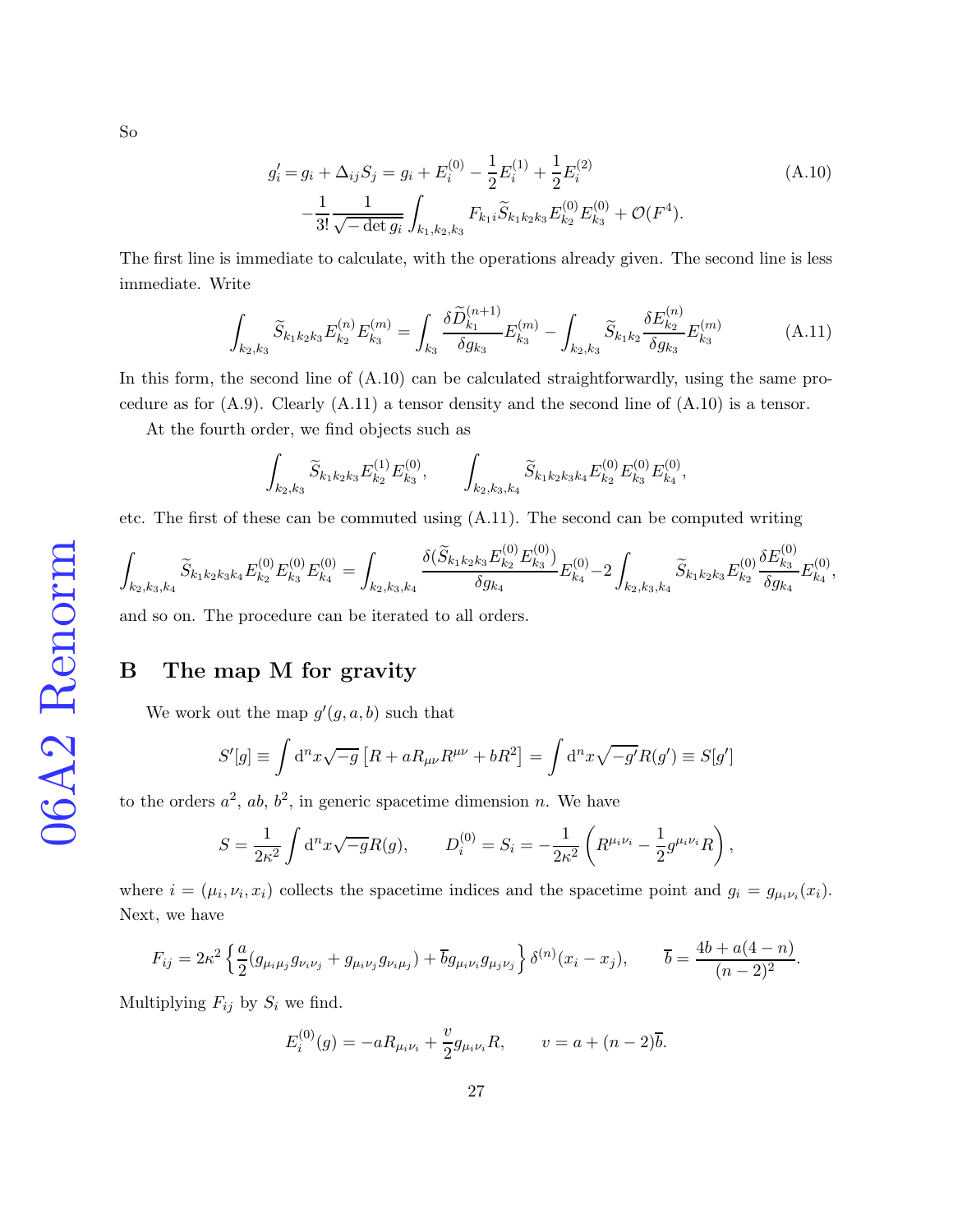Next, applying [\(A.11\)](#page-29-2) we get

$$
E_i^{(1)}(g) = \frac{a^2}{2} \Box R_{\mu_i \nu_i} - \frac{av}{4} (n-2) \nabla_{\mu_i} \nabla_{\nu_i} R - \frac{a}{4} ((n-4)v - 4a) R R_{\mu_i \nu_i} - a^2 R_{\mu_i}^{\lambda} R_{\lambda \nu_i} - a^2 R_{\mu_i \alpha \nu_i \beta} R^{\alpha \beta} + g_{\mu_i \nu_i} \left\{ \frac{v}{4} ((n-1)v - 2a) \Box R + \frac{a(v - 2\overline{b})}{2} R_{\alpha \beta} R^{\alpha \beta} + u R^2 \right\},
$$

where

$$
u = \frac{(n-4)}{8} \left(v^2 - 2a\overline{b}\right) - \frac{a^2}{4}.
$$

The map  $M$  reads, to the second order in  $F$ ,

$$
g'_{i} = g_{i} + \Delta_{ij} S_{j} = g_{i} + E_{i}^{(0)} - \frac{1}{2} E_{i}^{(1)} + \mathcal{O}(F^{3}).
$$

The inverse map reads

$$
g_i = g'_i - E_i^{(0)}(g') + \delta E_i^{(0)}(g')\Big|_{\delta g' = E^{(0)}(g')} + \frac{1}{2}E_i^{(1)}(g') + \mathcal{O}(F^3),
$$

where, to the same order,

$$
\delta E_i^{(0)}(g')\Big|_{\delta g' = E^{(0)}(g')} = E_i^{(1)}(g') + 2a^2 R_{\mu_i}^{\lambda} R_{\lambda \nu_i} + \frac{a}{4} ((n - 6)v - 4a) R R_{\mu_i \nu_i} + g_{\mu_i \nu_i} (a \overline{b} R_{\alpha \beta} R^{\alpha \beta} - u R^2).
$$

# C Batalin-Vilkovisky formalism for perturbed Einstein-Yang-Mills theory

When gauge couplings depend on spacetime, the fields and their BRST transformations are renormalized in a non-trivial way. To keep track of such renormalizations it is necessary to use the Batalin-Vilkovisky formalism [\[10,](#page-34-3) [11\]](#page-34-4). We focus on higher-derivative Einstein-Yang-Mills theory and perturb it with the vertex  $fRF^2$ .

Consider first the unperturbed case  $f = 0$ . We introduce Faddeev-Popov ghosts  $C^a$ , antighosts  $\overline{C}^a$  and a Lagrange multiplier  $B^a$  for the gauge-fixing. The fields are collectively denoted with  $\Phi^i = (A^a_\mu, \overline{C}^a, C^a, B^a)$ . We add BRST sources  $K_i = (K_a^\mu, K_{\overline{C}}^a, K_G^a, K_B^a)$  for every field  $\Phi^i$  and extend the action [\(3.1\)](#page-8-2) as

<span id="page-27-0"></span>
$$
S_{\text{EYM-HD}} = \int \mathrm{d}^n x \sqrt{-g} \left[ \frac{R}{2\kappa^2} + \xi W^2 + \zeta G_B + \frac{\eta}{(n-1)^2} R^2 - \frac{1}{4\alpha} F^a_{\mu\nu} F^{a\mu\nu} \right] \tag{C.1}
$$

$$
+ s\Psi(\Phi, g) - \int \mathrm{d}^n x \sqrt{-g} \left[ \left( s A^a_\mu \right) K^{\mu}_a + \left( s \overline{C}^a \right) K^a_{\overline{C}} + \left( s C^a \right) K^a_C + \left( s B^a \right) K^a_B \right],
$$

where the BRST transformations are

$$
sA^a_\mu = \partial_\mu C^a + f^{abc} A^b_\mu C^c, \qquad sC^a = -\frac{1}{2} f^{abc} C^b C^c, \qquad s\overline{C}^a = B^a, \qquad sB^a = 0.
$$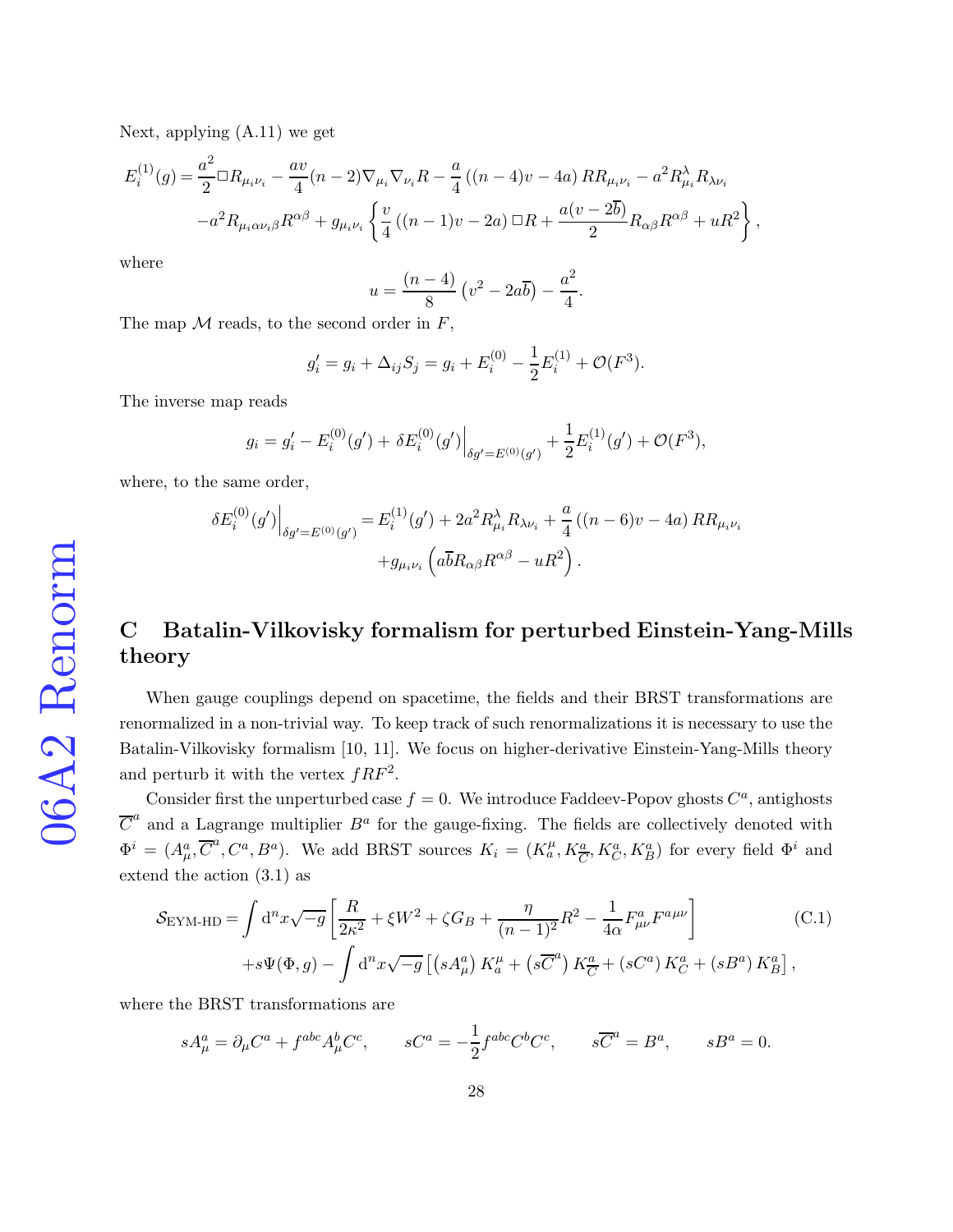We choose the gauge fixing  $\nabla^{\mu} A_{\mu}^{a} = 0$ , which breaks the gauge symmetry but preserves general covariance:

$$
\Psi(\Phi, g) \equiv \int d^n x \sqrt{-g} \left[ -\frac{\lambda}{2} \overline{C}^a B^a + \overline{C}^a \nabla^\mu A^a_\mu \right]. \tag{C.2}
$$

,

Define the antiparenthesis

<span id="page-28-0"></span>
$$
(X,Y) = \int d^n x \sqrt{-g(x)} \left\{ \frac{\tilde{\delta}_r X}{\tilde{\delta} \Phi^i(x)} \frac{\tilde{\delta}_l Y}{\tilde{\delta} K_i(x)} - \frac{\tilde{\delta}_r X}{\tilde{\delta} K_i(x)} \frac{\tilde{\delta}_l Y}{\tilde{\delta} \Phi^i(x)} \right\},
$$
(C.3)

where the tilded derivatives are normal derivatives divided by  $\sqrt{-g}$ . A canonical transformation of fields and sources is a transformation that preserves the antiparenthesis. It is generated by a functional  $\mathcal{F}(\Phi, K')$  and reads

$$
\Phi^{i}{}' = \frac{\widetilde{\delta} \mathcal{F}}{\widetilde{\delta} K'_{i}}, \qquad K_{i} = \frac{\widetilde{\delta} \mathcal{F}}{\widetilde{\delta} \Phi^{i}}
$$

The generating functional of the identity transformation is

$$
I(\Phi, K') = \int d^n x \sqrt{-g} \sum_i \Phi^i K'_i.
$$

The BRST invariance is generalized to the identity

<span id="page-28-1"></span>
$$
(\mathcal{S}_{EYM\text{-HD}}, \mathcal{S}_{EYM\text{-HD}}) = 0. \tag{C.4}
$$

Define also the generalized BRST operator

<span id="page-28-2"></span>
$$
\sigma X \equiv (\mathcal{S}_{\text{EYM-HD}}, X), \tag{C.5}
$$

which is nilpotent,  $\sigma^2 = 0$ , because of the identity [\(C.4\)](#page-28-1).

The identity [\(C.4\)](#page-28-1) ensures also, in every regularization scheme,

<span id="page-28-3"></span>
$$
(\Gamma_{\text{EYM-HD}}, \Gamma_{\text{EYM-HD}}) = 0,\tag{C.6}
$$

where  $\Gamma_{\rm EYM\text{-}HD}$  is the generating functional of one-particle irreducible diagrams, including the diagrams that have ghosts, Langrange multipliers and BRST-sources on their external legs.

Proceeding inductively, assume that  $\Gamma_{\rm EYM\text{-}HD}^{(n)}$  is the generating functional renormalized up to the *n*-th loop included. General renormalization theory and  $(C.6)$  ensure that the  $(n + 1)$ loop divergences  $\Gamma_{div}^{(n+1)}$  are local and  $\sigma$ -closed,  $\sigma \Gamma_{div}^{(n+1)} = 0$ . The most general solution to this condition has the form

<span id="page-28-4"></span>
$$
\Gamma_{\rm div}^{(n+1)} = \mathcal{G}_n + \sigma \mathcal{R}_n,\tag{C.7}
$$

where  $\mathcal{G}_n$  is a gauge-invariant functional depending only on  $A^a_\mu$  (and the metric tensor). By parity invariance,  $\mathcal{G}_n$  can only be the sum of a term proportional to  $F^2$ , which is reabsorbed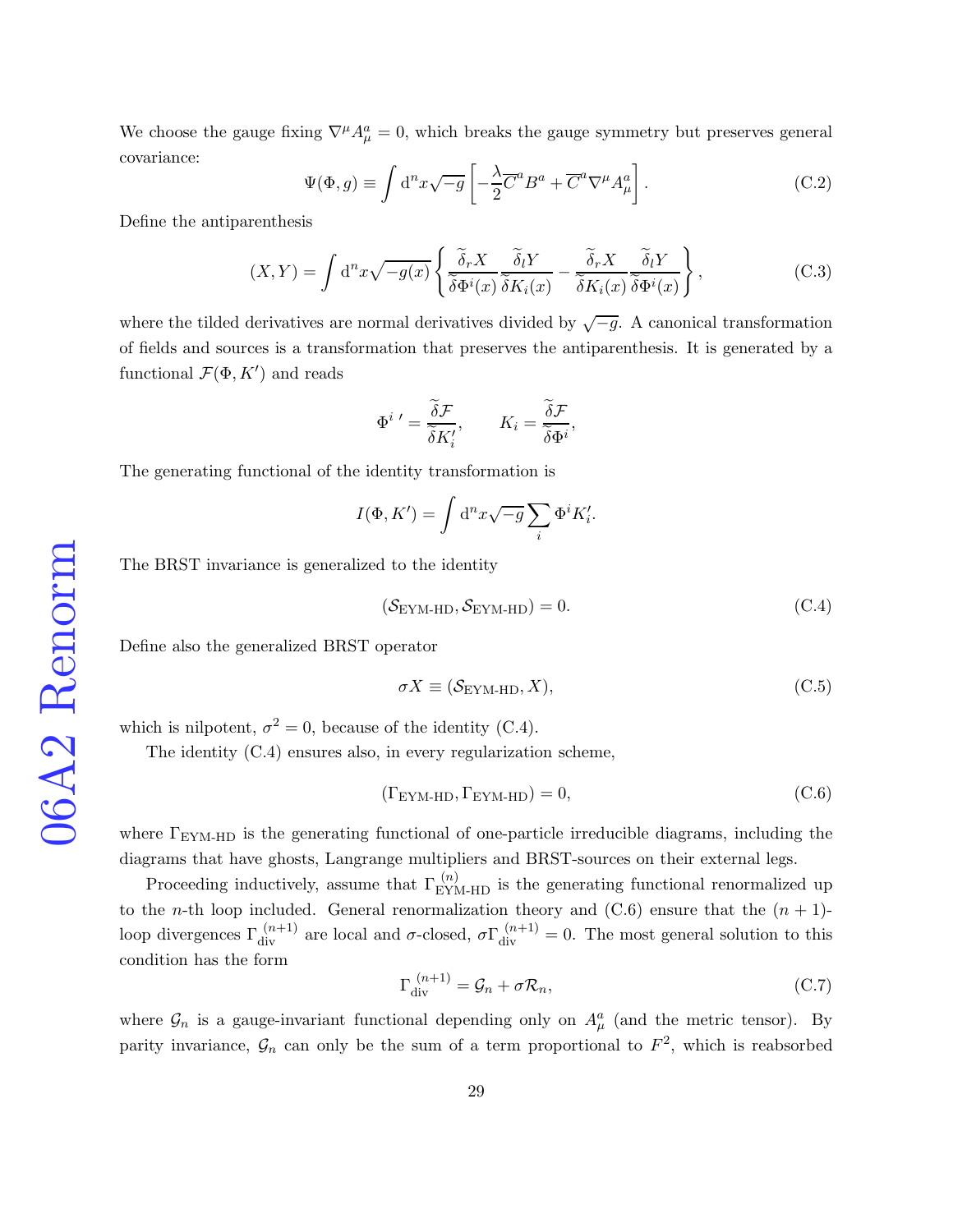renormalizing the squared gauge coupling  $\alpha$ , plus pure gravitational terms with dimensionality four, that are reabsorbed renormalizing  $\xi$ ,  $\zeta$ ,  $\eta$  and  $\tau$ . The  $\sigma$ -exact terms can be easily classified. They are equal to  $\sigma$  acting on a functional with dimensionality three and ghost number  $-1$ . For future use, we list all of the scalars, vectors and tensors that have dimensionality three or less and ghost number −1. There are 17 such objects:

<span id="page-29-3"></span>
$$
K_a^{\mu} A_{\nu}^a, K_C^a C^a, K_{\overline{C}}^a \overline{C}^a, K_B^a B^a, \overline{C}^a B^a, \overline{C}^a \nabla_{\mu} A_{\nu}^a, (\nabla_{\mu} \overline{C}^a) A_{\nu}^a, \overline{C}^a A_{\mu}^a,
$$
  
\n
$$
f^{abc} \overline{C}^a A_{\mu}^b A_{\nu}^c, f^{abc} \overline{C}^a \overline{C}^b C^c, K_{\overline{C}}^a K_B^a, f^{abc} K_B^a A_{\mu}^b A_{\nu}^c, f^{abc} K_B^a \overline{C}^b C^c,
$$
  
\n
$$
f^{abc} K_B^a K_B^b C^c, K_B^a \nabla_{\mu} A_{\nu}^a, (\nabla_{\mu} K_B^a) A_{\nu}^a, K_B^a A_{\mu}^a.
$$
\n(C.8)

The counterterms are obtained acting with  $\sigma$  on linear combinations of these objects, but must not contain  $B^a$ ,  $K_B^a$  and  $K_{\overline{C}}^a$ , because the action [\(C.1\)](#page-27-0) provides no vertices with  $B^a$ ,  $K_B^a$  or  $K_{\overline{C}}^a$ on the external legs. There are only three linear combinations that have this property, namely

<span id="page-29-0"></span>
$$
\overline{C}^a K^a_{\overline{C}} + K^a_B B^a + \lambda \overline{C}^a B^a - \overline{C}^a \nabla^\mu A^a_\mu, \qquad \left( K^{\mu}_a + \nabla^\mu \overline{C}^a \right) A^a_\nu, \qquad K^a_C C^a. \tag{C.9}
$$

The first of these, however, is trivial, since it is itself  $\sigma$ -exact. Precisely, it is equal to  $\sigma(\overline{C}^a K_B^a)$ . In the unperturbed theory, the counterterms are necessarily scalar, so we can drop the vectors of  $(C.8)$  and trace the second of  $(C.9)$ . We remain with two scalar combinations. A convenient basis is for example the one obtained taking the third term of [\(C.9\)](#page-29-0) and the difference between the first two, namely

<span id="page-29-1"></span>
$$
I_1(\Phi, K) \equiv -K_a^{\mu} A_{\mu}^a + \overline{C}^a K_{\overline{C}}^a + K_B^a B^a + \lambda \overline{C}^a B^a - \nabla^{\mu} (\overline{C}^a A_{\mu}^a), \qquad I_2(\Phi, K) \equiv K_C^a C^a. \tag{C.10}
$$

In this framework the functional  $\mathcal{R}_n$  of [\(C.7\)](#page-28-4) has the form

$$
\mathcal{R}_n(\Phi, K) = \int \mathrm{d}^n x \sqrt{-g} \left[ -\delta_A^{(n)} I_1 + \delta_C^{(n)} I_2 \right],
$$

where  $\delta_A^{(n)}$  $\mathcal{L}_{A}^{(n)}$  and  $\mathcal{S}_{C}^{(n)}$  $C^{(n)}$  are divergent constants. The total derivative contained in the first term of [\(C.10\)](#page-29-1) can be dropped.

The basis [\(C.10\)](#page-29-1) is such that the  $\sigma$ -exact counterterms are reabsorbed by a renormalization  $\lambda' = \lambda Z_{n\lambda}$  of the gauge-fixing parameter  $\lambda$  and a canonical transformation

$$
\Phi^{i}{}' = Z_{ni}^{1/2} \Phi^i, \qquad K_i^{(n)}{}' = Z_{ni}^{-1/2} K_i,
$$

generated by

$$
\mathcal{F}_n(\Phi, K') = \int d^n x \sqrt{-g} \sum_i Z_{ni}^{1/2} \Phi^i K'_i = I(\Phi, K') - \mathcal{R}_n(\Phi, K') + \text{higher orders.}
$$

where

<span id="page-29-2"></span>
$$
Z_{n\overline{C}} = Z_{n\overline{B}} = Z_{n\overline{A}}^{-1} = Z_{n\lambda}^{-1}, \qquad Z_{n\overline{K}_i} = Z_{n\overline{i}}^{-1}, \qquad Z_{n\overline{A}}^{1/2} = 1 - \delta_A^{(n)}, \qquad Z_{n\overline{C}}^{1/2} = 1 - \delta_C^{(n)}.
$$
 (C.11)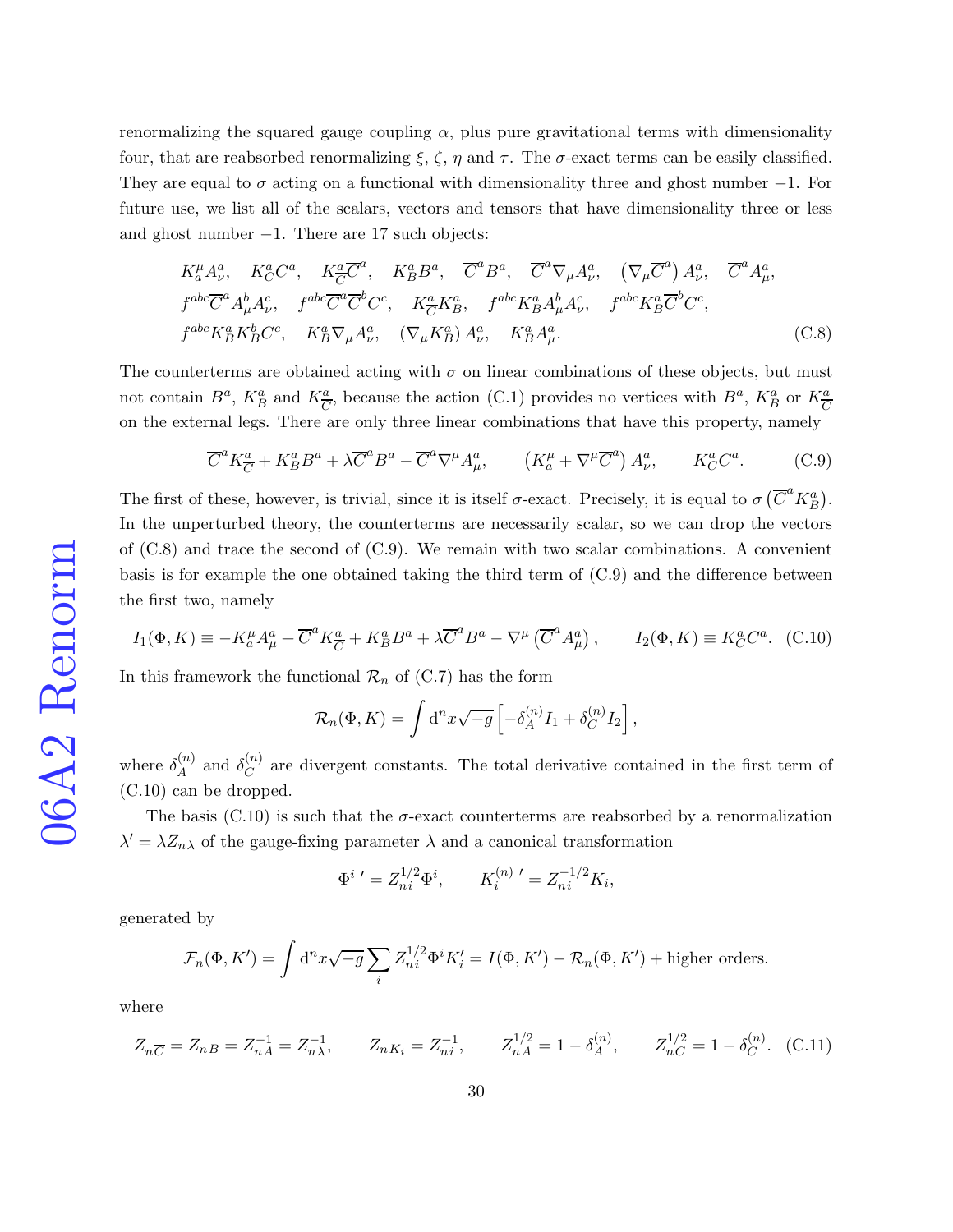The Ward identities [\(C.11\)](#page-29-2) that relate the wave-function renormalization constants easily extend to the complete renormalized theory:

$$
Z_{\overline{C}} = Z_B = Z_A^{-1} = Z_{\lambda}^{-1}, \qquad Z_{K_i} = Z_i^{-1}, \qquad Z_i = \prod_{i=1}^{\infty} Z_{ni}.
$$

Another parametrization, which is more convenient in the perturbed model, amounts to use the basis

<span id="page-30-0"></span>
$$
J_1(\Phi, K) \equiv \left( K_a^{\mu} + \nabla^{\mu} \overline{C}^a \right) A_{\mu}^a, \qquad J_2(\Phi, K) \equiv K_C^a C^a, \tag{C.12}
$$

instead of [\(C.10\)](#page-29-1). Then

$$
\mathcal{F}_n(\Phi, K') = \int \sqrt{-g} \left[ Z_{nA}^{1/2} K_a^{\mu} \,^{\prime} A_{\mu}^a + \overline{C}^a K_{\overline{C}}^{a} \,^{\prime} + K_B^{a} \,^{\prime} B^a + Z_{nC}^{1/2} K_C^a \,^{\prime} C^a + \left( Z_{nA}^{1/2} - 1 \right) \left( \nabla^{\mu} \overline{C}^a \right) A_{\mu}^a \right]
$$

and again  $Z_{nA}^{1/2} = 1 - \delta_A^{(n)}$  $Z_A^{(n)}, Z_{nC}^{1/2} = 1 - \delta_C^{(n)}$  $C^{(n)}$ . Here  $\overline{C}^a$ ,  $B^a$ ,  $K_B^a$  and  $\lambda$  are non-renormalized and the unique non-trivial redefinitions are

$$
A_{\mu}^{a} \to Z_{nA}^{1/2} A_{\mu}^{a}, \qquad K_{a}^{\mu} \to Z_{nA}^{-1/2} K_{a}^{\mu} + \nabla^{\mu} \overline{C}^{a} (Z_{nA}^{-1/2} - 1),
$$
  
\n
$$
K_{\overline{C}}^{a} \to K_{\overline{C}}^{a} - \nabla^{\mu} A_{\mu}^{a} + \nabla^{\mu} (A_{\mu}^{a} Z_{nA}^{1/2}), \qquad C^{a} \to Z_{nC}^{1/2} C^{a}, \qquad K_{C}^{a} \to Z_{nC}^{-1/2} K_{C}^{a},
$$
\n(C.13)

besides the renormalization of the gauge coupling.

Now define a map  $\Sigma_{\mathcal{L}}, \mathcal{L} = (L, L_A, L_C)$  made of a redefinition

<span id="page-30-1"></span>
$$
\alpha \to \alpha(fR) = \alpha L(fR) \tag{C.14}
$$

of the gauge coupling, plus the addition of unspecified pure gravitational terms (described below), plus the canonical transformation generated by

$$
\mathcal{F}(\Phi, K') = \int d^n x \sqrt{-g} \left[ L_A K_a^{\mu} \,^{\prime} A_{\mu}^a + \overline{C}^a K_{\overline{C}}^{a} \,^{\prime} + K_B^{a} \,^{\prime} B^a + L_C K_C^{a} \,^{\prime} C^a + (L_A - 1) \left( \nabla^{\mu} \overline{C}^a \right) A_{\mu}^a \right],
$$

where the functions  $\mathcal L$  depend  $fR$ . The unique non-trivial redefinitions of fields and BRST sources are

<span id="page-30-2"></span>
$$
A_{\mu}^{a} \to L_{A} A_{\mu}^{a}, \qquad K_{a}^{\mu} \to L_{A}^{-1} K_{a}^{\mu} + (\nabla^{\mu} \overline{C}^{a}) (L_{A}^{-1} - 1),
$$
  
\n
$$
K_{\overline{C}}^{a} \to K_{\overline{C}}^{a} - \nabla^{\mu} A_{\mu}^{a} + \nabla^{\mu} (A_{\mu}^{a} L_{A}), \qquad C^{a} \to L_{C} C^{a}, \qquad K_{C}^{a} \to L_{C}^{-1} K_{C}^{a},
$$
\n(C.15)

The maps  $\Sigma_{\mathcal{L}}$  form a group:

$$
\Sigma_{\mathcal{L}}\Sigma_{\mathcal{L}'}=\Sigma_{\mathcal{L}\mathcal{L}'},\qquad \mathcal{L}\mathcal{L}'=(LL',L_{A}L'_{A},L_{C}L'_{C}).
$$

Moreover, the basis [\(C.12\)](#page-30-0) is invariant:

$$
\Sigma_{\mathcal{L}}J_1 = J_1, \qquad \Sigma_{\mathcal{L}}J_2 = J_2.
$$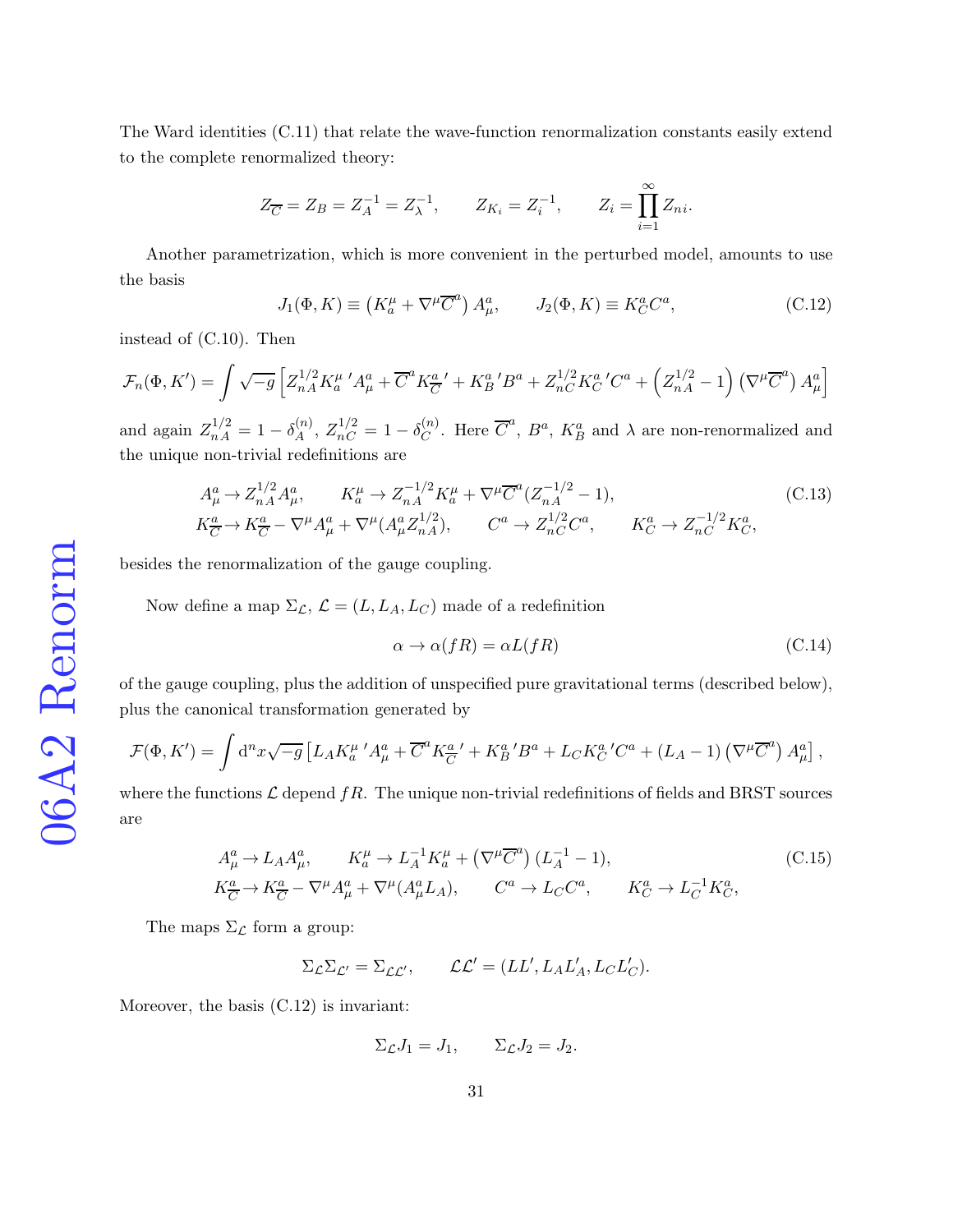We assert that the perturbed theory obtained applying the map  $\Sigma_{\mathcal{L}}$  to the unperturbed one is renormalizable and that the subtraction of divergences is again a map  $\Sigma_{\mathcal{L}}$ , namely a renormalization of the gauge coupling of the form [\(C.14\)](#page-30-1), plus a canonical transformation of the form [\(C.15\)](#page-30-2), plus a suitable renormalization of the pure gravitational terms.

The action of the perturbed theory is

<span id="page-31-1"></span>
$$
\mathcal{S}_{\text{EYM-HD}}^{(f)} = \Sigma_{\mathcal{L}} \mathcal{S}_{\text{EYM-HD}} = \int \mathrm{d}^n x \sqrt{-g} \left\{ \frac{1}{2\kappa^2} R - \frac{1}{4\alpha L} F^a_{\mu\nu} (L_A A) F^{a\mu\nu} (L_A A) - \frac{\lambda}{2} B^a B^a + B^a \nabla^\mu A^a_\mu \right. \left. + L_A^{-1} \left( K_a^\mu + \nabla^\mu \overline{C}^a \right) \left[ \partial_\mu (L_C C^a) + f^{abc} L_A L_C A^b_\mu C^c \right] + \frac{L_C}{2} f^{abc} K_C^a C^b C^c - K_{\overline{C}}^a B^a \right\} + \Delta S_g, \tag{C.16}
$$

where  $\Delta_g S$  denote the pure gravitational terms, so far unspecified. The Batalin-Vilkovisky analysis has to be applied with the perturbed  $\sigma$ -operator  $\sigma_f$ , defined by

$$
\sigma_f X \equiv \left( \mathcal{S}_{\rm EYM\text{-}HD}^{(f)}, X \right).
$$

It is easy to verify that  $\sigma_f$  is nilpotent, namely

$$
\left(\mathcal{S}_{\text{EYM-HD}}^{(f)},\mathcal{S}_{\text{EYM-HD}}^{(f)}\right)=0.
$$

Calling  $\Gamma_{\text{EYM-HD}}^{(f)}$  the generating functional of one-particle irreducible diagrams, we have also

<span id="page-31-0"></span>
$$
(\Gamma_{\text{EYM-HD}}^{(f)}, \Gamma_{\text{EYM-HD}}^{(f)}) = 0. \tag{C.17}
$$

Proceeding inductively, call  $\Gamma_{\rm EYM\text{-}HD}^{(f,n)}$  the perturbed generating functional renormalized up to the n-th loop included. Renormalization theory and  $(C.17)$  ensure that the  $(n + 1)$ -loop divergences  $\Gamma_{div}^{(f,n+1)}$  are local and  $\sigma_f$ -closed:  $\sigma_f \Gamma_{div}^{(f,n+1)} = 0$ . The solution is

<span id="page-31-2"></span>
$$
\Gamma_{\text{div}}^{(f,n+1)} = \mathcal{G}_{nf} + \sigma_f \mathcal{R}_{nf}.
$$
\n(C.18)

Let us analyze the vertices of the theory, that can be read from [\(C.16\)](#page-31-1). We can write

$$
\mathcal{S}_{\rm EYM\text{-}HD}^{(f)} = \mathcal{S}_{\rm EYM\text{-}HD} + \int \mathrm{d}^nx \sqrt{-g} \left\{ \overline{K}_1\mathcal{O}_1 + \overline{K}_{2\mu} \mathcal{O}_2^{\mu} + \overline{K}_{3\mu\nu} \mathcal{O}_3^{\mu\nu} \right\} + \Delta S_g,
$$

where  $O_1$ ,  $O_2^{\mu}$  and  $O_3^{\mu\nu}$  are f-independent operators, with dimensionalities 4, 3 and 2, respectively, constructed with the fields, the BRST sources and their derivatives, while the gravitational sources read

$$
\overline{K}_1 = P_1(fR), \qquad \overline{K}_{2\mu} = fP_2(fR)\nabla_{\mu}R, \qquad \overline{K}_{3\mu\nu} = f^2 P_3(fR)\nabla_{\mu}R\nabla_{\nu}R. \tag{C.19}
$$

the  $P_i$ 's being functions of  $fR$ . Every f-dependence is contained in the K's.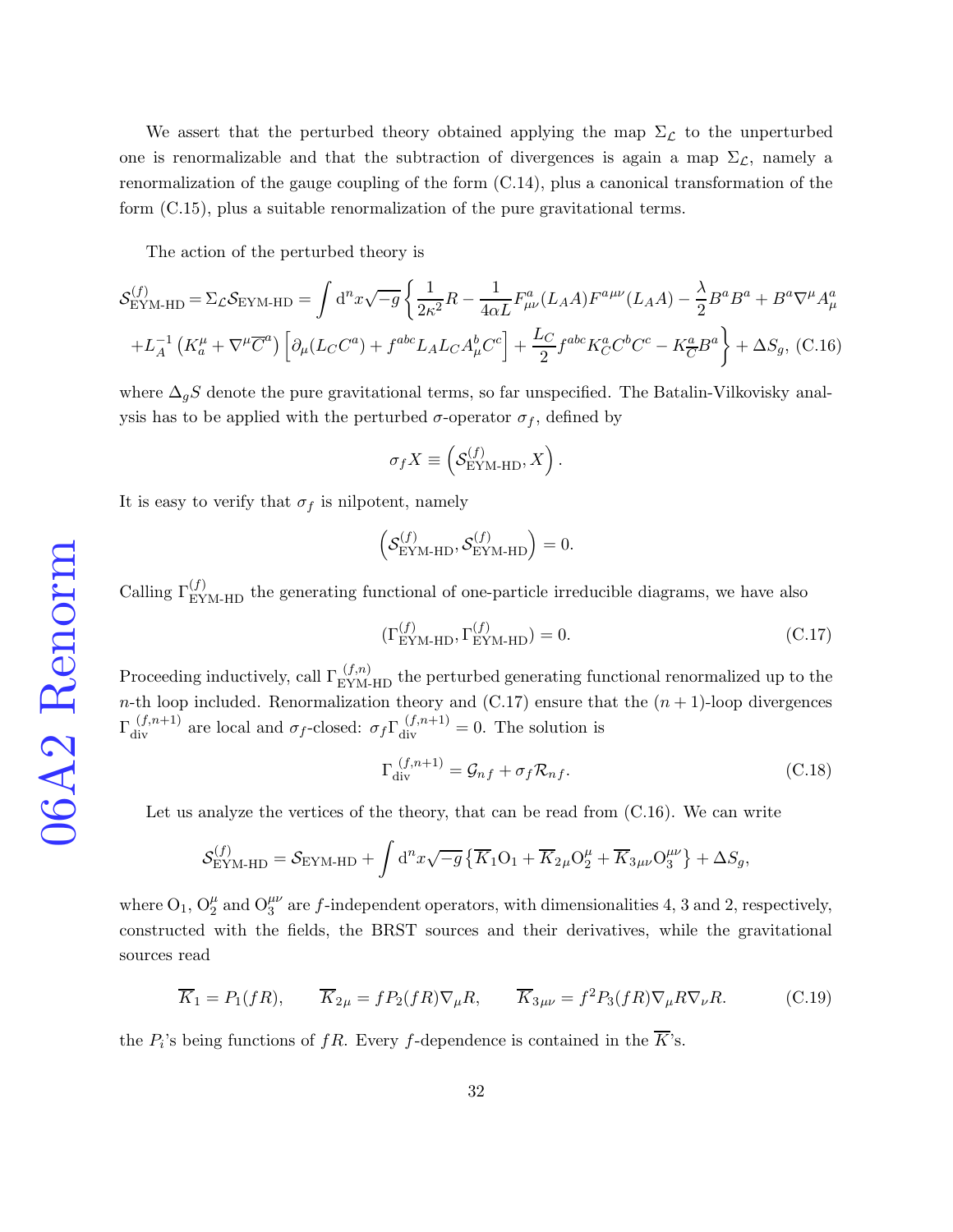The counterterms [\(C.18\)](#page-31-2) are local, covariant, have dimensionality four and are constructed with the  $\overline{K}$ 's, the matter fields  $\Phi^i$ , the BRST sources  $K_i$ , the curvature tensors and their covariant derivatives. The  $\overline{K}$ 's have non-negative dimensionalities in units of mass. There is one ingredient  $(P_1)$  of dimensionality zero, which is why renormalization turns on arbitrary functions of  $fR$ .

Let us study the  $\sigma_f$ -cohomology. We postpone the discussion about the pure gravitational terms, which are trivially  $\sigma_f$ -closed, and first concentrate on the terms that depend on  $\Phi^i$  and K<sub>i</sub>. The  $\sigma_f$ -closed terms of type  $\mathcal{G}_{nf}$  can contain  $F^2$ ,  $T_{\mu\nu}$  and  $\Upsilon_{\mu\nu\rho\sigma}$ , with  $A^a_\mu$  replaced by  $L_A A^a_\mu$ . However, power counting excludes both  $T_{\mu\nu}$  and  $\Upsilon_{\mu\nu\rho\sigma}$ , since they have dimensionality four and the only dimensionless  $\overline{K}$  is scalar. Therefore, only  $F^2$  remains.

The functional  $\mathcal{R}_{nf}$  appearing in the exact  $\sigma_f$ -terms of [\(C.18\)](#page-31-2) is again a linear combination of  $(C.8)$ , with coefficients constructed with the sources  $\overline{K}$ 's, the curvature tensors and their covariant derivatives, such that  $\sigma_f \mathcal{R}_{nf}$  does not contain  $B^a$ ,  $K^a_B$  and  $K^a_{\overline{C}}$ . There are no  $\sigma_f$ -exact terms with dimensionality two or less, so  $\overline{K}_{3\mu\nu}$  can be dropped. We can drop also  $\overline{K}_{2\mu}$  together with the terms  $\overline{C}^a A^a_\mu$  and  $K^a_B A^a_\mu$  of [\(C.8\)](#page-29-3), because the counterterms constructed with these objects are easily converted, by means of a partial integration, into products of a scalar function times a combination of the other terms [\(C.8\)](#page-29-3).

The  $\sigma$ - and  $\sigma_f$ - cohomologies are in one-to-one correspondence. To relate them, start from

$$
\sigma X = (\mathcal{S}_{\text{EYM-HD}}, X) \equiv Y \tag{C.20}
$$

and perform the canonical transformation [\(C.15\)](#page-30-2). Using the invariance of the antiparenthesis and denoting the transformed functionals with a tilde, we obtain

<span id="page-32-0"></span>
$$
(\widetilde{\mathcal{S}}_{\text{EYM-HD}}, \widetilde{X}) = \widetilde{Y}.\tag{C.21}
$$

The transformed action  $\widetilde{S}_{E\text{YM-HD}}$  differs from  $S_{E\text{YM-HD}}^{(f)}$  because of the coupling redefinition:

$$
\widetilde{S}_{\text{EYM-HD}} = \mathcal{S}_{\text{EYM-HD}}^{(f)} + \int d^n x \sqrt{-g} \frac{1 - L}{4\alpha L} F^a_{\mu\nu}(L_A A) F^{a\mu\nu}(L_A A) \equiv \mathcal{S}_{\text{EYM-HD}}^{(f)} + \widetilde{\Delta}_L,
$$

therefore [\(C.21\)](#page-32-0) can be written as

$$
\sigma_f \widetilde{X} = \widetilde{Y} - (\widetilde{\Delta}_L, \widetilde{X}) = \widetilde{Y} - (\widetilde{\Delta_L, X}).
$$

Assume that X is a linear combination of the terms [\(C.8\)](#page-29-3). Since  $\Delta_L$  depends only on  $A^a_\mu$ , only the term proportional to  $K_a^{\mu} A_{\nu}^a$  in X contributes to  $(\Delta_L, X)$ . So,  $(\Delta_L, X)$  does not contain  $B^a$ ,  $K_B^a$  or  $K_{\overline{C}}^a$ . Moreover, the canonical transformation [\(C.15\)](#page-30-2) is such that functionals (not) containing  $B^a$ ,  $K_B^a$  and  $K_{\overline{C}}^a$  are mapped into functionals (not) containing  $B^a$ ,  $K_B^a$  and  $K_{\overline{C}}^a$ . Thus, an X such that  $\sigma X$  does (not) contain  $B^a$ ,  $K_B^a$  and  $K_{\overline{C}}^a$  is mapped into an X such that  $\sigma_f X$ does (not) contain  $B^a$ ,  $K_B^a$  and  $K_{\overline{C}}^a$ , and viceversa. Having dropped both  $\overline{K}_{2\mu}$  and  $\overline{K}_{3\mu\nu}$ , we can focus on scalar functionals  $X, X$ .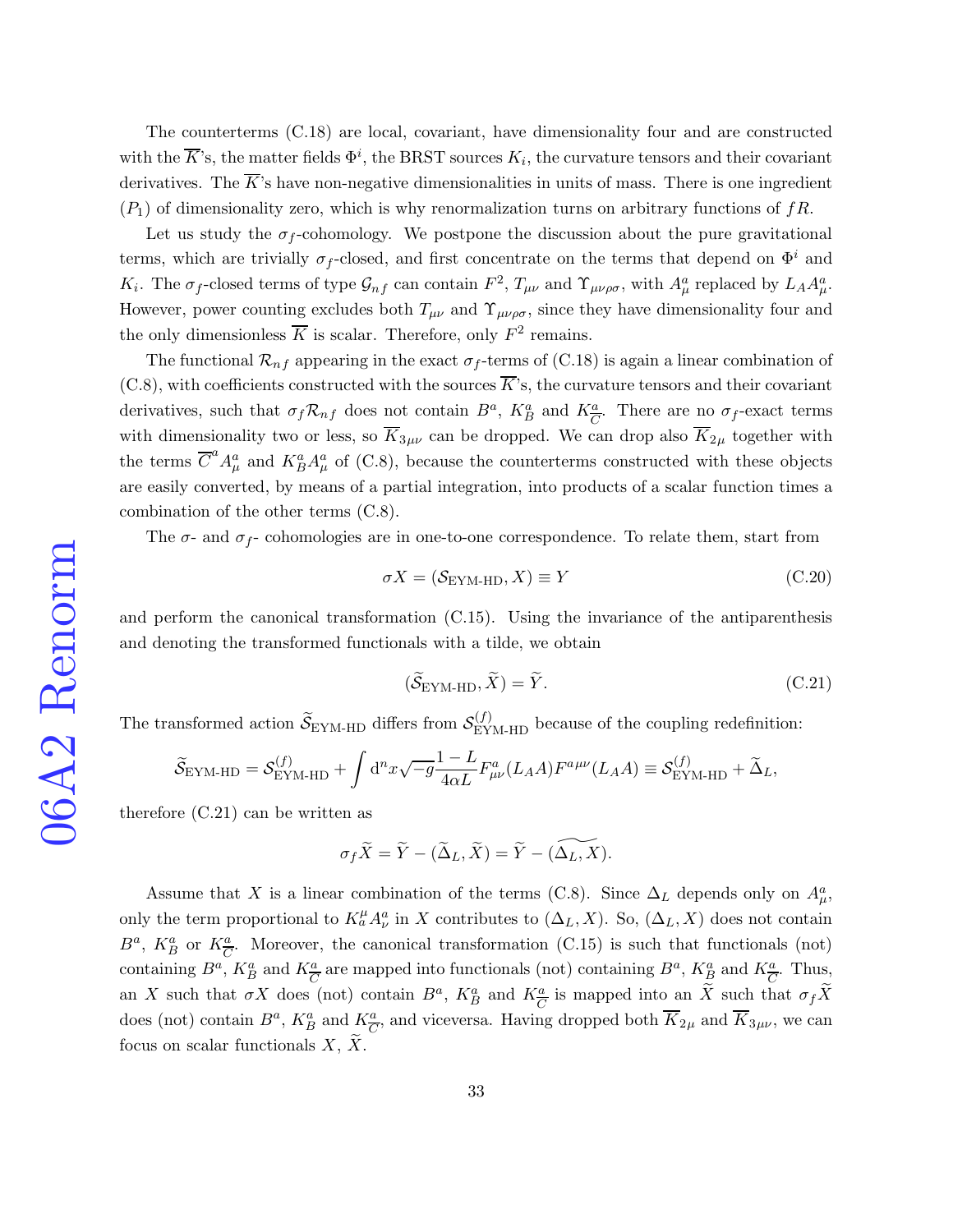These properties ensure that most general  $\widetilde{X}$  can be obtained applying the canonical trans-formation [\(C.15\)](#page-30-2) to the most general X. Since the latter is a linear combination of  $J_1$  and  $J_2$ , and  $\tilde{J}_1 = J_1$ ,  $\tilde{J}_2 = J_2$ , also the former is a linear combination of  $J_1$  and  $J_2$ .

Finally, we have

$$
\Gamma_{\text{div}}^{(f,n+1)} = U_n F_{\mu\nu}^a (L_A A) F^{a\mu\nu} (L_A A) + \sigma_f (V_n J_1 + W_n J_2) + \text{ pure gravitational terms},
$$

where  $U_n$ ,  $V_n$  and  $W_n$  are functions of  $fR$ . Now it is immediate to see that the divergences are inductively subtracted by a map of the form  $\Sigma_{\mathcal{L}}$  with  $\mathcal{L} = (1 - 4\alpha L U_n, 1 - V_n, 1 - W_n)$  and we conclude that the theory [\(C.16\)](#page-31-1) is renormalizable.

The pure gravitational counterterms can be constructed with the  $\overline{K}$ 's, the curvature tensors and their covariant derivatives. The list of independent terms is

<span id="page-33-6"></span> $Q_1 R_{\mu\nu\rho\sigma} R^{\mu\nu\rho\sigma}$ ,  $Q_2 R_{\mu\nu} R^{\mu\nu}$ ,  $Q_3 R^2$ ,  $Q_4 \Box R$ ,  $f^2 Q_5 R^{\mu\nu} \nabla_{\mu} R \nabla_{\nu} R$ , (C.22)  $f^3 Q_6 \nabla^{\mu} R \nabla_{\mu} R \Box R$ ,  $f^4 Q_7 (\nabla^{\mu} R \nabla_{\mu} R)^2$ ,  $f^2 Q_8 (\Box R)^2$ ,

where  $Q_i$ ,  $i = 1, \ldots 8$  are functions of fR. Thus  $\Delta_g S$  is linear combination of such terms. We see that there is only one vertex,  $RR_{\mu\nu\rho\sigma}R^{\mu\nu\rho\sigma}$ , that is not squarely proportional to the Ricci tensor.

## <span id="page-33-0"></span>References

[1] B. DeWitt, Dynamical theory of groups and fields, Gordon And Beach Science Publishers, New York, 1965;

N.D. Birrel and P.C.W. Davies, Quantum fields in curved space, Cambridge University Press, Cambridge, 1982.

- <span id="page-33-2"></span><span id="page-33-1"></span>[2] N. Bohr and S. Rosenfeld, Kgl. Dansk Vidensk. Selsk, Math.-fys. Medd. 12 (1933) 8.
- [3] C. Møller, in Les theories relativistes de la gravitation, edited by A. Lichnerowics and M.A. Tonnelat, CNRS, Paris, 1962.
	- S. Rosenfeld, On quantization of fields, Nucl. Phys. 40 (1963) 353.
- <span id="page-33-4"></span><span id="page-33-3"></span>[4] R.P. Feynman, F.B. Moringo and W.G. Wagner, Feynman lectures on gravitation, Penguin Books ltd, 2000.
- <span id="page-33-5"></span>[5] K. Eppley and E. Hannah, The necessity of quantizing the gravitational field, Found. Phys. 7 (1977) 51.
- [6] J. Mattingly, Why Eppley and Hannah's thought experiment fails, Phys. Rev. D 73 (2006) 064025 and arXiv:gr-qc/0601127.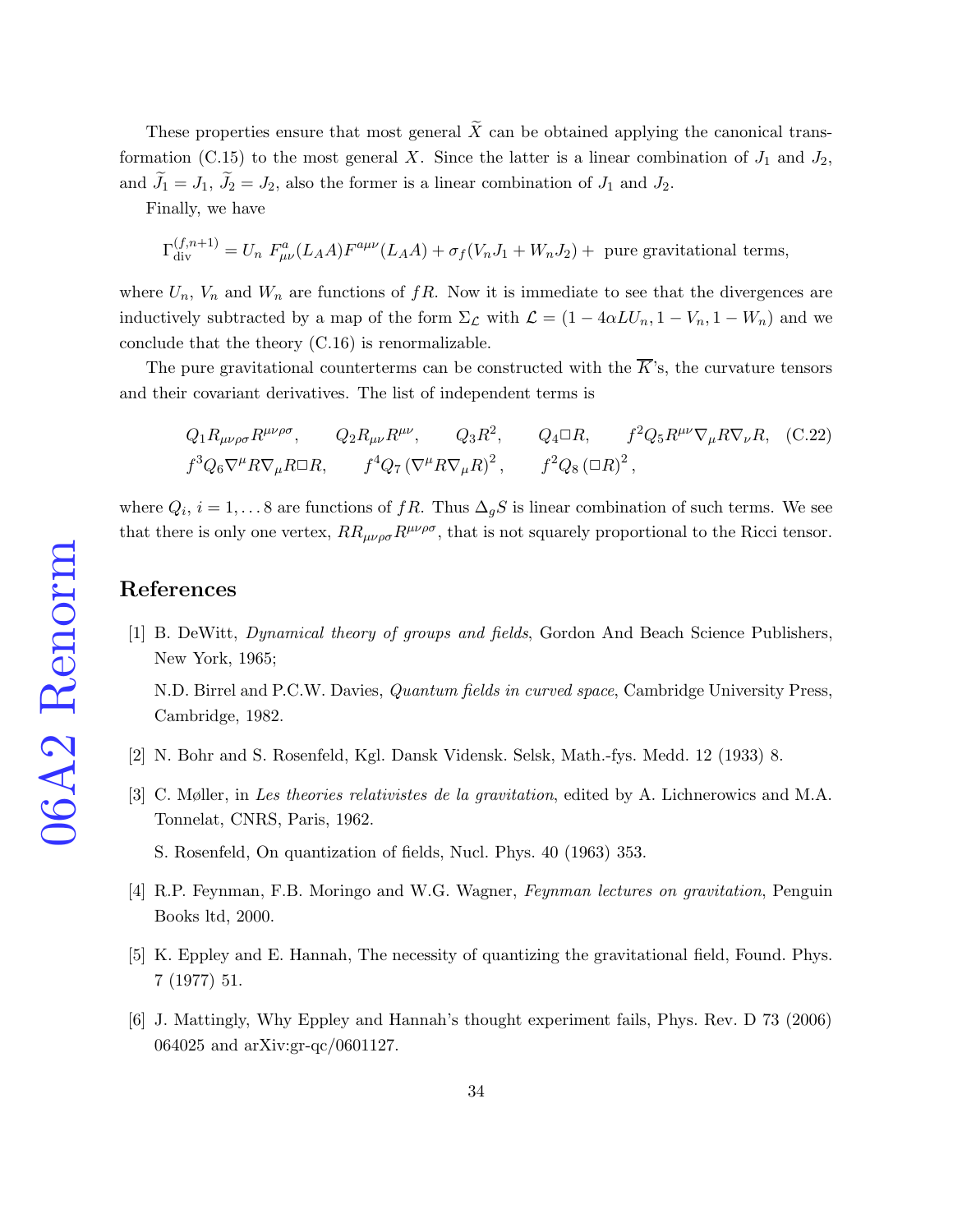- <span id="page-34-1"></span><span id="page-34-0"></span>[7] G. 't Hooft and M. Veltman, One-loop divergences in the theory of gravitation, Ann. Inst. Poincarè, 20 (1974) 69.
- [8] K.S. Stelle, Renormalization of higher derivative quantum gravity, Phys. Rev. D 16 (1977) 953; E.S. Fradkin and A.A. Tseytlin, Renormalizable asymptotically free quantum theory of gravity, Nucl. Phys. B 201 (1982) 469.
- <span id="page-34-3"></span><span id="page-34-2"></span>[9] D. Anselmi, Renormalization and causality violations in classical gravity coupled with quantum matter, JHEP 01 (2007) 062 and arXiv:hep-th/0605205.
- <span id="page-34-4"></span>[10] I.A. Batalin and G.A. Vilkovisky, Quantization of gauge theories with linearly dependent generators, Phys. Rev. D 28 (1983) 2567; erratum ibid. D 30 (1984) 508.
- <span id="page-34-5"></span>[11] S. Weinberg, The quantum theory of fields, vol. II, Cambridge University Press, New York, 1996.
- [12] J. Schwinger, Brownian motion of a quantum oscillator, J. Math. Phys. 2 (1961) 407; L.V. Keldysh, Diagram technique for nonequilibrium processes, Sov. Phys. JETP 20 (1965) 1018.
- <span id="page-34-7"></span><span id="page-34-6"></span>[13] R.D. Jordan, Effective field equations for expectation values, Phys. Rev. D. 33 (1986) 444.
- <span id="page-34-8"></span>[14] L.H. Ford and R.P. Woodard, Stress tensor correlators in the Schwinger-Keldysh formalism, Class. Quant. Grav. 22 (2005) 1637 and arXiv:gr-qc/0411003.
- <span id="page-34-9"></span>[15] J.D. Jackson, *Classical electrodynamics*, John Wiley and Sons, Inc. (1975), chap. 17.
- <span id="page-34-10"></span>[16] L. Bel and H. Sirouss Zia, Regular reduction of relativistic theories of gravitation with a quadratic lagrangian, Phys. Rev. D 32 (1985) 3128.
- <span id="page-34-11"></span>[17] L. Parker and J.Z. Simon, Einstein equation with quantum corrections reduced to second order, Phys. Rev. D 47 (1993) 1339 and arXiv:gr-qc/9211002.
- <span id="page-34-12"></span>[18] S.J. Hathrell, Trace anomalies and  $\lambda \varphi^4$  theory in curved space, Ann. Phys. (NY) 139 (1982) 136.
- <span id="page-34-13"></span>[19] S.J. Hathrell, Trace anomalies and QED in curved space, Ann. Phys. (NY) 142 (1982) 34.
- <span id="page-34-14"></span>[20] M.D. Freeman, Renormalization of non-Abelian gauge theories in curved space-time, Ann. Phys. (NY) 153 (1984) 339.
- [21] J. Collins, Renormalization, Cambridge University Press, Cambridge, UK, 1984, § 13.5.